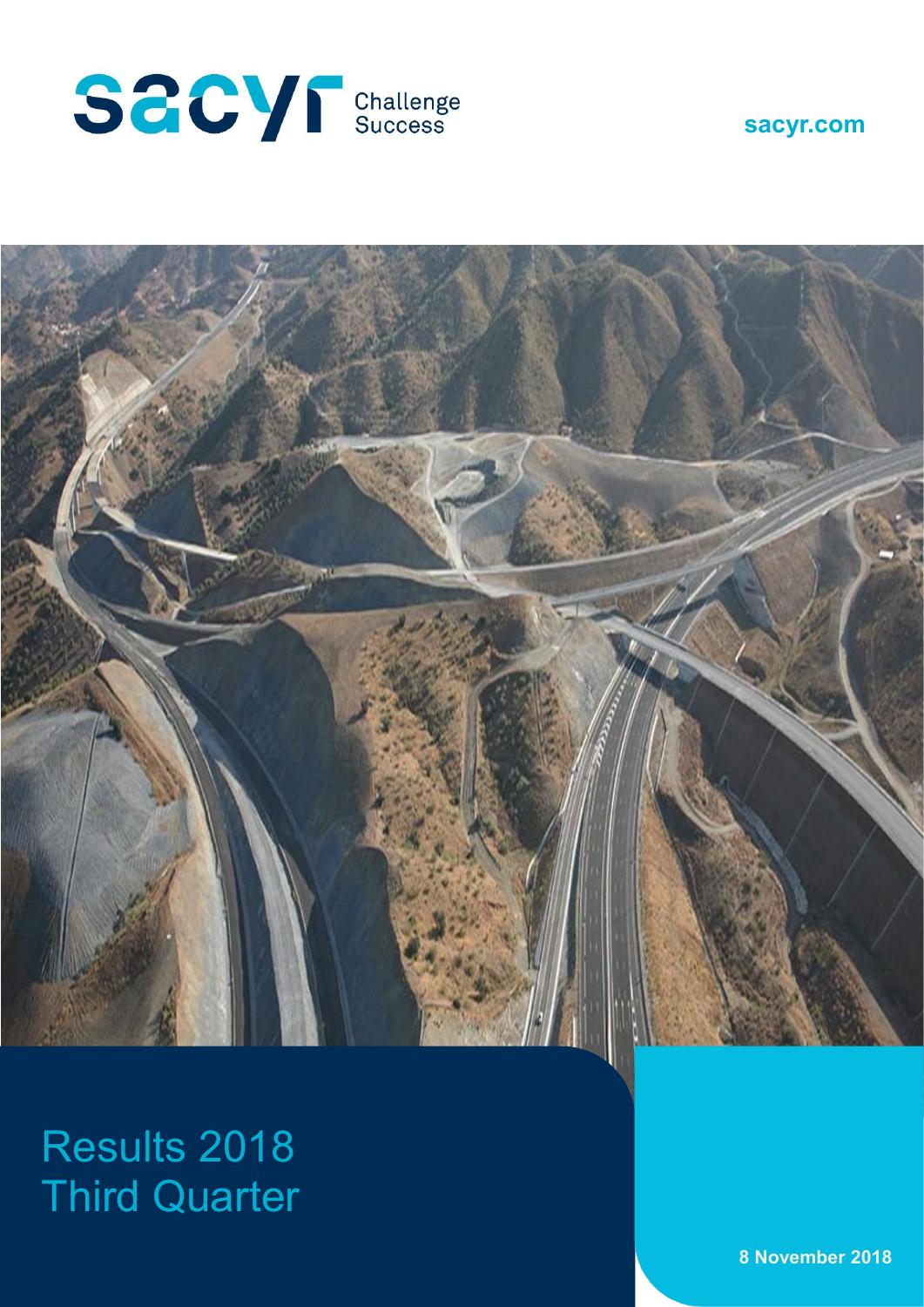### **sacyr.com**

| I.   | <b>Highlights January-September 2018</b> | $\overline{2}$ |
|------|------------------------------------------|----------------|
| Ш.   | Income statement                         | 8              |
| III. | <b>Backlog</b>                           | 11             |
| IV.  | <b>Consolidated balance sheet</b>        | 13             |
| V.   | Performance by business area             | 16             |
| VI.  | Stock market performance                 | 36             |
| VII. | <b>Significant holdings</b>              | 36             |
|      | VIII. Appendices                         | 37             |

#### **Notes**

The interim financial information presented in this document has been prepared in accordance with International Financial Reporting Standards. This information is unaudited and may be modified in the future. This document does not constitute an offer, invitation or recommendation to acquire, sell or exchange shares or to make any type of investment. Sacyr is not responsible for damage or loss of any kind arising from any use of this document or its content.

In order to comply with the Guidelines on Alternative Performance Measures (2015/1415en) published by the European Securities and Markets Authority (ESMA), the key Alternative Performance Measures (APMs) used in preparing the financial statements are included in the Appendix at the end of this document. Sacyr considers that this additional information improves the comparability, reliability and comprehensibility of its financial information.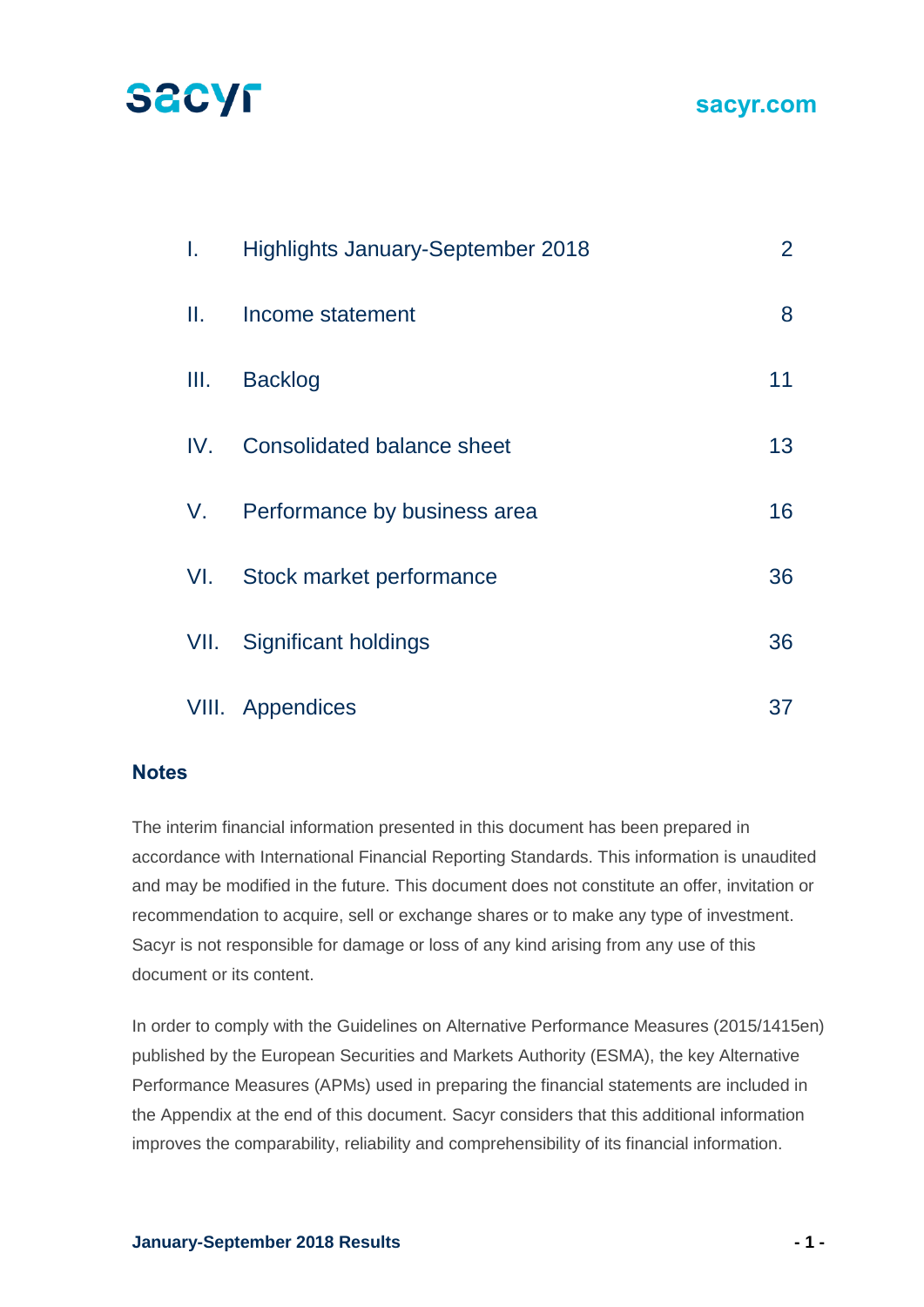#### **sacyr.com**

## **I. Highlights January-September 2018**

## **Corporate:**

#### **Shareholder remuneration**

As a continuation of its shareholder remuneration strategy, in July Sacyr paid out a scrip dividend to its shareholders. In this case, shareholders could either receive one new share for every 48 existing shares held or otherwise sell Sacyr their rights to receive free shares at a guaranteed fixed price of EUR 0.051 gross per right.

This shareholder remuneration is in addition to the scrip dividend paid in February, in which shareholders could either receive one new share for every 48 shares held or else sell Sacyr the rights to receive free shares at a guaranteed fixed price of EUR 0.052 gross per right.

These two payouts to shareholders mark the resumption of the regular dividend policy that is part of the Group's strategy. The return to shareholders during 2018 has been 4.2%.

#### **Asset turnover**

On 27 July 2018, Sacyr signed an agreement to sell its 15.5% stake in Itínere for €202 million.

The sale is currently on hold, due to the imposition of provisional remedies. Once the provisional remedies are lifted, Sacyr, through its committees and on the basis of proper legal analysis, will decide on the transfer of the shareholding in question.

#### **European Medium Term Note (EMTN) Programme**

During April, Sacyr launched an issue of fixed-income securities (European Medium Term Note Programme) in a maximum aggregate nominal amount of €500 million. This programme will allow Sacyr to issue fixed-income securities over a renewable 12-month period, subject to the terms and conditions of the programme prospectus.

The EMTN programme is part of the Group's efforts to diversify its funding sources.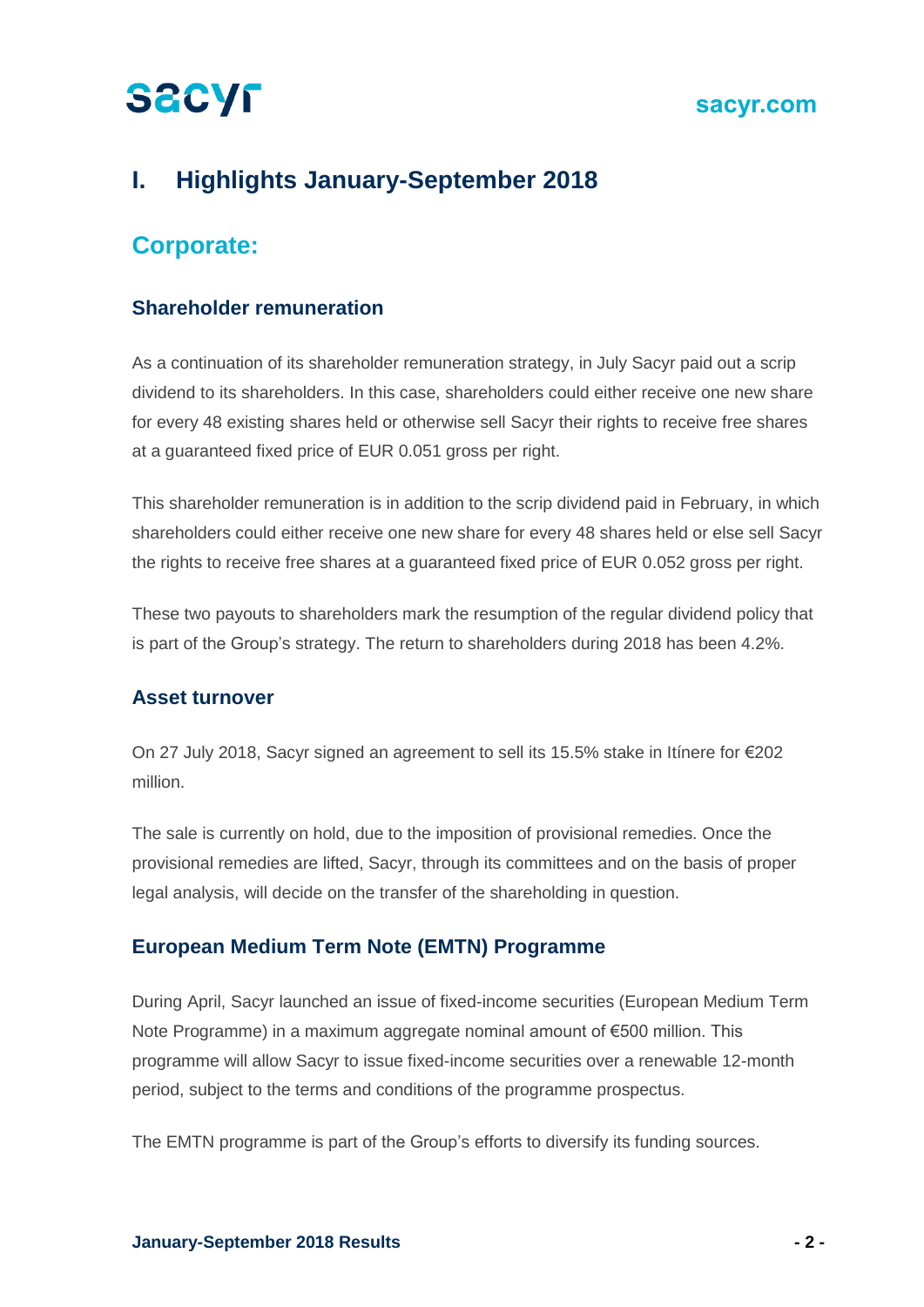

## **International expansion:**

#### **NEW MARKET: UNITED STATES**

• **Sacyr wins its first three infrastructure projects in the United States.**

Sacyr has been awarded its first three infrastructure projects in the United States, thus meeting one of the targets of its 2015-2020 strategic programme. The Engineering and Infrastructures division, which in 2018 entered the U.S. market, already has a backlog of approximately €115 million in that country.

Sacyr Engineering & Infrastructures will carry out the remodelling of a stretch of Interstate 75 situated in the west of Florida for the Florida Department of Transportation, with a budget of around €70 million, together with the widening of State Road 82 between Alabama Road South and Homestead South, with a budget of €36 million.

In the village of Palmetto Bay, Miami-Dade County, 30 minutes south of the city of Miami, Sacyr Engineering & Infrastructures will design and build three new streets and expand and improve two existing streets, with a total length of 1,800 m, for €9 million.

#### **STRATEGIC MARKETS**

• **Sacyr has won the contract to build the Alto Hospicio Hospital in Chile.**

Sacyr Engineering & Infrastructures has won the contract to design and build the new Alto Hospicio Hospital in Iquique, in the Tarapacá region of Chile, for a total of €95 million. With 235 beds, 3 integrated delivery rooms, 49 cubicles, seismic isolation, energy efficiency and a heliport, the hospital will serve more than 108,000 inhabitants and will house the health care services of the communes of Tamarugal Province.

#### • **Sacyr has won a contract to build its fourth hospital in Chile.**

Sacyr Engineering & Infrastructures will build the new Villarrica Hospital, located in the Araucanía region of Chile, for a total of €44 million.

This hospital will benefit almost 100,000 inhabitants in the communes covered by the Nodo Lacustre health service management district of the province of Cautín (Villarrica, Pucón,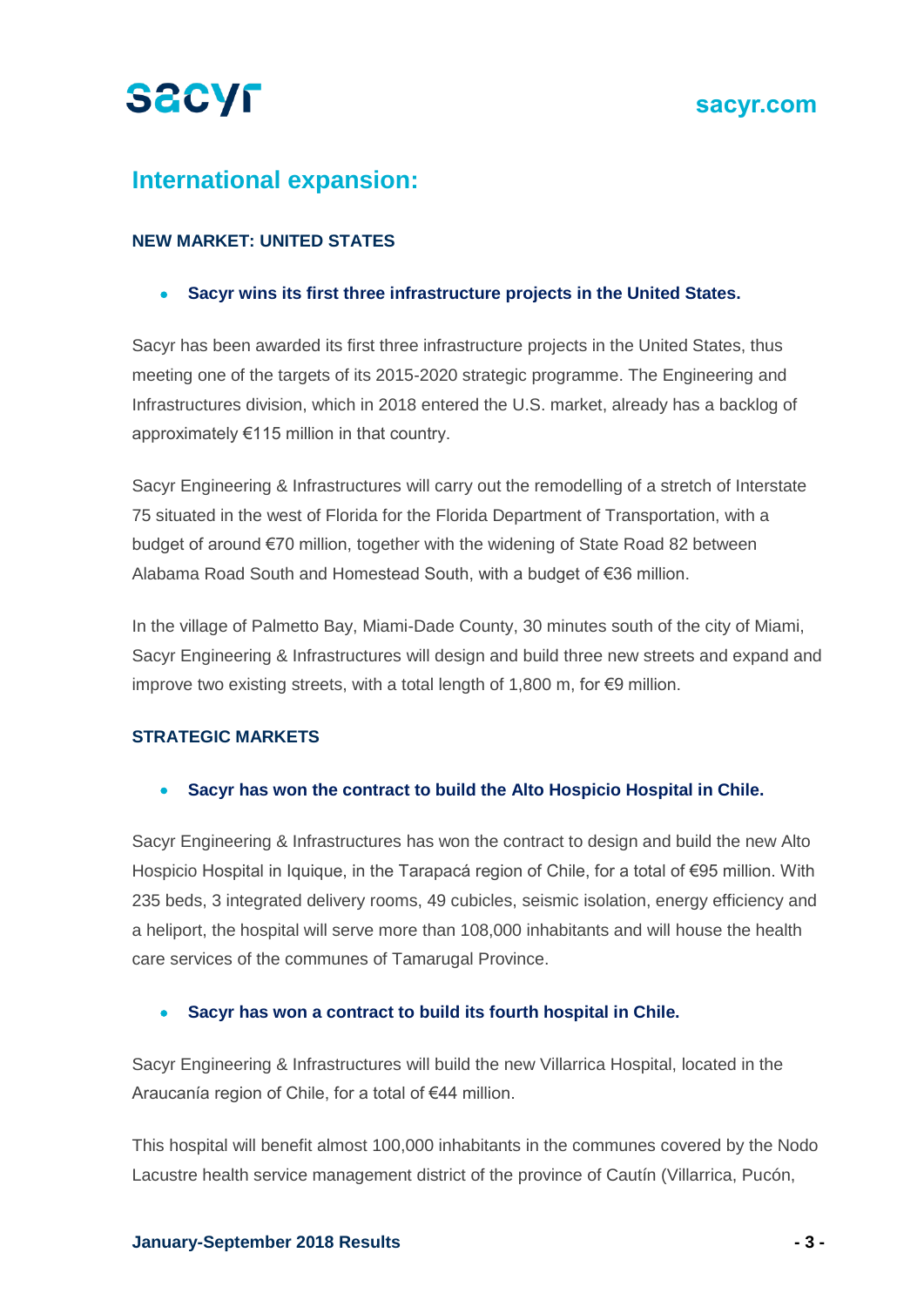### **sacyr.com**

Curarrehue and Loncoche). The site will have 21,000 m² of infrastructure, accommodating 115 beds, an Intermediate Care Unit, an Accident and Emergency Service, 6 operating rooms, 3 delivery rooms, 12 dialysis stations and a Polyclinic, which will provide general medical care and various medical specialities.

The Villarrica Hospital will be the fourth to be built by Sacyr Engineering & Infrastructures in Chile, after the Antofagasta Regional Hospital, opened in 2017 and managed by Sacyr Concessions, the bi-provincial Quillota-Petorca Hospital and the Alto Hospicio Hospital, these last two currently under construction.

#### • **Sacyr has won the contract to build the new San Alejandro Hospital in Mexico.**

The Mexican Social Security Institute (IMSS) has awarded Sacyr Engineering & Infrastructures the contract to build the new San Alejandro Hospital in Puebla, Mexico, for a total of €70 million.

The new hospital will replace the old San Alejandro hospital, which was badly damaged by the September 2017 earthquake, after having been in operation for 41 years. The old hospital had grown to reach 600 beds and was the largest regional health care facility in the whole of Latin America

#### • **Sacyr has won the contract to build the A6 motorway between Dungiven and Drumahoe in Northern Ireland, United Kingdom.**

A consortium led by Sacyr has been awarded the contract to build the A6 motorway between Dungiven and Drumahoe in Northern Ireland. The contract is valued at €161 million.

Awarded by the Department for Infrastructure of the Government of Northern Ireland, the contract includes designing and building the 26-kilometre motorway. The road is part of the North-East Transport Corridor, a strategic link between Belfast and the north-east of the country.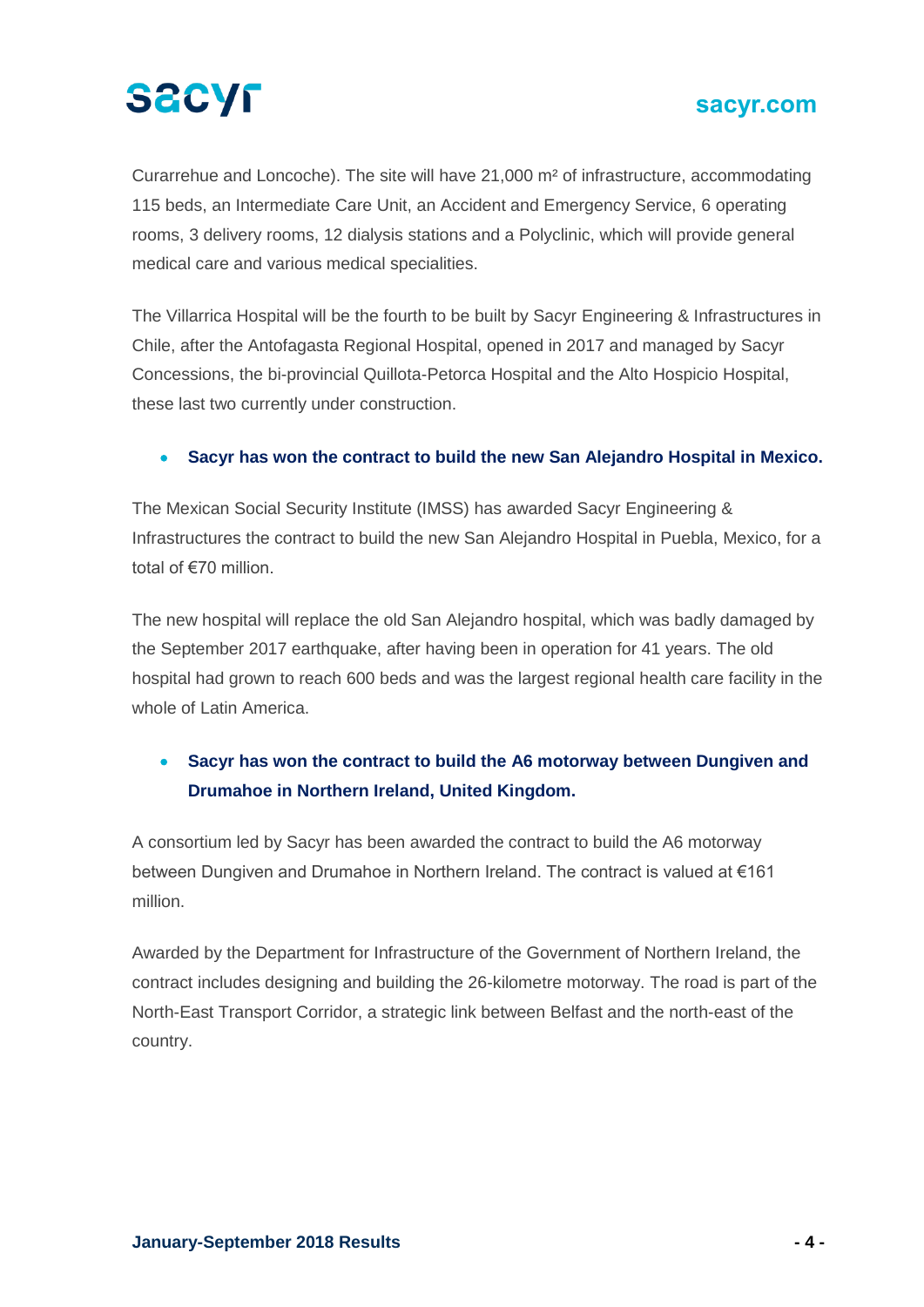# **SACYF**

### • **First award of an airport concession in Chile: El Tepual Airport in Puerto Montt**

Sacyr has entered the airport concession business in Chile after being awarded the contract to expand, finance, build and manage the El Tepual Airport in Puerto Montt, in partnership with Agunsa, for a period of 6 years.

The contract is worth €58 million for the concession and €33 million for the construction.

#### • **Sacyr has moved into Colombia by securing the waste collection and cleaning contract for Special Services Area 5 in Bogotá.**

Through its subsidiary, Valoriza Medioambiente, Sacyr heads up the Área Limpia SAS ESP Consortium, which won the waste collection and cleaning contract for Special Services Area 5 (ASE 5) in the city of Bogotá, Colombia. The contract runs for 8 years and is worth an estimated €170 million in total.

With this new contract Valoriza Medioambiente expands its international presence, having already won a waste treatment contract in Melbourne, Australia.

### • **Sacyr will provide street cleaning and waste collection services for the municipality of Arona in Santa Cruz de Tenerife.**

Through its subsidiary Valoriza Medioambiente, Sacyr will manage the public urban solid waste (USW) management and street cleaning service in the municipality of Arona, Santa Cruz de Tenerife, for a total of €53 million and a concession period of 8 years.

#### • **Sacyr will provide street cleaning and waste collection services for the Autonomous City of Melilla.**

Valoriza Medioambiente has won the contract for street cleaning and waste collection services in the Autonomous City of Melilla for an aggregate amount of €53 million over a period of 4 years, extendable for a further 2 years.

All the street cleaning and waste collection equipment is more environmentally friendly and sustainable, thus reducing emissions of greenhouse gases and noise pollution. The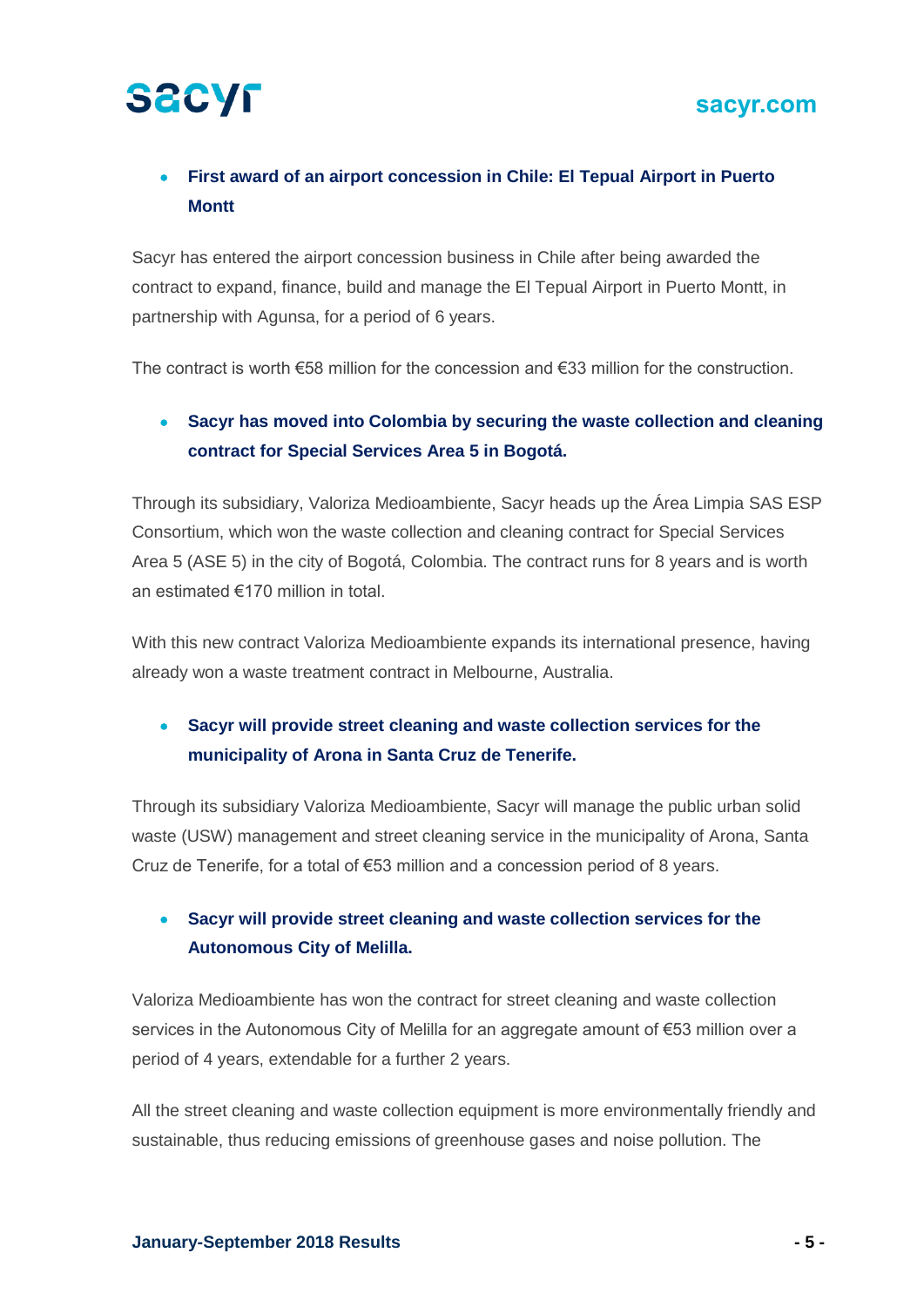

company will also have sound-insulated equipment with water-saving devices with a view to increasing the use of high-pressure water jets in street cleaning.

#### • **Sacyr has won the contract for cleaning and minor maintenance services for Lines 2 and 6 of the Santiago de Chile Metro.**

Through its subsidiary Sacyr Facilities, Sacyr has been awarded the contract to clean and carry out minor maintenance tasks for Lines 2 and 6 of the Santiago de Chile Metro, with a total budget of €30 million. The contract includes cleaning and carrying out minor maintenance work at 32 stations ( $220,300$  m<sup>2</sup>), intermodal hubs and maintenance depots  $(40,300 \text{ m}^2)$  and 25 kilometres of track, as well as cleaning 38 trains, for a term of 42 months, with the option of extending the contract for another year.

#### • **Sacyr has won the water management contract for Sotogrande and Pueblo Nuevo de Guadiaro in Cádiz.**

Sacyr Agua has won the water management contract (drinking water supply, sewage and wastewater purification) for the Sotogrande and Pueblo Nuevo de Guadiaro National Tourist Interest Centre (CITN) in Cádiz for a total of €400 million over a 35-year period. It will serve a population of 5,000 inhabitants, which in the summer season can rise to more than 25,000.

#### • **Sacyr Industrial has won the contract to design, build and manage a farm water treatment plant in Adelaide, Australia.**

SA Water Corporation, a state corporation of the Government of South Australia, has awarded Sacyr Industrial the contract to design, build and manage a high-tech tertiary water treatment plant north of Adelaide, Australia. The project will be completed in stages and has an overall budget of €85 million.

The EPC project includes the infrastructure required for the treatment and distribution of water for agricultural use and includes the possibility of adapting the plant to include reverse osmosis technology. The plant will have an output of up to 12 cubic hectometres per annum.

Through its subsidiaries Sacyr Industrial and Valoriza Medioambiente, Sacyr has also secured the financing for this project.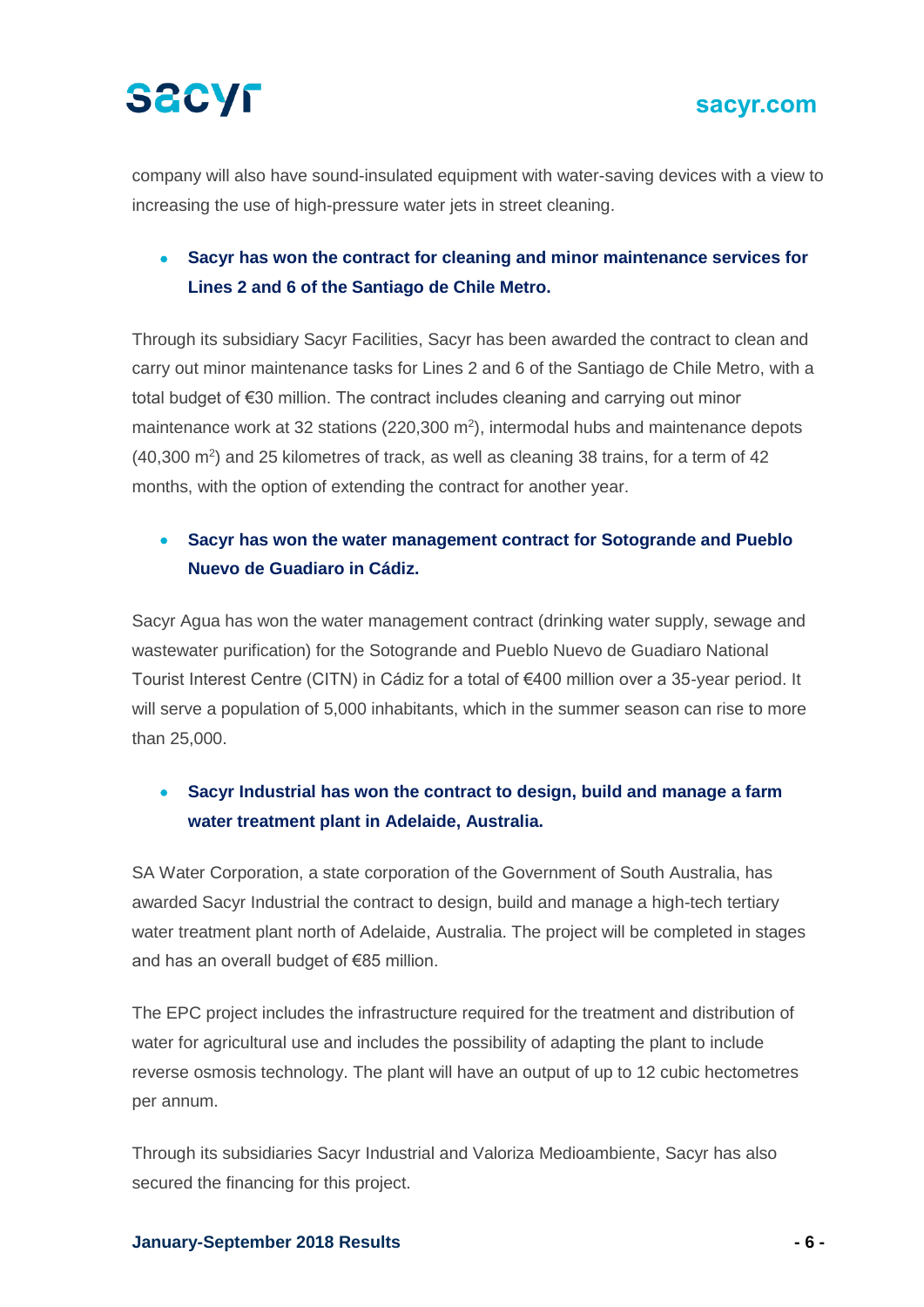

#### **After the close:**

- Sacyr Engineering & Infrastructures have been awarded the contract to build the East Line of the subway in the city of Fortaleza (Brazil). The project has a duration of 48 months and a budget of approximately of €350 million.

The project, awarded by the Infrastructure Secretariat of the State of Ceará, relates to Phase 1 of the East Line. The work includes the construction of the line from the Tirol-Moura Brasil station to the subway rail yards, located beyond the Papicú station

- Through its subsidiary Sacyr Concessions, Sacyr has been selected as the preferred bidder for the Port of Montevideo – Paso de los Toros railway project in Uruguay, with an investment of approximately €960 million and a concession period of 18 years.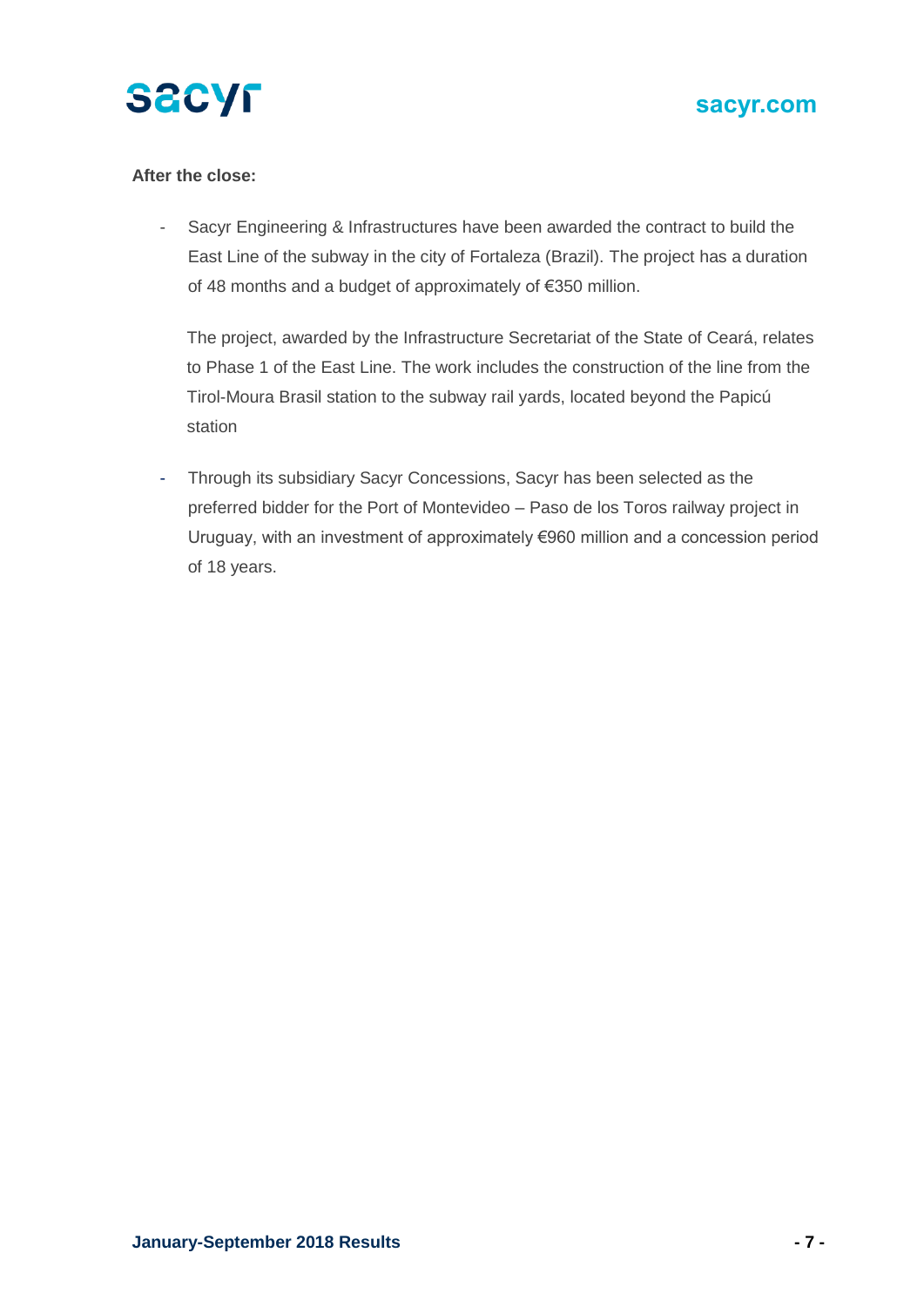## **II. Income statement**

Sacyr's results at 30 September 2018 confirm the strong operating performance of all the Group's businesses and the consolidation of strategic growth in our international markets. The key to the Group's operating performance is careful attention to profitability and cash flow generation, based on rigorous selection of contracts and thorough control of the associated risks and costs.

| <b>INCOME STATEMENT</b>                           |              |              |           |  |
|---------------------------------------------------|--------------|--------------|-----------|--|
| (Thousands of Euros)                              | 9M 2018      | 9M 2017      | $%$ chg   |  |
|                                                   |              |              |           |  |
| <b>Revenue</b>                                    | 2,701,747    | 2,248,681    | 20.1%     |  |
| Other income                                      | 241,460      | 48.726       | 395.5%    |  |
| <b>Total operating income</b>                     | 2.943.207    | 2,297,407    | 28.1%     |  |
| <b>External and Operating Expenses</b>            | $-2,569,430$ | $-2,025,697$ | 26.8%     |  |
| <b>EBITDA</b>                                     | 373,777      | 271,710      | 37.6%     |  |
| Amortisation and Depreciation charges             | $-95,340$    | $-84.494$    | 12.8%     |  |
| Trade Provisions and non recurring expenses       | 240          | $-10,369$    | $-102.3%$ |  |
| <b>NET OPERATING PROFIT</b>                       | 278,677      | 176,847      | 57.6%     |  |
| <b>Financial results</b>                          | $-177,045$   | $-140,839$   | 25.7%     |  |
| Forex results                                     | 18,619       | $-29,173$    | n.a.      |  |
| Results from equity accounted subsidiaries        | 225,045      | 215,348      | 4.5%      |  |
| Provisions for financial investments              | $-3,770$     | $-3,553$     | 6.1%      |  |
| Change in value of financial instruments          | $-155,411$   | $-93,742$    | 65.8%     |  |
| Results from sales of non current assets          | 2,074        | 2,482        | $-16.4%$  |  |
| <b>PROFIT BEFORE TAXES</b>                        | 188,188      | 127,369      | 47.8%     |  |
| Corporate Tax                                     | $-37,327$    | $-11.596$    | 221.9%    |  |
| PROFIT FOR CONTINUING ACTIVITIES                  | 150,860      | 115,772      | 30.3%     |  |
| PROFIT FOR COMPANIES WITH DISCONTINOUS ACTIVITIES | 0            | $\mathbf 0$  |           |  |
| <b>CONSOLIDATE RESULTS</b>                        | 150,860      | 115,772      | 30.3%     |  |
| <b>Minorities</b>                                 | $-42,079$    | $-19,155$    | 119.7%    |  |
| <b>NET ATTRIBUTABLE PROFIT</b>                    | 108,781      | 96,617       | 12.6%     |  |
|                                                   |              |              |           |  |

| Canal Corporation Corporation Corporation Corporation Corporation Corporation Corporation Corporation Corporation Corporation Corporation Corporation Corporation Corporation Corporation Corporation Corporation Corporation<br>mır<br>-- | 12.00/ | 12.40/<br>70 |  |
|--------------------------------------------------------------------------------------------------------------------------------------------------------------------------------------------------------------------------------------------|--------|--------------|--|
|                                                                                                                                                                                                                                            |        |              |  |

- Revenue amounted to €2,702 million, representing year-on-year growth of 20%.
- 58% of revenue and 71% of the backlog were generated outside Spain.
- EBITDA reached €374 million, representing year-on-year growth of 38%.
- Net operating profit (EBIT) rose 58% to €279 million.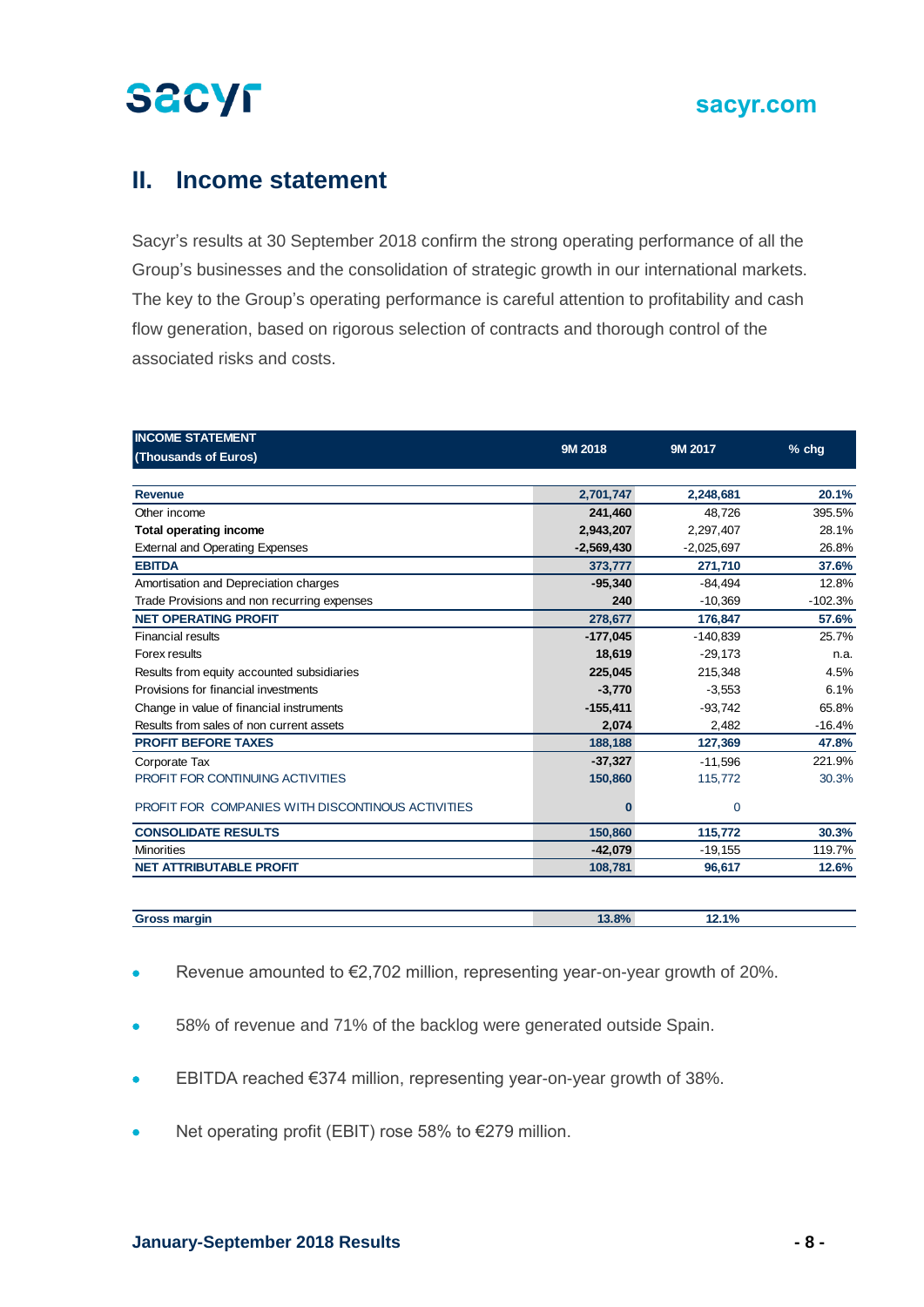#### **sacyr.com**

- The EBITDA margin was 13.8%, compared to 12.1% in the same period of the previous year, representing growth of 1.7 percentage points.
- Attributable net profit at 30 September 2018 was €109 million, up 13% compared to the same period of the previous year.

#### **Revenue**

#### **Revenue is up 20% as a result of the favourable performance of all the Group's businesses.**

Positive business performance across all areas allowed the Group to post revenue of

€2,702 million, 20% more than in the same period of the previous year. The year-on-year

growth in international revenue was 25%.

The Engineering and Infrastructures division grew 36%, following the trend of recent quarters, thanks to the rate of revenue generation from major projects in the various strategic markets (Italy, Colombia, Chile, Uruguay, Peru, Paraguay, Mexico, Ireland, etc.). Sacyr Concessions grew 31%, the increase in construction revenues can be observed as a result of the progress in the execution of the last awarded contracts. The revenues from Sacyr Services increased by 13%, due to the start of operation of our portfolio projects, and Sacyr Industrial by 0.3%.

| <b>REVENUE (Thousands of Euros)</b> | 9M 2018    | 9M 2017    | $%$ Chg |
|-------------------------------------|------------|------------|---------|
| SACYR ENGINEERING & INFRASTRUCTURES | 1,189,911  | 876,863    | 35.7%   |
| <b>SACYR CONCESSIONS</b>            | 547,285    | 416.771    | 31.3%   |
| Revenue from concessions            | 318,043    | 276,265    | 15.1%   |
| Revenue from construction           | 229,242    | 140.506    | 63.2%   |
| <b>SACYR SERVICES</b>               | 797,771    | 704,007    | 13.3%   |
| <b>SACYR INDUSTRIAL</b>             | 388,462    | 387,214    | 0.3%    |
| Holding y Adjustment                | $-221,682$ | $-136.174$ |         |
| <b>REVENUE</b>                      | 2,701,747  | 2,248,681  | 20.1%   |
| International                       | 1,572,240  | 1,261,010  | 24.7%   |
| % International                     | 58%        | 56%        |         |

### **EBITDA**

Revenue growth during these first nine months of the year has been accompanied by a very positive trend in EBITDA, which is up 38% compared to the same period of the previous year. EBITDA growth reached 12% in Sacyr Concessions, 14% in Sacyr Services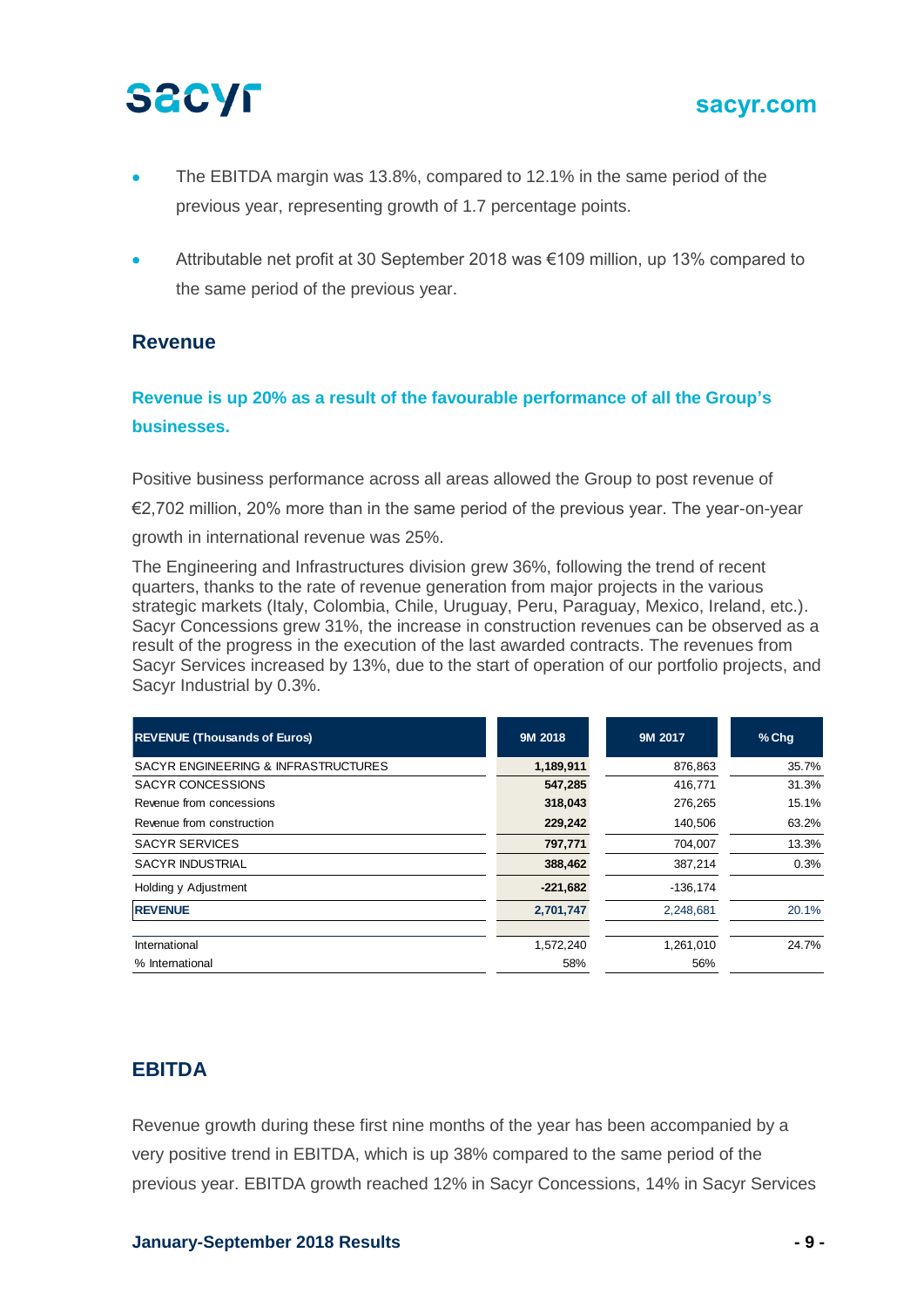

and 5% in Sacyr Industrial. In Sacyr Engineering & Infrastructures, the growth has been driven by the rate of execution of some of the large projects in backlog (Colombia, Chile, Uruguay, Peru, Paraguay, Mexico, Ireland, etc.), coupled with the contribution from the Pedemontana-Veneta motorway in Italy.

This improvement in EBITDA brought the EBITDA margin on consolidated turnover to 13.8%, up 1.7 percentage points compared to the same period of the previous year.

| <b>EBITDA (Thousands of Euros)</b>  | 9M 2018   | 9M 2017   | $%$ Chq |
|-------------------------------------|-----------|-----------|---------|
| SACYR ENGINEERING & INFRASTRUCTURES | 95,167    | 24.958    | 281.3%  |
| SACYR CONCESSIONS                   | 195,253   | 174.569   | 11.8%   |
| <b>SACYR SERVICES</b>               | 67,718    | 59,238    | 14.3%   |
| SACYR INDUSTRIAL                    | 27,500    | 26,171    | 5.1%    |
| Holding y Adjustment                | $-11,860$ | $-13,227$ |         |
| <b>EBITDA</b>                       | 373,777   | 271.710   | 37.6%   |
| Ebitda Margin (%)                   | 13.8%     | 12.1%     |         |

### **Operating profit (EBIT)**

Net operating profit reached €279 million, a year-on-year increase of 58%.

#### **Financial Results**

Net finance expense came to €177 million at 30 September 2018. The average interest rate on borrowings stands at 3.6%.

#### **Results from equity accounted subsidiaries**

The total under this heading of the income statement amounted to  $E$ 225 million, of which €215 million relate to our stake in Repsol. Repsol's carrying amount at 30 September 2018 was €17.16 per share.

#### **Change in value of financial instruments**

The balance of this item in the income statement is €155 million, of which €138 million relate to the fair value measurement of the three derivative structures through which the Group holds its stake in Repsol.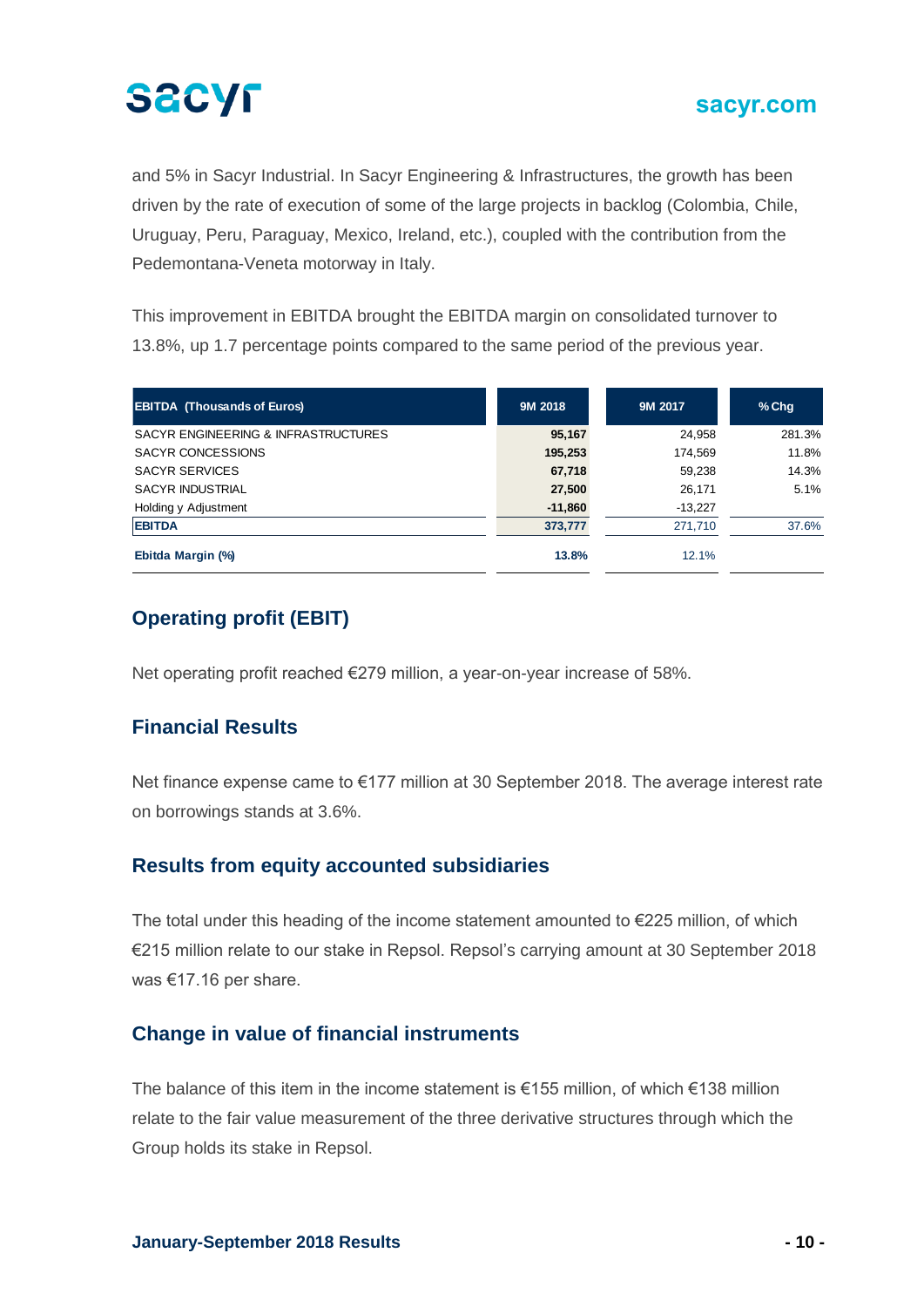

#### **Net profit**

Net profit at 30 September 2018 was €109 million, 13% more than for the same period of the previous year.

## **III. Backlog**

At 30 September 2018, Sacyr has a pipeline of future revenue totalling €41,633 million.

The Group continues to pursue a strategy of internationalisation in strategic markets. As of 30 September 2018 the international backlog already accounts for 71% of the total, compared to 61% at 30 September 2017. This significant growth is due to the new contracts awarded in countries such as the United States, Colombia, Mexico, Peru, Paraguay, Australia, Chile and United Kingdon, and also to the inclusion of the Pedemontana-Veneta concession in Italy in the backlog.

| <b>BACKLOG (Thousands of euros)</b> | Sep. 2018 | <b>International</b> | <b>Spain</b> | % Internat. |
|-------------------------------------|-----------|----------------------|--------------|-------------|
| SACYR ENGINEERING & INFRASTRUCTURES | 5,698     | 5,080                | 619          | 89%         |
| SACYR CONCESSIONS                   | 27,287    | 22,398               | 4,888        | 82%         |
| <b>SACYR SERVICES</b>               | 6,019     | 1,731                | 4,288        | 29%         |
| <b>SACYR INDUSTRIAL</b>             | 2,628     | 342                  | 2,286        | 13%         |
| <b>TOTAL</b>                        | 41,633    | 29,551               | 12,082       |             |
|                                     |           |                      |              |             |
| <b>Backlog December 2017</b>        | 41,001    |                      |              |             |
|                                     |           |                      |              |             |
| Chg. 3Q18                           | 2%        |                      |              |             |

In the Engineering and Infrastructures business, international projects account for 89% of the total backlog. The division's geographic exposure is concentrated in the United States, Chile, Italy, Peru, Colombia, Paraguay, Mexico, Brazil, the United Kingdom, Qatar, Uruguay, Portugal, Angola and other countries.

In the Concessions business, Sacyr's international presence is steadily increasing, with a focus on strategic markets. At 30 September 2018, the international backlog accounted for 82% of the total. The Concessions division operates in Chile, Colombia, Uruguay, Paraguay, Peru, Italy, Mexico, Ireland and Portugal.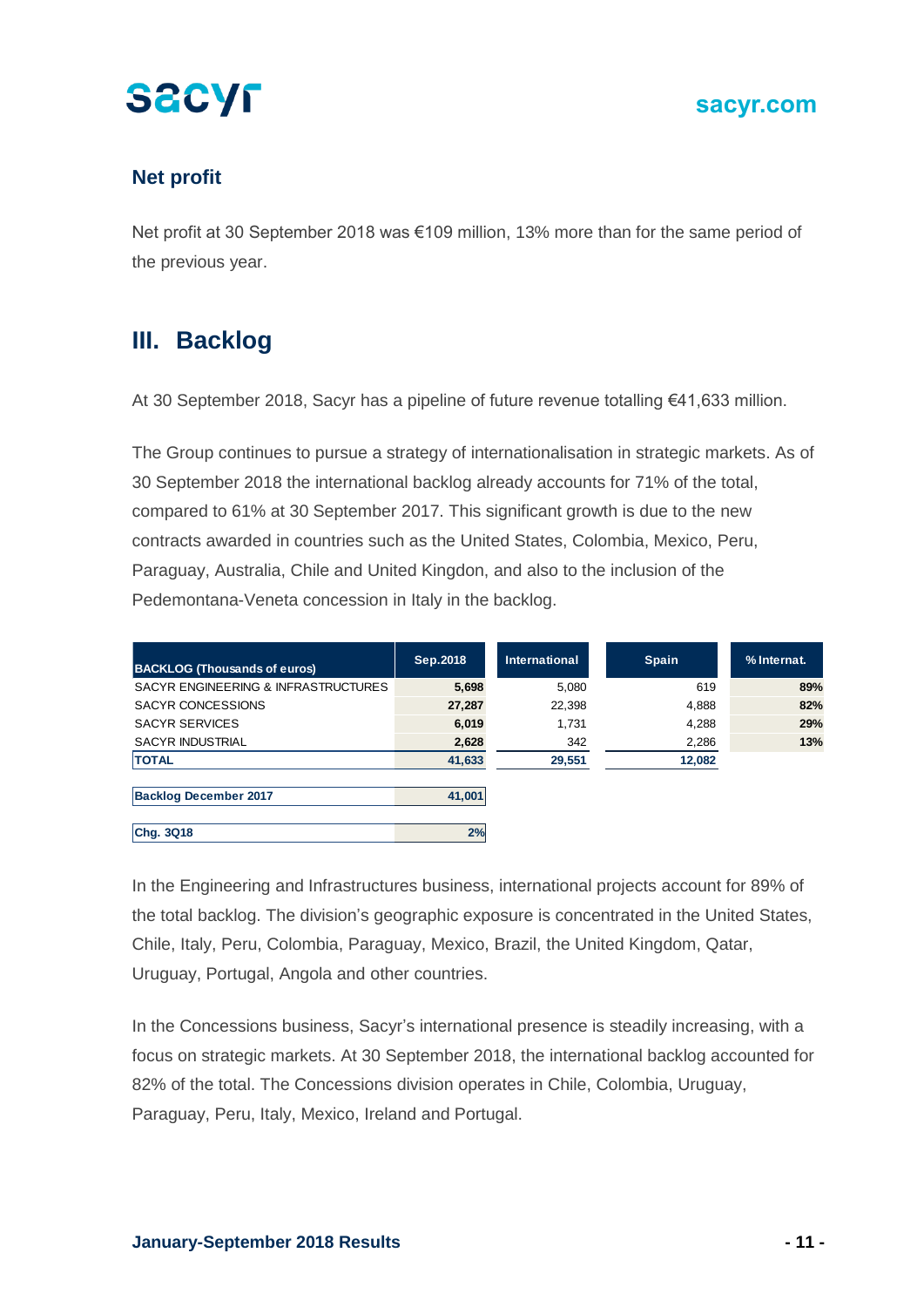

The Services division is present in the domestic market, with contracts in Spain for care services, municipal services, waste treatment, environmental projects, catering, mining, facility management, etc. In addition to this domestic business, some 29% of the division's backlog is located outside Spain, specifically in Colombia, Australia, Algeria, Chile, Uruguay, Mexico, Peru, Oman, Portugal and other countries, largely through contracts for the operation and maintenance of water concessions and for infrastructure maintenance and waste collection and transport.

Sacyr Industrial, for its part, is present in Australia, Bolivia, Oman, Mexico, Peru, Panama, Chile, Colombia and Ecuador, as well as Spain, with numerous projects in the Oil & Gas and electricity infrastructure sectors and in power plants, cement plants, desalination plants and waste treatment facilities. It now has a backlog of projects totalling €2,628 million, 13% of which is located abroad.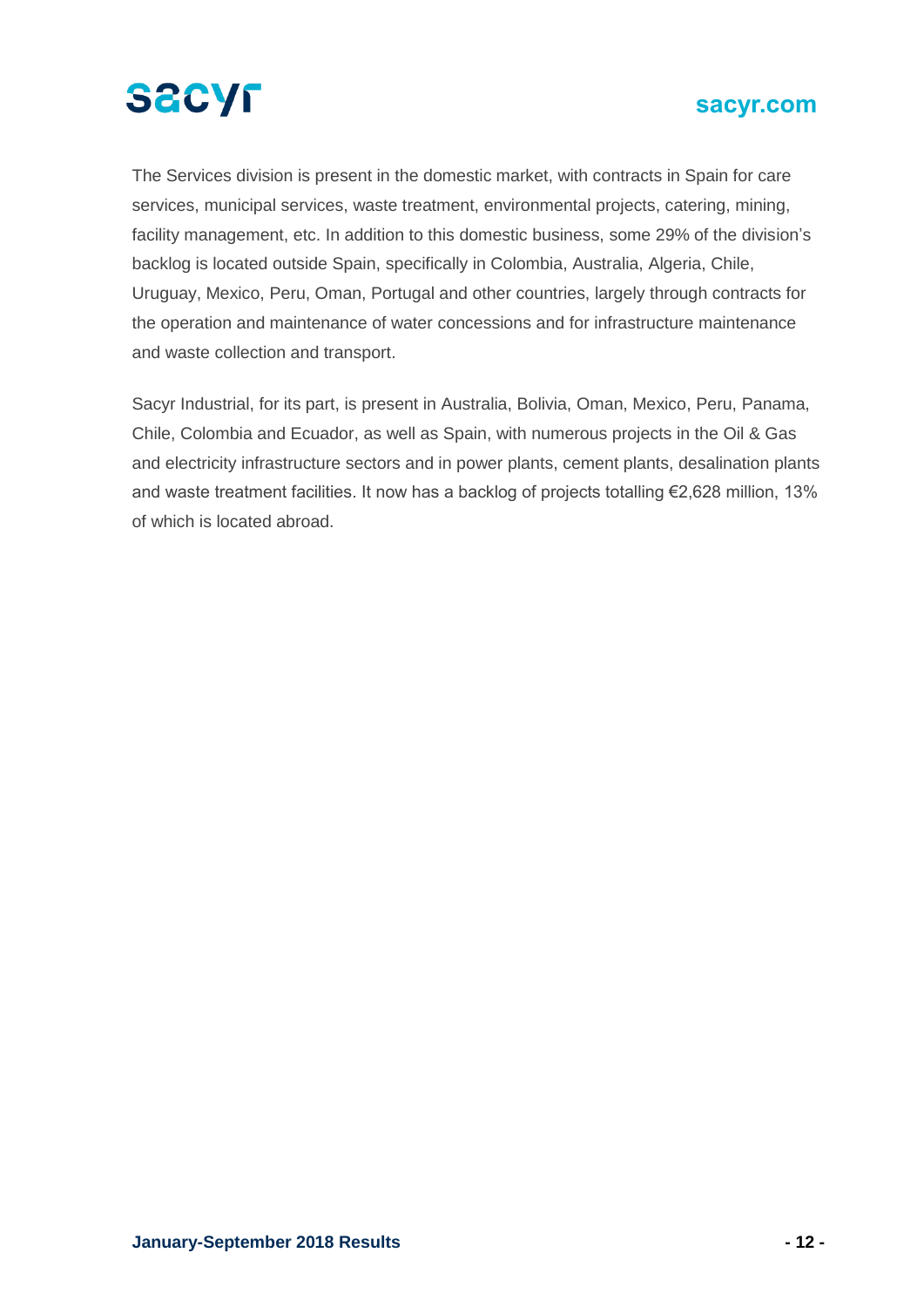

## **IV. Consolidated balance sheet**

| <b>CONSOLIDATED BALANCE SHEET</b>                                | <b>SEP. 2018</b> | <b>DEC. 2017</b> | <b>Chg 9M 18</b> |
|------------------------------------------------------------------|------------------|------------------|------------------|
| (Thousands of Euros)                                             |                  |                  |                  |
| <b>NON CURRENT ASSETS</b>                                        | 8,910,472        | 8,098,032        | 812,440          |
| Intangible Assets                                                | 15,998           | 17,188           | $-1,190$         |
| <b>Concessions Investments</b>                                   | 1,386,414        | 1,370,054        | 16,360           |
| <b>Fixed Assets</b>                                              | 439,277          | 387,600          | 51,677           |
| <b>Financial Assets</b>                                          | 3,304,534        | 3,059,941        | 244,593          |
| Receivables from concession assets                               | 3,354,447        | 2,854,735        | 499,712          |
| Other non Current Assets                                         | 243,126          | 241,714          | 1,412            |
| Goodwill                                                         | 166,675          | 166,801          | $-126$           |
| <b>CURRENT ASSETS</b>                                            | 5,590,170        | 5,478,224        | 111,947          |
| Non current assets held for sale                                 | 442,303          | 454,992          | $-12,689$        |
| Inventories                                                      | 229,248          | 199,937          | 29,311           |
| Receivables from concession assets                               | 364,732          | 260,278          | 104,455          |
| <b>Accounts Receivable</b>                                       | 2,399,601        | 2,333,664        | 65,938           |
| <b>Financial Assets</b>                                          | 113,400          | 113,361          | 39               |
| Cash                                                             | 2,040,885        | 2,115,992        | $-75,107$        |
| <b>ASSETS = LIABILITIES</b>                                      | 14,500,642       | 13,576,256       | 924,386          |
|                                                                  |                  |                  |                  |
| <b>EQUITY</b>                                                    | 1,716,144        | 2,004,419        | $-288,275$       |
| Shareholder's Equity                                             | 1,333,597        | 1,652,138        | $-318,541$       |
| Minority Interests                                               | 382,546          | 352,281          | 30,265           |
| <b>NON CURRENT LIABILITIES</b>                                   | 7,821,823        | 7,253,254        | 568,569          |
| <b>Financial Debt</b>                                            | 5,082,839        | 4,729,167        | 353,672          |
| Financial Instruments at fair value                              | 228,896          | 192,800          | 36,096           |
| Provisions                                                       | 442,939          | 294,882          | 148,057          |
| Other non current Liabilities                                    | 576,940          | 547,154          | 29,786           |
| Other hedged debt                                                | 1,490,209        | 1,489,252        | 957              |
| <b>CURRENT LIABILITIES</b>                                       | 4,962,676        | 4,318,583        | 644,093          |
| Liabilities associated with the non current assets held for sale | 173,222          | 176,965          | $-3,744$         |
| <b>Financial Debt</b>                                            | 1,090,591        | 921,205          | 169,387          |
| Financial Instruments at fair value                              | 14,806           | 27,127           | $-12,322$        |
| <b>Trade Accounts Payable</b>                                    | 2,647,757        | 2,460,956        | 186,801          |
| <b>Operating Provisions</b>                                      | 101,392          | 122,726          | $-21,335$        |
| Other current liabilities                                        | 934,908          | 609,604          | 325,304          |

Main changes in the first nine months of 2018 are the result of applying IFRS 15. As indicated in the Group's financial statements, an adjustment of €416 million was recognised in equity at 1 January 2018.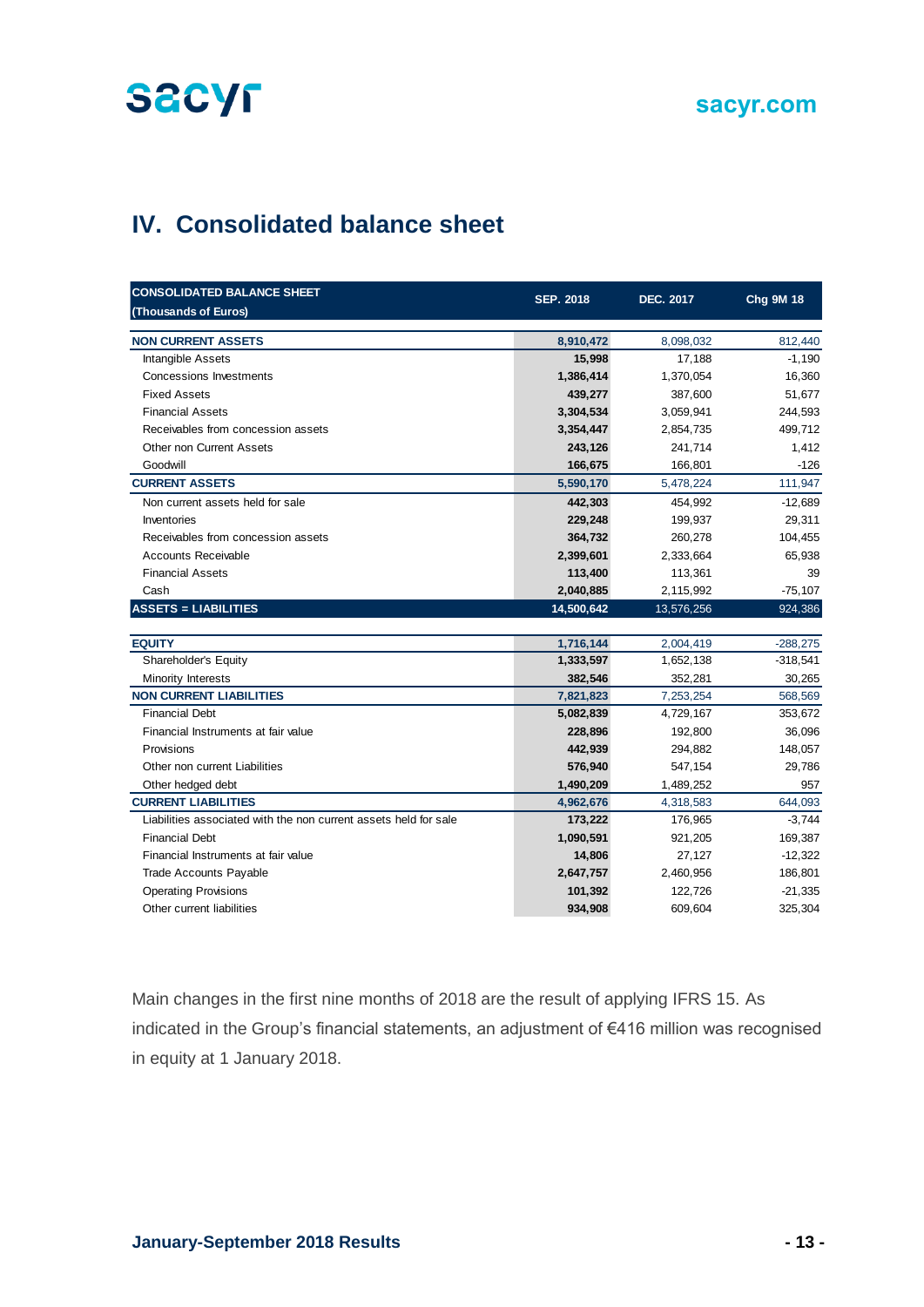



### **Financial debt**

The Group's net debt amounts to €4,019 million. The breakdown of the debt and the changes with respect to December 2017 are as follows:

| € Million                         | Sep. 2018 | Dec. 2017 | Chg. 9M |
|-----------------------------------|-----------|-----------|---------|
| <b>Project Finance</b>            | 2,951     | 2.517     | 434     |
| Bank borrowings (operating lines) | 427       | 498       | -71     |
| Capital Markets (Bonds + ECP)     | 641       | 406       | 235     |
|                                   |           |           |         |
| <b>Net Debt</b>                   | 4,019     | 3,421     | 598     |

**Bank debt:** the Group's bank debt stands at €427 million, consisting of working capital finance used by the Group in its various businesses. This amount includes the bank debt of each of the Group's business areas and the financial liability associated with the holding company.

**Capital markets:** at 30 September 2018 the holding company has a financial liability of €641 million, mainly for:

- The outstanding amount of the convertible bonds issued in 2014, maturing in 2019.
- The ECP programme, which has been very active in recent months.
- The EMTN programme, launched in May.

This funding is used by the parent company, in its financial management and coordination activities as the Group's controlling company, to meet the financing needs of the various Group companies.

**Project finance:** this amounts to €2,951 million and consists of very long-term project finance. This debt is repaid out of the cash flows generated by the projects themselves.

Changes in net debt in the first nine months of 2018 were as follows: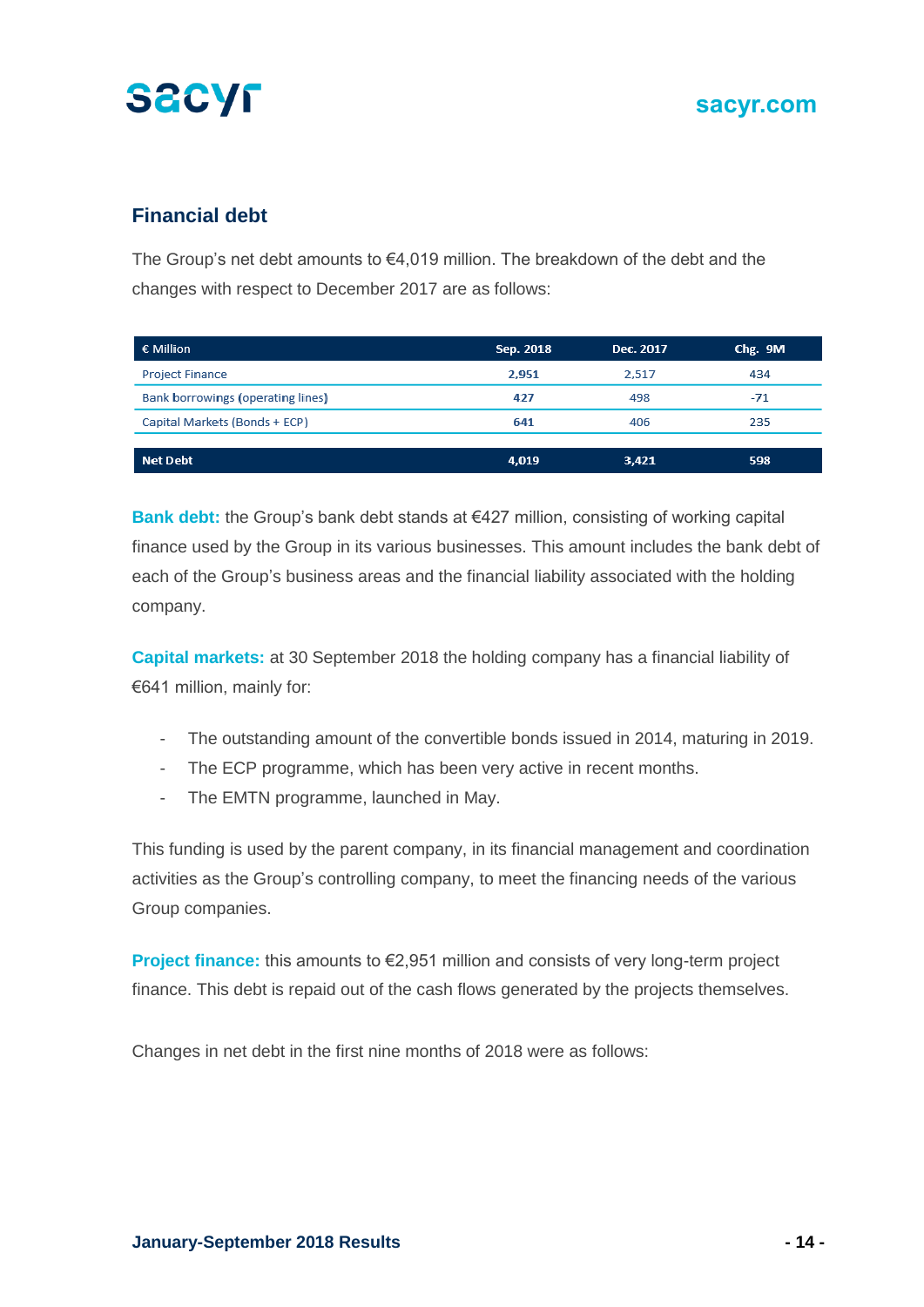

**Net Debt Evolution** 



\* Proforma including the sale of Itinere  $\omega_{\rm c}$  and  $\omega_{\rm c}$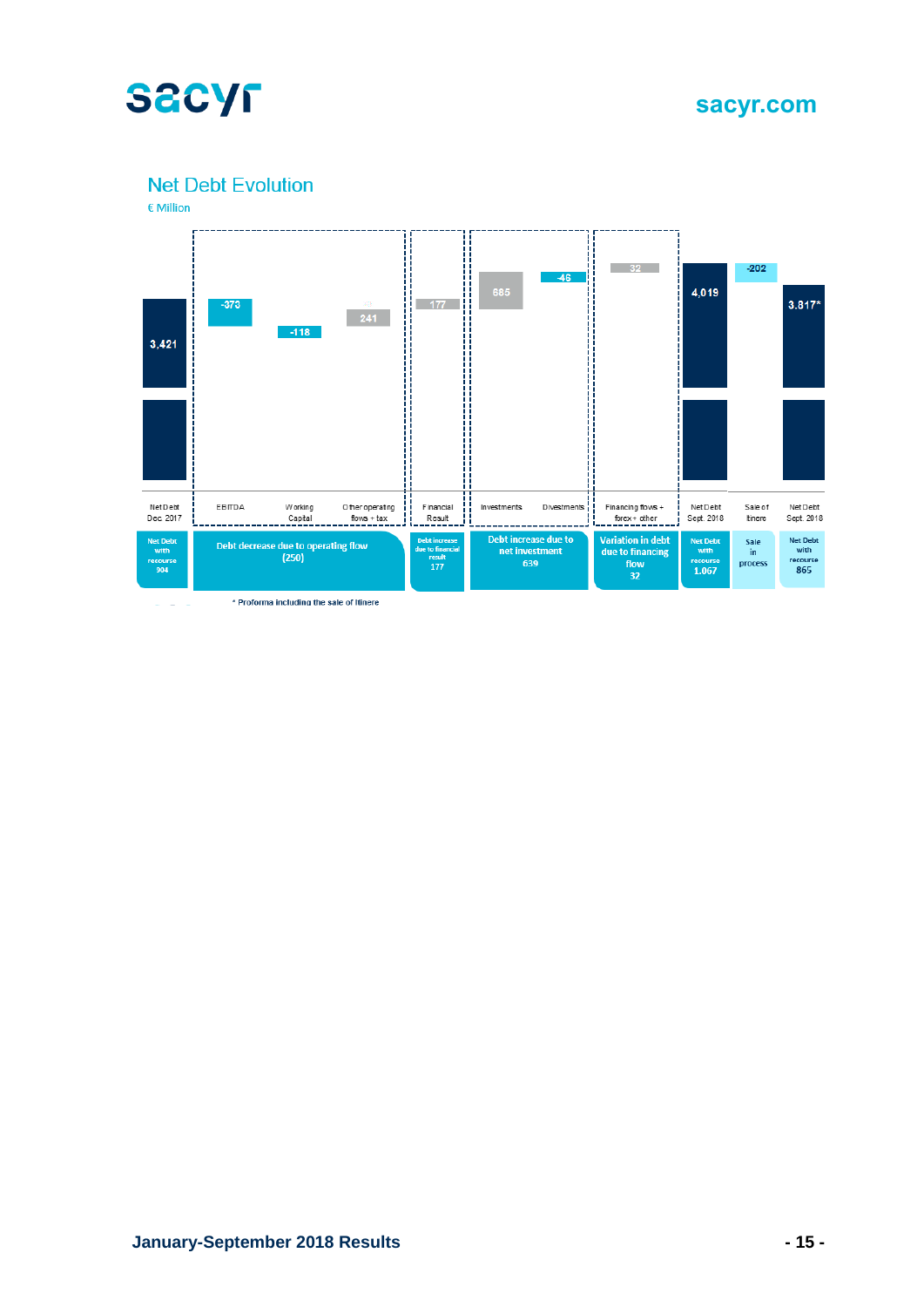

## **V. Performance by business area**

| <b>CONSOLIDATED INCOME STATEMENT AS OF SEPTEMBER 2018</b> |                                                  |                                    |                                 |                                   |                                 |              |  |  |
|-----------------------------------------------------------|--------------------------------------------------|------------------------------------|---------------------------------|-----------------------------------|---------------------------------|--------------|--|--|
| (Thousands of Euros)                                      | <b>Sacyr Eng &amp;</b><br><b>Infrastructures</b> | <b>Sacyr</b><br><b>Concessions</b> | <b>Sacyr</b><br><b>Services</b> | <b>Sacyr</b><br><b>Industrial</b> | Holding &<br><b>Adjustments</b> | <b>TOTAL</b> |  |  |
|                                                           |                                                  |                                    |                                 |                                   |                                 |              |  |  |
| <b>Turnover</b>                                           | 1,189,911                                        | 547,285                            | 797,771                         | 388,462                           | $-221,682$                      | 2,701,747    |  |  |
| <b>Other Sales</b>                                        | 179,303                                          | 36,563                             | 30,559                          | 3,656                             | $-8,621$                        | 241,460      |  |  |
| <b>Total Income</b>                                       | 1,369,214                                        | 583,848                            | 828,330                         | 392,118                           | $-230,304$                      | 2,943,207    |  |  |
| <b>External and Operating Expenses</b>                    | $-1,274,048$                                     | $-388,595$                         | $-760,612$                      | $-364,619$                        | 218,444                         | $-2,569,430$ |  |  |
| <b>GROSS OPERATING PROFIT</b>                             | 95,167                                           | 195,253                            | 67,718                          | 27,500                            | $-11,860$                       | 373,777      |  |  |
| Amortisation and Depreciation charges                     | $-18,180$                                        | $-37,516$                          | $-31,132$                       | $-6,938$                          | $-1,574$                        | $-95,340$    |  |  |
| Trade Provisions and non recurring expenses               | $-279$                                           | 4,680                              | $-5,862$                        | 1,695                             | 7                               | 240          |  |  |
| <b>NET OPERATING PROFIT</b>                               | 76,707                                           | 162,417                            | 30,723                          | 22,256                            | $-13,427$                       | 278,677      |  |  |
| <b>Financial results</b>                                  | $-28,367$                                        | $-91,419$                          | $-6,976$                        | $-4,245$                          | $-46,039$                       | $-177,045$   |  |  |
| Forex results                                             | 13,998                                           | $-7,302$                           | 40                              | $-718$                            | 12,601                          | 18,619       |  |  |
| Results from equity accounted subsidiaries                | 304                                              | 5,829                              | 4,618                           | -8                                | 214,302                         | 225,045      |  |  |
| Provisions for financial investments                      | $-18$                                            | $-3,331$                           | $-422$                          | $\Omega$                          | 0                               | $-3,770$     |  |  |
| Change in value of financial instruments at fair value    | 0                                                | $-13,725$                          | $-2,627$                        | $-583$                            | $-138,476$                      | $-155,411$   |  |  |
| Results from sales of non current assets                  | 952                                              | 45                                 | 1,709                           | $-632$                            | 0                               | 2,074        |  |  |
| PROFIT BEFORE TAXES                                       | 63,577                                           | 52,514                             | 27,065                          | 16,070                            | 28,962                          | 188,188      |  |  |
| Corporate Tax                                             | $-23,316$                                        | $-16,986$                          | $-7,164$                        | $-5,139$                          | 15,278                          | $-37,327$    |  |  |
| PROFIT FOR CONTINUING ACTIVITIES                          | 40,260                                           | 35,528                             | 19,902                          | 10,931                            | 44,240                          | 150,860      |  |  |
| PROFIT FOR DISCONTINUING ACTIVITIES                       | $\overline{0}$                                   | $\overline{0}$                     | 0                               | 0                                 | 0                               | $\Omega$     |  |  |
| <b>CONSOLIDATE RESULTS</b>                                | 40,260                                           | 35,528                             | 19,902                          | 10,931                            | 44,240                          | 150,860      |  |  |
| <b>Minorities</b>                                         | $-21,764$                                        | $-20,572$                          | 2,113                           | $-2,311$                          | 455                             | $-42,079$    |  |  |
| <b>NET ATTRIBUTABLE PROFIT</b>                            | 18,496                                           | 14,956                             | 22,014                          | 8,620                             | 44,695                          | 108,781      |  |  |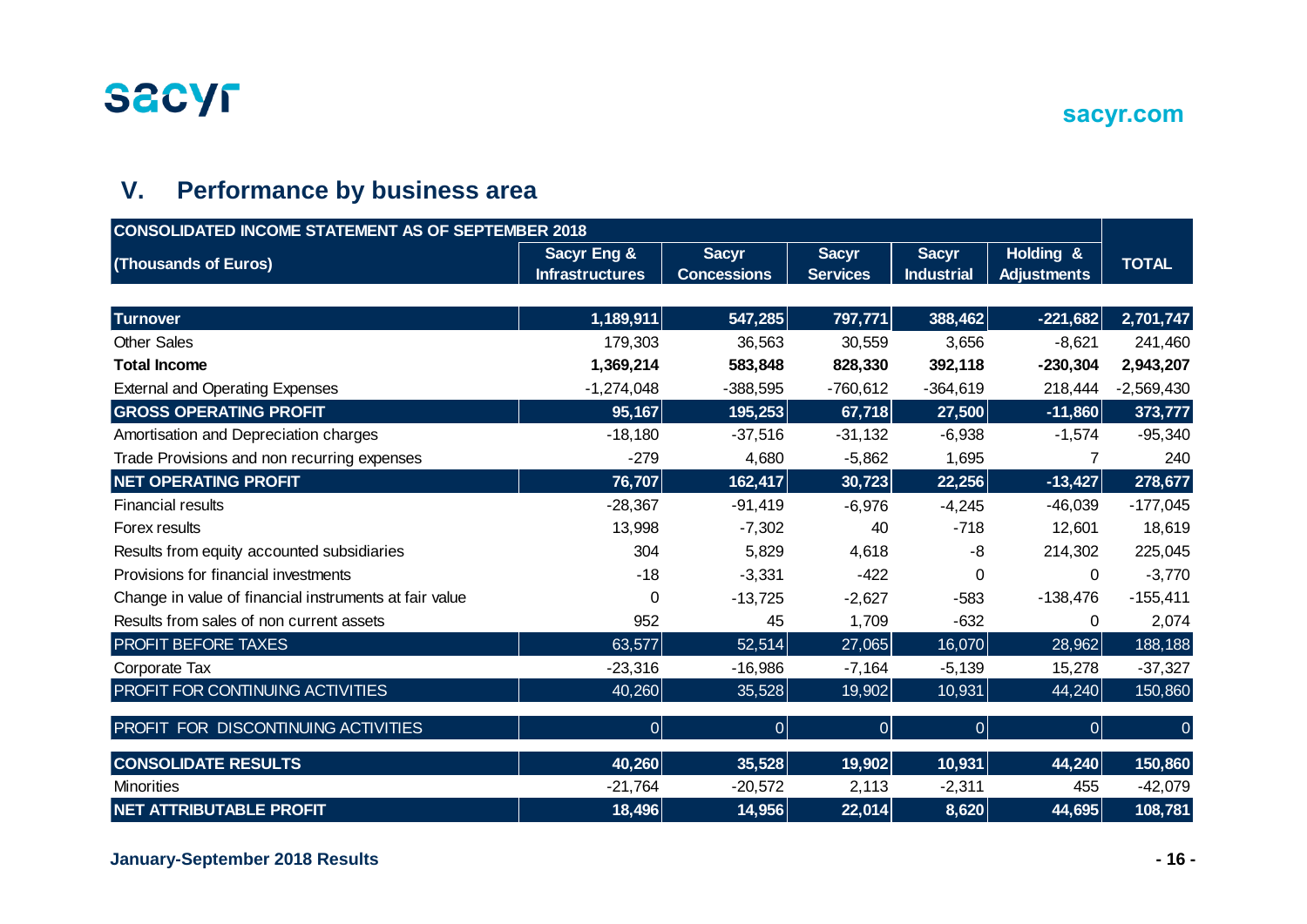

| <b>CONSOLIDATED INCOME STATEMENT AS OF SEPTEMBER 2017</b> |                                                  |                                    |                                 |                                   |                                 |                |  |
|-----------------------------------------------------------|--------------------------------------------------|------------------------------------|---------------------------------|-----------------------------------|---------------------------------|----------------|--|
| (Thousands of Euros)                                      | <b>Sacyr Eng &amp;</b><br><b>Infrastructures</b> | <b>Sacyr</b><br><b>Concessions</b> | <b>Sacyr</b><br><b>Services</b> | <b>Sacyr</b><br><b>Industrial</b> | Holding &<br><b>Adjustments</b> | <b>TOTAL</b>   |  |
|                                                           |                                                  |                                    |                                 |                                   |                                 |                |  |
| <b>Turnover</b>                                           | 876,863                                          | 416,771                            | 704,007                         | 387,214                           | $-136, 174$                     | 2,248,681      |  |
| <b>Other Sales</b>                                        | 31,079                                           | 6,827                              | 9,987                           | 2,783                             | $-1,951$                        | 48,726         |  |
| <b>Total Income</b>                                       | 907,942                                          | 423,599                            | 713,993                         | 389,997                           | $-138, 125$                     | 2,297,407      |  |
| <b>External and Operating Expenses</b>                    | $-882,984$                                       | $-249,030$                         | $-654,755$                      | $-363,826$                        | 124,898                         | $-2,025,697$   |  |
| <b>GROSS OPERATING PROFIT</b>                             | 24,958                                           | 174,569                            | 59,238                          | 26,171                            | $-13,227$                       | 271,710        |  |
| Amortisation and Depreciation charges                     | $-12,145$                                        | $-36,049$                          | $-27,962$                       | $-6,805$                          | $-1,532$                        | $-84,494$      |  |
| Trade Provisions and non recurring expenses               | $-2,738$                                         | $-6,824$                           | $-708$                          | $-111$                            | 12                              | $-10,369$      |  |
| <b>NET OPERATING PROFIT</b>                               | 10,075                                           | 131,695                            | 30,568                          | 19,255                            | $-14,747$                       | 176,847        |  |
| <b>Financial results</b>                                  | 1,869                                            | $-73,379$                          | $-6,534$                        | $-2,713$                          | $-60,082$                       | $-140,839$     |  |
| Forex results                                             | $-2,241$                                         | 1,686                              | $-188$                          | $-1,644$                          | $-26,786$                       | $-29,173$      |  |
| Results from equity accounted subsidiaries                | 8,957                                            | 4,617                              | 4,494                           | 44                                | 197,236                         | 215,348        |  |
| Provisions for financial investments                      | $-26$                                            | $-3,918$                           | 399                             | 513                               | $-521$                          | $-3,553$       |  |
| Change in value of financial instruments at fair value    | 0                                                | $-14,470$                          | $-2,656$                        | $-843$                            | $-75,772$                       | $-93,742$      |  |
| Results from sales of non current assets                  | 2,449                                            | $-52$                              | 64                              | $-281$                            | 302                             | 2,482          |  |
| <b>PROFIT BEFORE TAXES</b>                                | 21,083                                           | 46,178                             | 26,146                          | 14,331                            | 19,631                          | 127,369        |  |
| Corporate Tax                                             | $-12,781$                                        | $-15,796$                          | $-7,927$                        | $-3,930$                          | 28,837                          | $-11,596$      |  |
| PROFIT FOR CONTINUING ACTIVITIES                          | 8,302                                            | 30,382                             | 18,219                          | 10,402                            | 48,468                          | 115,772        |  |
| PROFIT FOR DISCONTINUING ACTIVITIES                       | $\overline{0}$                                   | 0                                  | 0                               | $\overline{0}$                    | 0                               | $\overline{0}$ |  |
| <b>CONSOLIDATE RESULTS</b>                                | 8,302                                            | 30,382                             | 18,219                          | 10,402                            | 48,468                          | 115,772        |  |
| <b>Minorities</b>                                         | $-83$                                            | $-16,784$                          | $-30$                           | $-2,560$                          | 302                             | $-19,155$      |  |
| <b>NET ATTRIBUTABLE PROFIT</b>                            | 8,219                                            | 13,598                             | 18,188                          | 7,842                             | 48,770                          | 96,617         |  |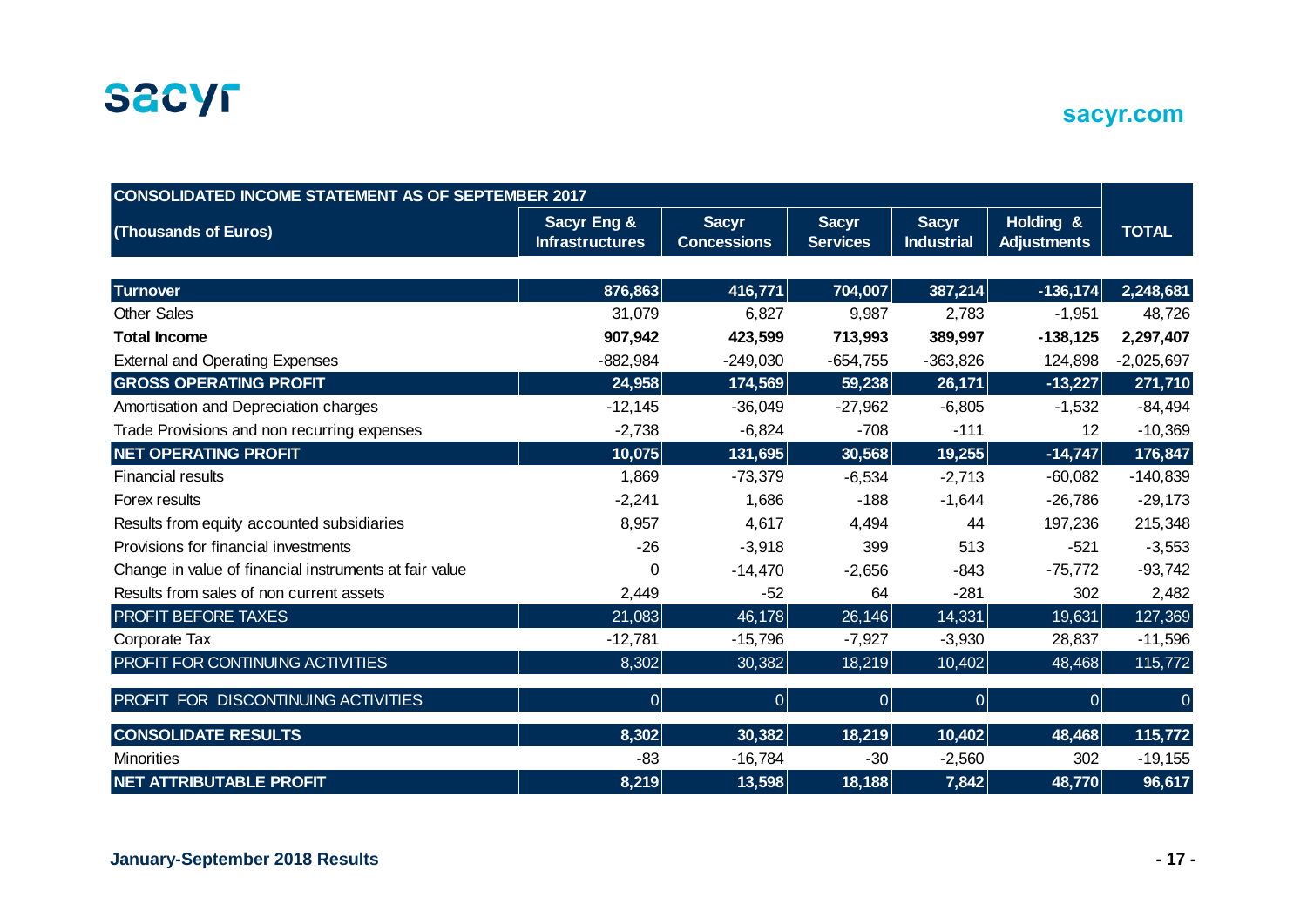## **sacyr.com**

| (Thousands of Euros)                                             | <b>Sacyr Eng &amp;</b><br><b>Infrastructures</b> | <b>Sacyr</b><br><b>Concessions</b> | <b>Sacyr</b><br><b>Services</b> | <b>Sacyr</b><br>Industrial | Holding &<br>adjustments | <b>TOTAL</b> |
|------------------------------------------------------------------|--------------------------------------------------|------------------------------------|---------------------------------|----------------------------|--------------------------|--------------|
| <b>NON CURRENT ASSETS</b>                                        | 1,701,867                                        | 3,571,647                          | 895,485                         | 184,725                    | 2,556,748                | 8,910,472    |
| Intangible Assets                                                | 570                                              | 81                                 | 10,830                          | 1,292                      | 3,224                    | 15,998       |
| Concessions Investments                                          | 47,654                                           | 1,042,693                          | 296,067                         | 0                          | $\mathbf 0$              | 1,386,414    |
| <b>Fixed Assets</b>                                              | 155,507                                          | 3,811                              | 184,906                         | 91,845                     | 3,208                    | 439,277      |
| <b>Financial Assets</b>                                          | 177,873                                          | 465,889                            | 86,697                          | 23,759                     | 2,550,316                | 3,304,534    |
| Receivables for concession assets                                | 1,320,263                                        | 1,818,273                          | 215,911                         | 0                          | $\mathbf 0$              | 3,354,447    |
| Other non Current Assets                                         | $\mathbf 0$                                      | 240,900                            | 2,226                           | $\mathbf 0$                | $\mathbf 0$              | 243,126      |
| Goodwill                                                         | $\mathbf 0$                                      | $\mathbf 0$                        | 98,846                          | 67,829                     | $\mathbf 0$              | 166,675      |
| <b>CURRENT ASSETS</b>                                            | 3,999,376                                        | 1,239,581                          | 556,196                         | 344,620                    | $-549,603$               | 5,590,170    |
| Non current assets held for sale                                 | $\mathbf 0$                                      | 283,240                            | $\mathbf 0$                     | 0                          | 159,063                  | 442,303      |
| Inventories                                                      | 181,039                                          | 287                                | 13,237                          | 18,695                     | 15,991                   | 229,248      |
| Receivables for concession assets                                | 222                                              | 362,522                            | 1,987                           | $\mathbf 0$                | $\mathbf 0$              | 364,732      |
| <b>Accounts Receivable</b>                                       | 1,943,897                                        | 181,065                            | 371,256                         | 197,938                    | $-294,556$               | 2,399,601    |
| <b>Financial Assets</b>                                          | 408,080                                          | 9,375                              | 105,174                         | 40,009                     | $-449,238$               | 113,400      |
| Cash                                                             | 1,466,138                                        | 403,091                            | 64,542                          | 87,978                     | 19,137                   | 2,040,885    |
| <b>ASSETS = LIABILITIES</b>                                      | 5,701,243                                        | 4,811,228                          | 1,451,681                       | 529,345                    | 2,007,145                | 14,500,642   |
| <b>Equity</b>                                                    | 358,017                                          | 1,000,114                          | 382,149                         | 134,977                    | $-159, 113$              | 1,716,144    |
| Shareholder's Equity                                             | 315,846                                          | 703,560                            | 374,928                         | 93,584                     | $-154,321$               | 1,333,597    |
| <b>Minority Interests</b>                                        | 42,171                                           | 296,554                            | 7,221                           | 41,393                     | $-4,792$                 | 382,546      |
| <b>NON CURRENT LIABILITIES</b>                                   | 2,374,795                                        | 3,122,714                          | 638,051                         | 124,689                    | 1,561,574                | 7,821,823    |
| <b>Financial Debt</b>                                            | 1,801,425                                        | 2,488,636                          | 416,192                         | 98,729                     | 277,857                  | 5,082,839    |
| Financial Instruments at fair value                              | $\Omega$                                         | 93,745                             | 11,502                          | 365                        | 123,285                  | 228,896      |
| Provisions                                                       | 348,470                                          | 67,693                             | 104,762                         | 9,512                      | $-87,499$                | 442,939      |
| Other non current Liabilities                                    | 224,900                                          | 472,640                            | 105,595                         | 16,082                     | $-242,277$               | 576,940      |
| Other hedged debt                                                | $\mathbf 0$                                      | 0                                  | $\mathbf 0$                     | 0                          | 1,490,209                | 1,490,209    |
| <b>CURRENT LIABILITIES</b>                                       | 2,968,430                                        | 688,400                            | 431,482                         | 269,680                    | 604,684                  | 4,962,676    |
| Liabilities associated with the non current assets held for sale | 0                                                | 0                                  | 0                               | 0                          | 173,222                  | 173,222      |
| <b>Financial Debt</b>                                            | 121,317                                          | 205,303                            | 62,729                          | 38,013                     | 663,228                  | 1,090,591    |
| Financial instruments at fair value                              | $\mathbf 0$                                      | 12,728                             | 1,396                           | 682                        | $\mathbf 0$              | 14,806       |
| <b>Trade Accounts Payable</b>                                    | 2,035,965                                        | 278,049                            | 152,825                         | 187,041                    | $-6,123$                 | 2,647,757    |
| <b>Operating Provisions</b>                                      | 60,613                                           | 9,330                              | 24,148                          | 6,924                      | 376                      | 101,392      |
| Other current liabilities                                        | 750,534                                          | 182,990                            | 190,383                         | 37,020                     | $-226,019$               | 934,908      |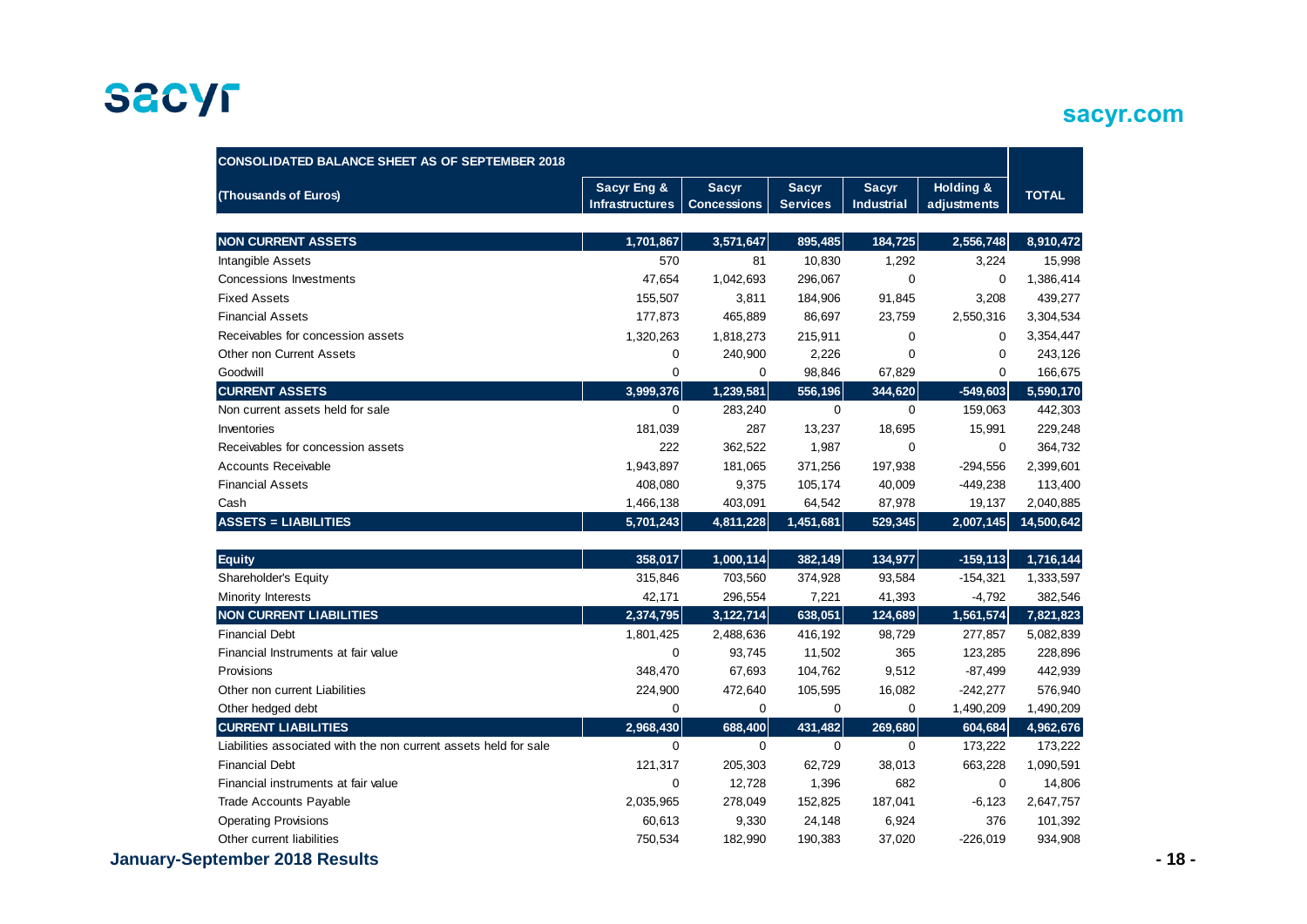#### **sacyr.com**

| <b>CONSOLIDATED BALANCE SHEET AS OF DECEMBER 2017</b>            |                                       |                                    |                                 |                                   |                          |              |
|------------------------------------------------------------------|---------------------------------------|------------------------------------|---------------------------------|-----------------------------------|--------------------------|--------------|
| (Thousands of Euros)                                             | Sacyr Eng &<br><b>Infrastructures</b> | <b>Sacyr</b><br><b>Concessions</b> | <b>Sacyr</b><br><b>Services</b> | <b>Sacyr</b><br><b>Industrial</b> | Holding &<br>adjustments | <b>TOTAL</b> |
| <b>NON CURRENT ASSETS</b>                                        | 1,304,452                             | 3,397,139                          | 798,911                         | 188,215                           | 2,409,315                | 8,098,032    |
| Intangible Assets                                                | 638                                   | 82                                 | 13,411                          | 1,572                             | 1,485                    | 17,188       |
| Concessions Investments                                          | 48,828                                | 1,073,928                          | 247,298                         | $\overline{0}$                    | $\mathbf 0$              | 1,370,054    |
| <b>Fixed Assets</b>                                              | 127,378                               | 2,496                              | 155,344                         | 98,861                            | 3,521                    | 387,600      |
| <b>Financial Assets</b>                                          | 135,245                               | 392,548                            | 107,886                         | 19,952                            | 2,404,310                | 3,059,941    |
| Receivables for concession assets                                | 992,364                               | 1,688,862                          | 173,509                         | 0                                 | $\mathbf 0$              | 2,854,735    |
| <b>Other non Current Assets</b>                                  | 0                                     | 239,223                            | 2,492                           | $\Omega$                          | $\Omega$                 | 241,714      |
| Goodwill                                                         | $\overline{0}$                        | $\mathbf 0$                        | 98,971                          | 67,829                            | $\Omega$                 | 166,801      |
| <b>CURRENT ASSETS</b>                                            | 3,969,527                             | 1,054,859                          | 445,836                         | 425,446                           | $-417,444$               | 5,478,224    |
| Non current assets held for sale                                 | $\mathbf 0$                           | 282,760                            | $\mathbf 0$                     | $\mathbf 0$                       | 172,232                  | 454,992      |
| Inventories                                                      | 159,927                               | 288                                | 18,292                          | 18,108                            | 3,322                    | 199,937      |
| Receivables for concession assets                                | 265                                   | 256,093                            | 3,920                           | $\overline{0}$                    | $\mathbf 0$              | 260,278      |
| <b>Accounts Receivable</b>                                       | 1,749,613                             | 190,846                            | 314,714                         | 246,425                           | $-167,934$               | 2,333,664    |
| <b>Financial Assets</b>                                          | 444,445                               | 6,572                              | 53,966                          | 54,104                            | $-445,726$               | 113,361      |
| Cash                                                             | 1,615,277                             | 318,300                            | 54,945                          | 106,809                           | 20,662                   | 2,115,992    |
| <b>ASSETS = LIABILITIES</b>                                      | 5,273,979                             | 4,451,998                          | 1,244,746                       | 613,661                           | 1,991,871                | 13,576,256   |
| <b>EQUITY</b>                                                    | 428,814                               | 968,118                            | 293,156                         | 135,464                           | 178,867                  | 2,004,419    |
| Shareholder's Equity                                             | 408,323                               | 685,108                            | 283,971                         | 91,629                            | 183,106                  | 1,652,138    |
| Minority Interests                                               | 20,490                                | 283,009                            | 9,185                           | 43,835                            | $-4,239$                 | 352,281      |
| <b>NON CURRENT LIABILITIES</b>                                   | 2,335,900                             | 2,759,044                          | 584,083                         | 129,593                           | 1,444,635                | 7,253,254    |
| <b>Financial Debt</b>                                            | 1,800,895                             | 2,133,586                          | 302,592                         | 105,359                           | 386,735                  | 4,729,167    |
| Financial Instruments at fair value                              | $\mathbf 0$                           | 124,815                            | 13,670                          | 559                               | 53,756                   | 192,800      |
| Provisions                                                       | 347,197                               | 66,518                             | 109,647                         | 11,133                            | $-239,613$               | 294,882      |
| Other non current Liabilities                                    | 187,808                               | 434,124                            | 158,175                         | 12,542                            | $-245,494$               | 547,154      |
| Other hedged debt                                                | $\mathbf 0$                           | $\mathbf 0$                        | 0                               | 0                                 | 1,489,252                | 1,489,252    |
| <b>CURRENT LIABILITIES</b>                                       | 2,509,266                             | 724,837                            | 367,507                         | 348,604                           | 368,370                  | 4,318,583    |
| Liabilities associated with the non current assets held for sale | $\mathbf 0$                           | $\mathbf 0$                        | $\mathbf 0$                     | $\mathbf 0$                       | 176,965                  | 176,965      |
| <b>Financial Debt</b>                                            | 172,887                               | 297,913                            | 78,361                          | 39,922                            | 332,122                  | 921,205      |
| Financial instruments at fair value                              | $\mathbf 0$                           | 25,347                             | 1,351                           | 429                               | $\mathbf 0$              | 27,127       |
| <b>Trade Accounts Payable</b>                                    | 1,829,433                             | 261,105                            | 128,681                         | 251,473                           | $-9,736$                 | 2,460,956    |
| <b>Operating Provisions</b>                                      | 80,650                                | 14,285                             | 20,552                          | 6,864                             | 376                      | 122,726      |
| Other current liabilities                                        | 426,295                               | 126,187                            | 138,563                         | 49,916                            | $-131,357$               | 609,604      |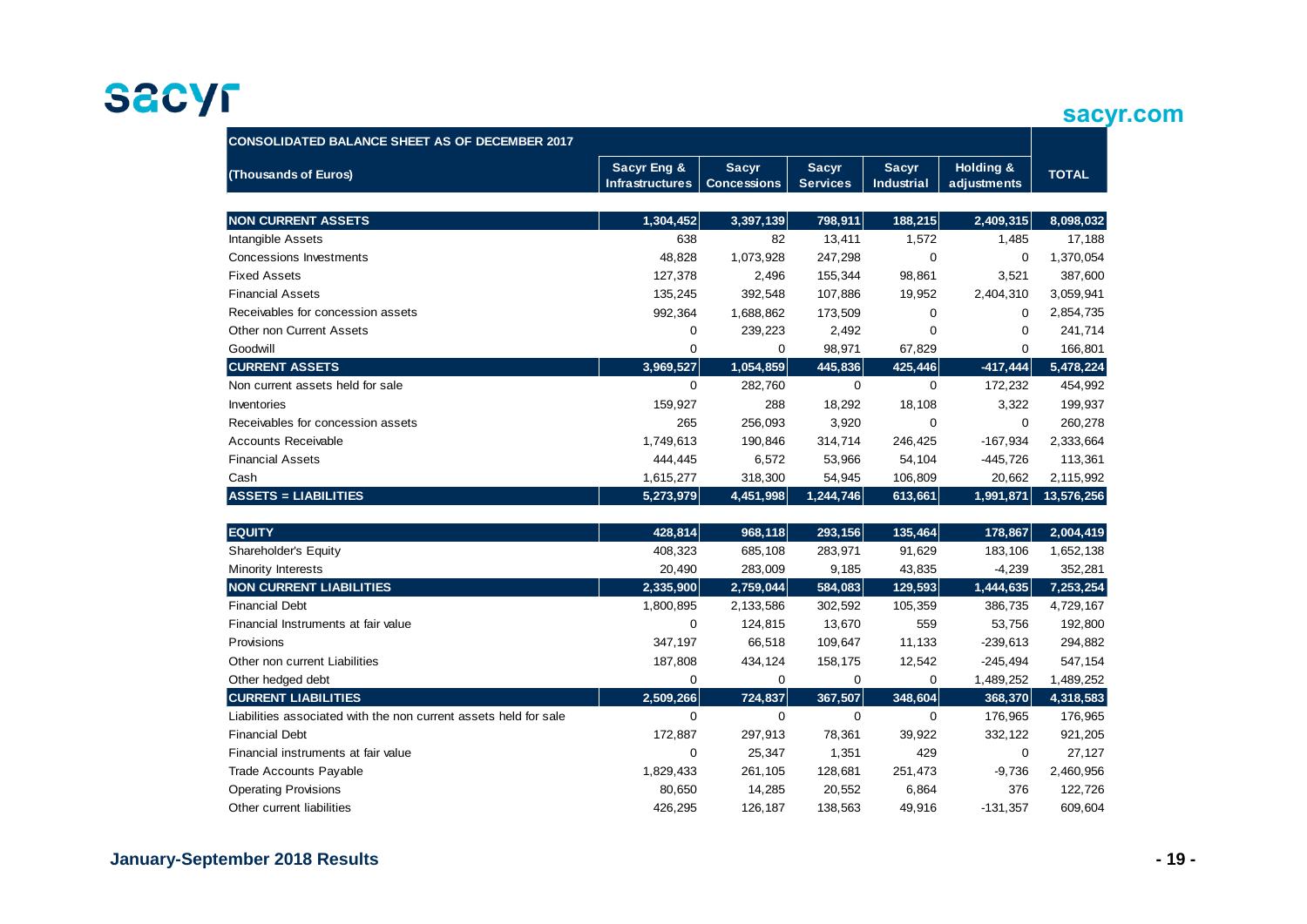## **SACYR ENGINEERING & INFRASTRUCTURES**

| (Thousands of euros) | 9M 2018   | 9M 2017 | % Chg. |
|----------------------|-----------|---------|--------|
| <b>Revenue</b>       | 1,189,911 | 876,863 | 35.7%  |
| <b>EBITDA</b>        | 95,167    | 24,958  | 281.3% |
| <b>EBITDA</b> margin | 8.0%      | 2.8%    |        |

At 30 September 2018, the revenue of the Engineering and Infrastructures business reached €1,190 million, representing year-on-year growth of 36%, thanks to the strong performance of the international business, which achieved more than 60% growth in revenue.

The Engineering and Infrastructures area continues to post high international growth: at 30 September 2018, 86% of its revenue was generated outside Spain, compared to 77% in the same period of the previous year.

The recovery in the rate of revenue generation of the Engineering and Infrastructures business (a recovery that started in the last quarter of the previous year) has continued, thanks to the pace of execution of projects in backlog and the contribution of the Pedemontana-Veneta motorway in Italy. All this brought EBITDA at 30 September 2018 to €95 million, which represents strong growth compared to the same period of the previous year. The EBITDA margin reached 8.0%, marking an improvement in the business's profitability.

#### **Procurement and backlog**

The Engineering and Infrastructures backlog totals to €5,698 million, which covers 43 months of activity at current rates of revenue generation. International activities account for 89% of the total backlog. Also, 63% of the total Engineering and Infrastructure backlog consists of infrastructure projects for Sacyr Concessions.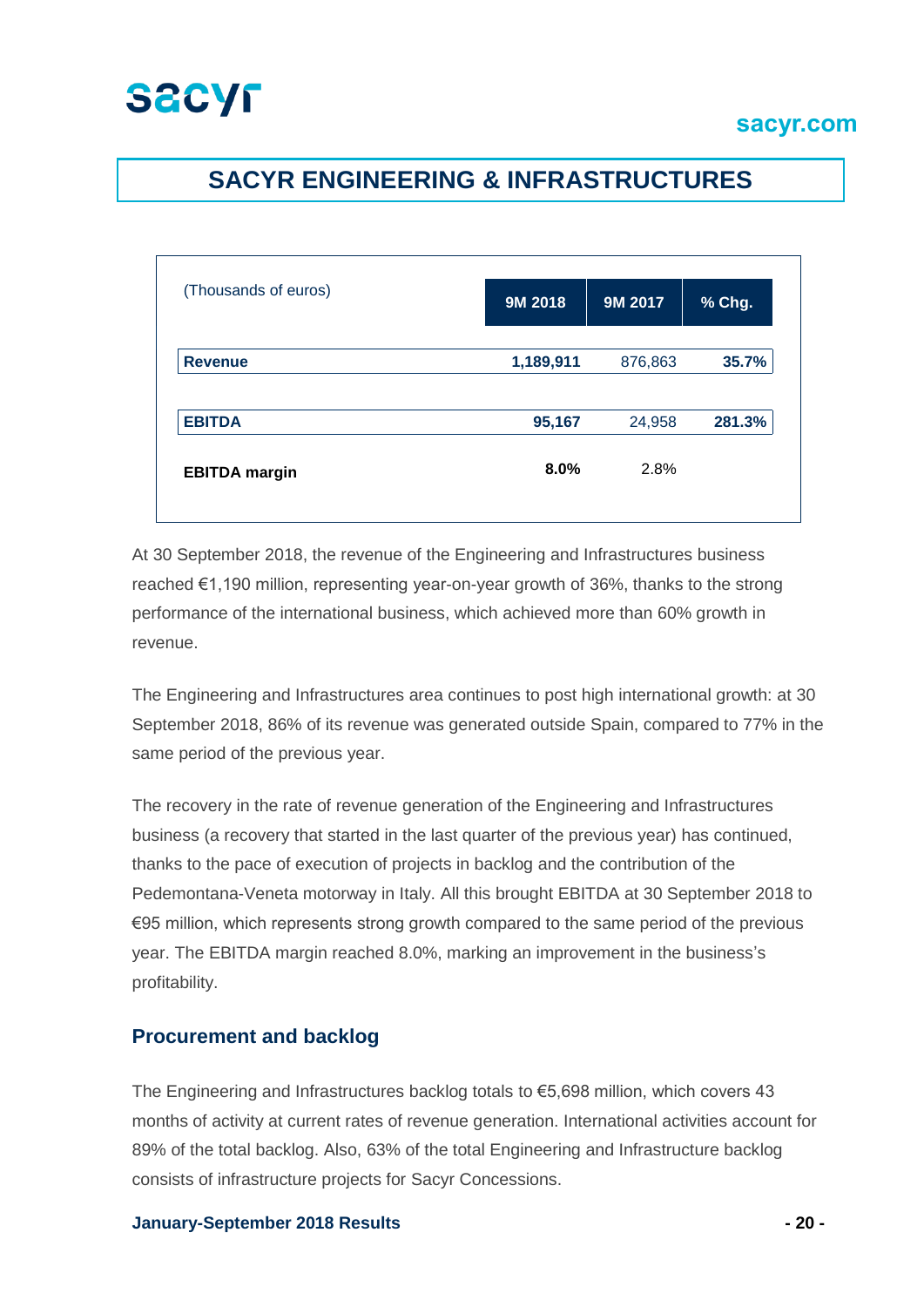### **sacyr.com**

During the first nine months of the year, Sacyr won its first infrastructure projects in the United States, thus meeting one of the targets of its 2015-2020 strategic programme. Sacyr will carry out three projects in the US (two for the Florida Department of Transportation and a third in the village of Palmetto Bay) for an aggregate amount of approximately €115 million.

- Remodelling a stretch of the Interstate 75, located in the west of Florida, with a budget of around €70 million, and widening the State Road 82 between Alabama Road South and Homestead South, with a budget of €36 million, both for the Florida Department of Transportation.
- Design and construction of three new streets and widening and upgrading of two existing streets, with a total length of 1,800 m, in the suburban village of Palmetto Bay in Miami-Dade County, about 30 minutes far from south of the city of Miami, for €9 million.

Besides the contracts won in the United States, the following projects awarded in the first nine months of the year deserve mention.

At international level:

- Construction of the new A6 motorway between Dungiven and Drumahoe in Northern Ireland, United Kingdom, for a total of €161 million. Awarded by the Department for Infrastructure of the Government of Northern Ireland, the contract includes designing and building the 26-kilometre motorway. The A6 motorway is part of the North-East Transport Corridor, a strategic link between Belfast and the north-east of the country.
- Design and construction of the new Alto Hospicio Hospital in Iquique, in the Tarapacá region of Chile, for a total of €95 million. With 235 beds, 3 integrated delivery rooms, 49 cubicles, seismic isolation, energy efficiency and a heliport, the hospital will serve more than 108,000 inhabitants and will house the health care services of the communes of Tamarugal Province.
- Construction of the new San Alejandro Hospital in San Andrés de Cholula, state of Puebla, Mexico, for a total of €70 million. The new hospital will replace the old San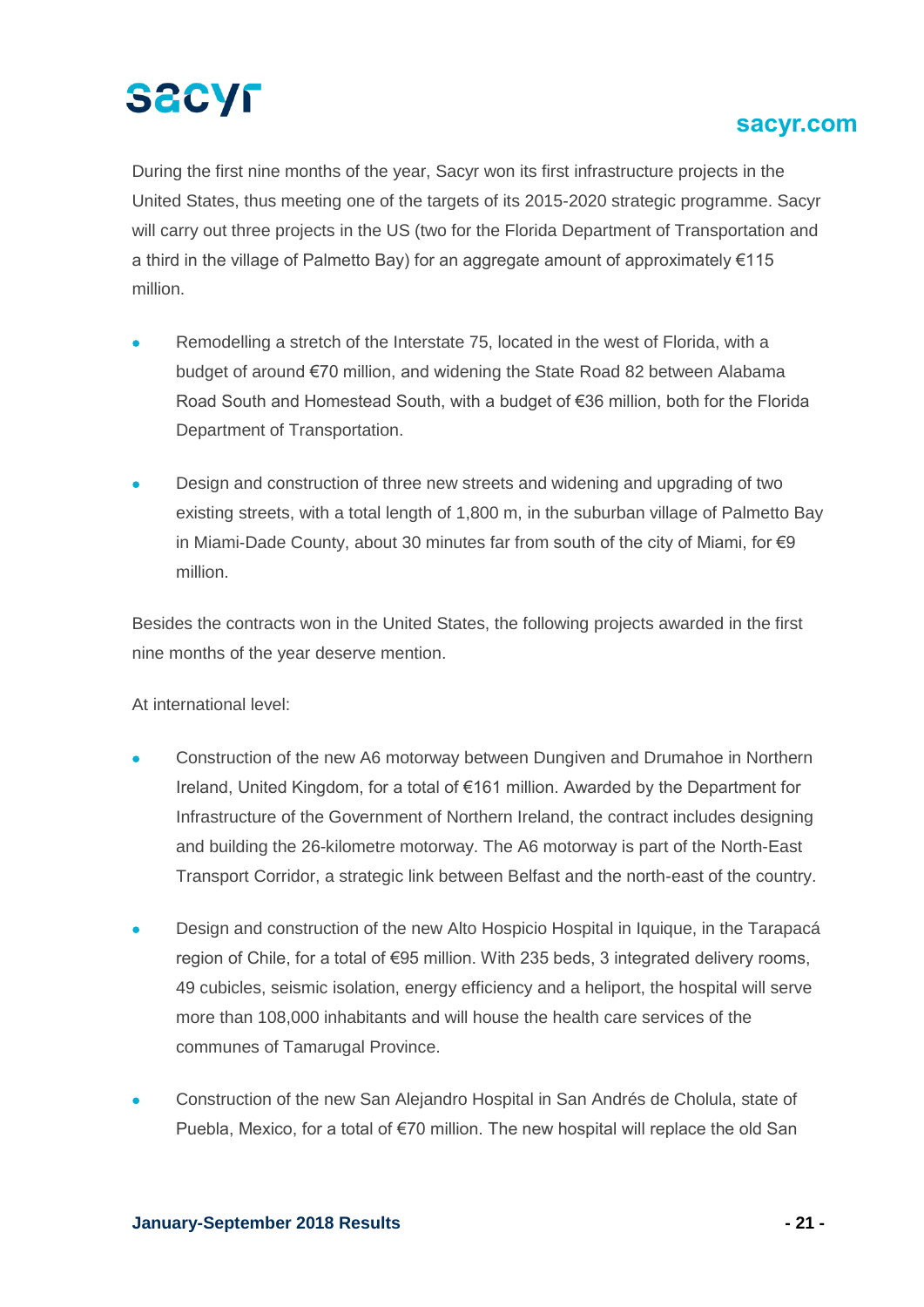

Alejandro hospital, which was badly damaged in the earthquake that shook the federal capital in September 2017.

• Construction of the new Villarrica Hospital, located in the Araucanía region of Chile, for a total of €44 million. This hospital will benefit almost 100,000 inhabitants from the communes covered by the Nodo Lacustre health service management district of the province of Cautín (Villarrica, Pucón, Curarrehue and Loncoche). The site will have 21,000 m² of infrastructure, accommodating 115 beds, an Intermediate Care Unit, an Accident and Emergency Service, six operating rooms, three delivery rooms, 12 dialysis stations and a Polyclinic, which will provide general medical care and various medical specialities.

The Villarrica Hospital will be the fourth to be built by Sacyr Engineering and Infrastructures in Chile, after the Antofagasta Regional Hospital, opened in 2017 and managed by Sacyr Concessions, the bi-provincial Quillota-Petorca Hospital and the Alto Hospicio Hospital, these last two currently under construction.

- Construction of the El Callao Sports Centre, redevelopment of Miguel Grau Coliseum in El Callao and construction of the National University of San Marcos Stadium for the 2019 Pan American Games, with a total budget of €44 million.
- Rehabilitation and upgrade of various urban areas in Bogotá, Colombia, with a total budget of €38 million. The first project was awarded by the Urban Development Institute (IDU) and involves regenerating 71,555 square metres of the Zona Rosa district of Bogotá. The second is in the La Sabana district and involves designing and developing a pedestrian network to reorganise mobility in the area. The third urban project entails rehabilitating and upgrading Avenida Boyacá, building a divided highway with three lanes in each direction.
- Sacyr will carry out the enhancement of intakes in the La Esmeralda reservoir for the Chivor hydroelectric power plant in Santa María, Boyacá Department, for a total of €32 million.
- Construction of the new El Tepual airport in the city of Puerto Montt, Chile, for  $\epsilon$ 33 million.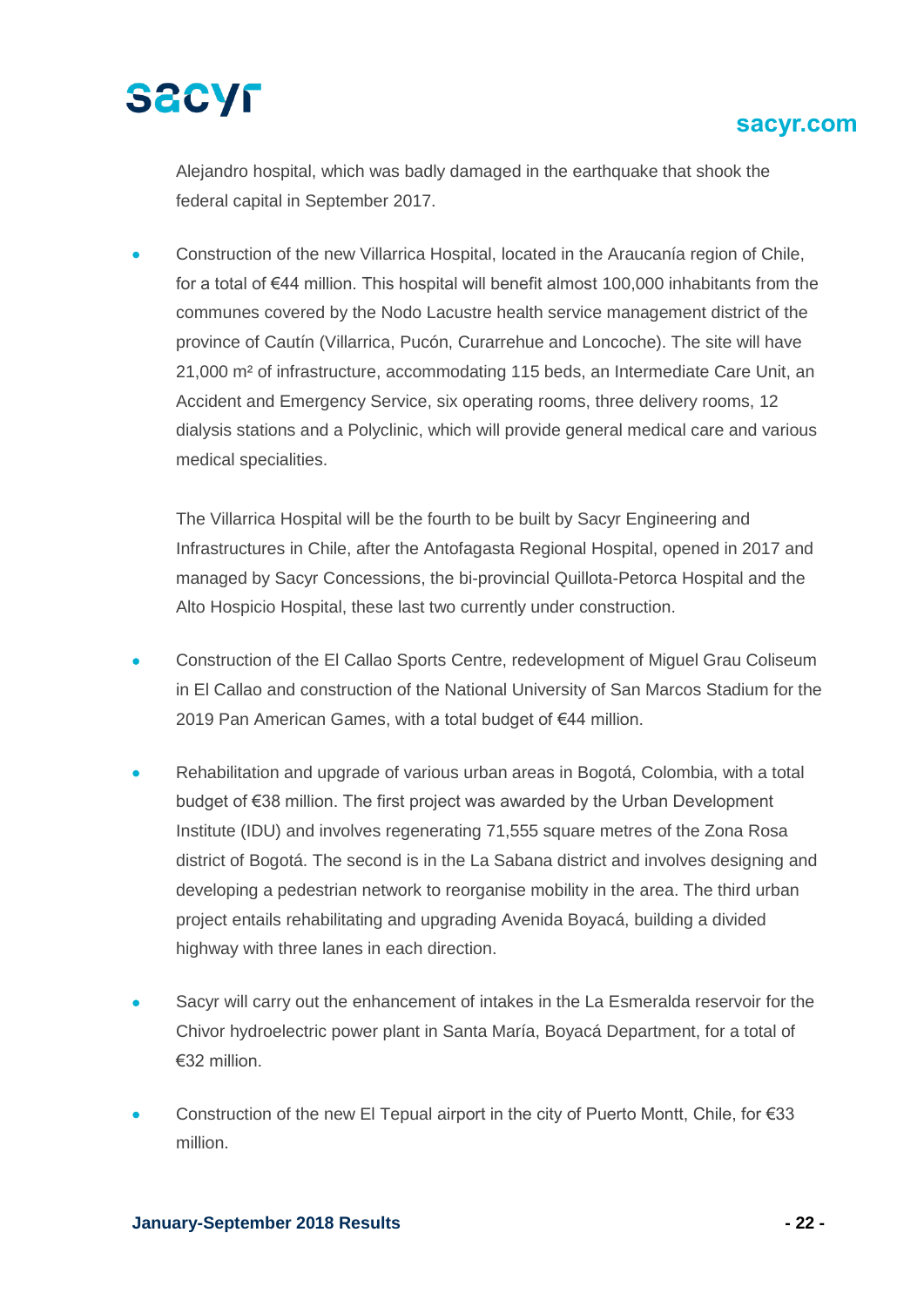### **sacyr.com**

- Rehabilitation of the 25 de Abril bridge in Lisbon, for €13 million. Work will be done on the metal structure, the north railway deck and the concrete elements of the foundations, the south abutment of the suspension bridge and the abutment of the viaduct at the north access.
- Construction of two new hotels in Lisbon (The Emerald House and Hotel Casal Ribeiro), for a total of  $€13$  million.
- Rehabilitation (phase two) of the port of Namibe in Angola, with a budget of  $\epsilon$ 7 million and a completion period of 13 months.

#### In Spain:

- Construction of the new San Sebastián Metro in Guipúzcoa, Spain, for a total of €53 million.
- Expansion and upgrading of the port of Punta Langosteira in La Coruña, with a budget of €47 million.
- Remodelling and extension of the South Dock building in Terminal 1 of Barcelona-El Prat airport for a total of €28 million.

#### **After the close:**

Sacyr Engineering & Infrastructures have been awarded the contract to build the East Line of the subway in the city of Fortaleza (Brazil). The project has a duration of 48 months and a budget of approximately of €350 million.

The project, awarded by the Infrastructure Secretariat of the State of Ceará, relates to Phase 1 of the East Line. The work includes the construction of the line from the Tirol-Moura Brasil station to the subway rail yards, located beyond the Papicú station

#### **Significant events**

• Sacyr Somague, the Portuguese subsidiary of Sacyr Engineering & Infrastructures, won the "The Year in Infrastructure 2018" award in the Power Generation category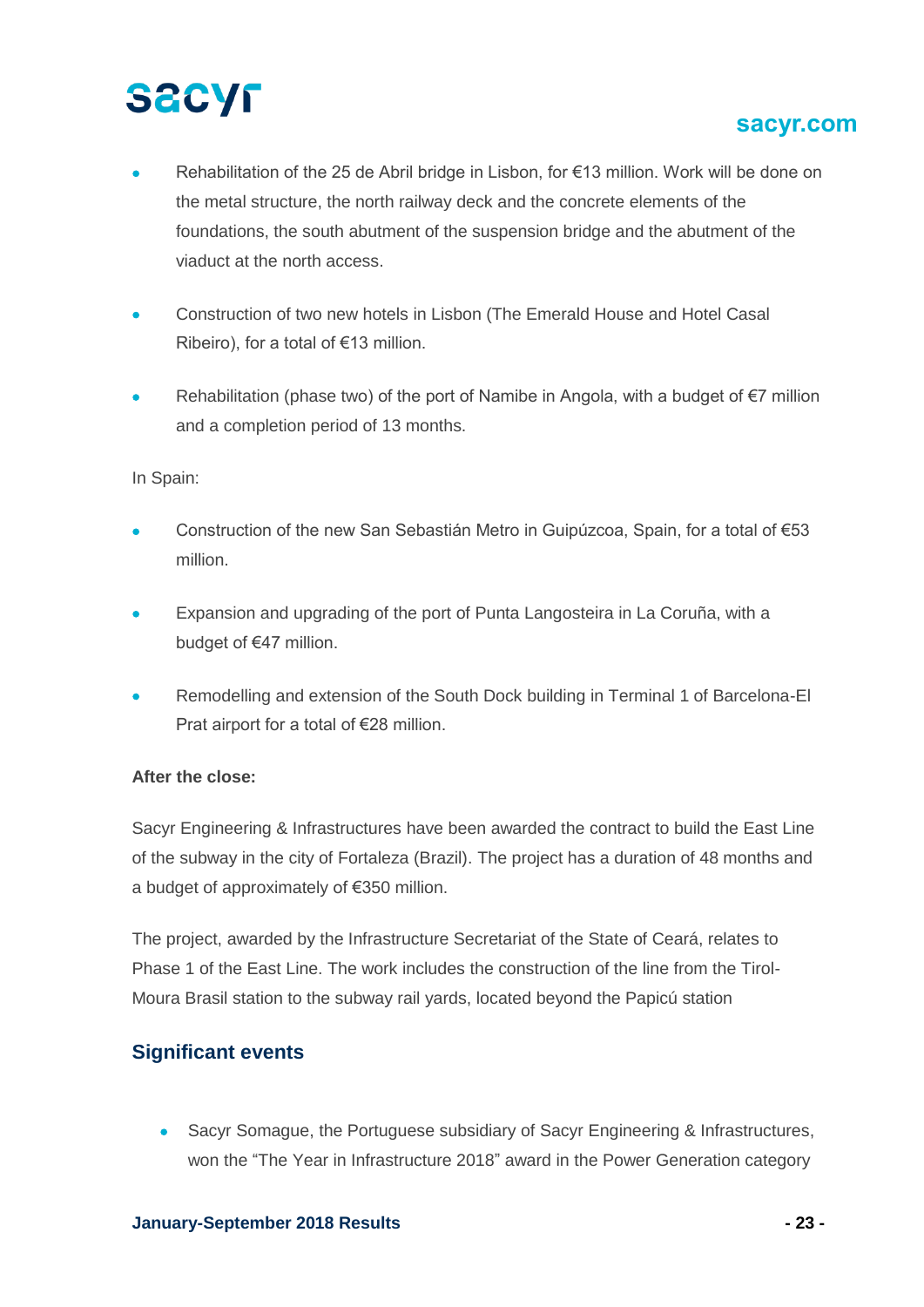

for the Foz Tua hydroelectric power plant project in Bragança, Portugal. The award was given by Bentley Institute, which since 2004 has given recognition to advances in the digitalisation of the infrastructure sector. The award emphasises the outstanding work done by Sacyr Somague in this major engineering work, with a height of 108 metres and 275 metres of dam wall, housing a 251 MW hydroelectric power plant.

• Opening of the new 5.5-km stretch of the São Paulo Metro in Brazil, with four new stations.

## **SACYR CONCESSIONS**

| (Thousands of euros)      | 9M 2018 | 9M 2017 | % Chg. |
|---------------------------|---------|---------|--------|
| <b>Revenue</b>            | 547,285 | 416,771 | 31.3%  |
| Construction revenue      | 229,242 | 140,506 | 63.2%  |
| <b>Concession revenue</b> | 318,043 | 276,265 | 15.1%  |
| <b>EBITDA</b>             | 195,253 | 174,569 | 11.8%  |
| <b>EBITDA</b> margin      | 61.4%   | 63.2%   |        |

- Revenue from the Concessions business totalled €547 million at 30 September 2018, increased 31% compared to the same period of the previous year, thanks to the good performance of both concession and construction revenue.
- The start of work on various projects in backlog and major progress in projects already under way brought a 63% increase in construction revenue for the first nine months of 2018 compared to the same period of the previous year. This increase is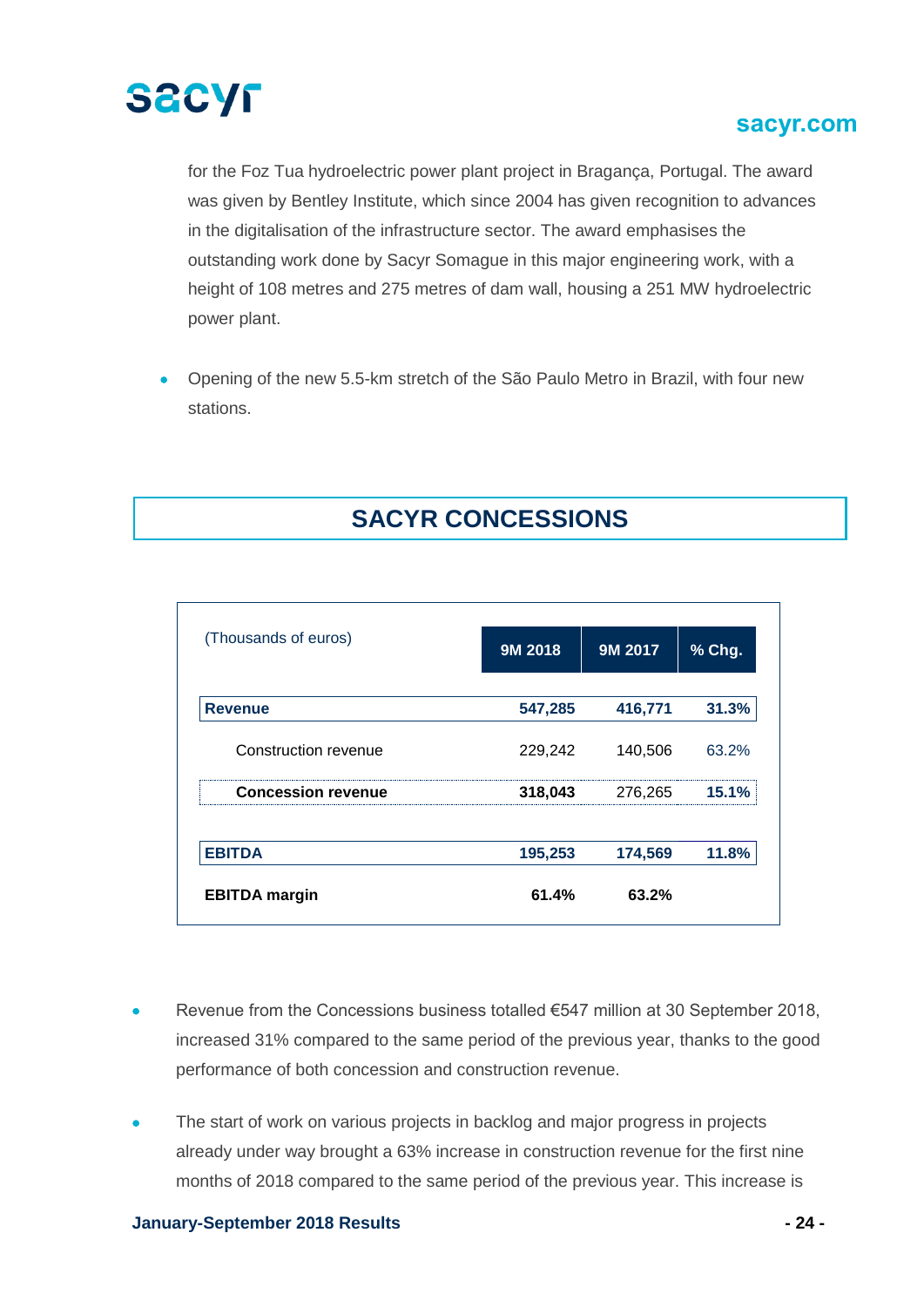

attributable mainly to the concessions for the Rutas del Litoral highway (Uruguay), Sierra Norte highway (Peru), Rutas del Este highway (Paraguay), El Tepual Airport (Chile), Pirámides-Tulancingo highway and Tláhuac Hospital (Mexico) and the Cúcuta-Pamplona, Rumichaca Pasto and Montes de María highways (Colombia).

- Concession revenue reached €318 million at 30 September 2018, representing yearon-year growth of 15%. This increase in revenue is explained mainly by:
	- o Entry into service of the Antofagasta Hospital (October 2017)
	- o Entry into service of the Ruta del Limarí highway (July 2018)
	- o Growth of traffic.
- At 30 September 2018, EBITDA came to €195 million, which represents growth of 12% compared to the €175 million recorded at the end of September the previous year.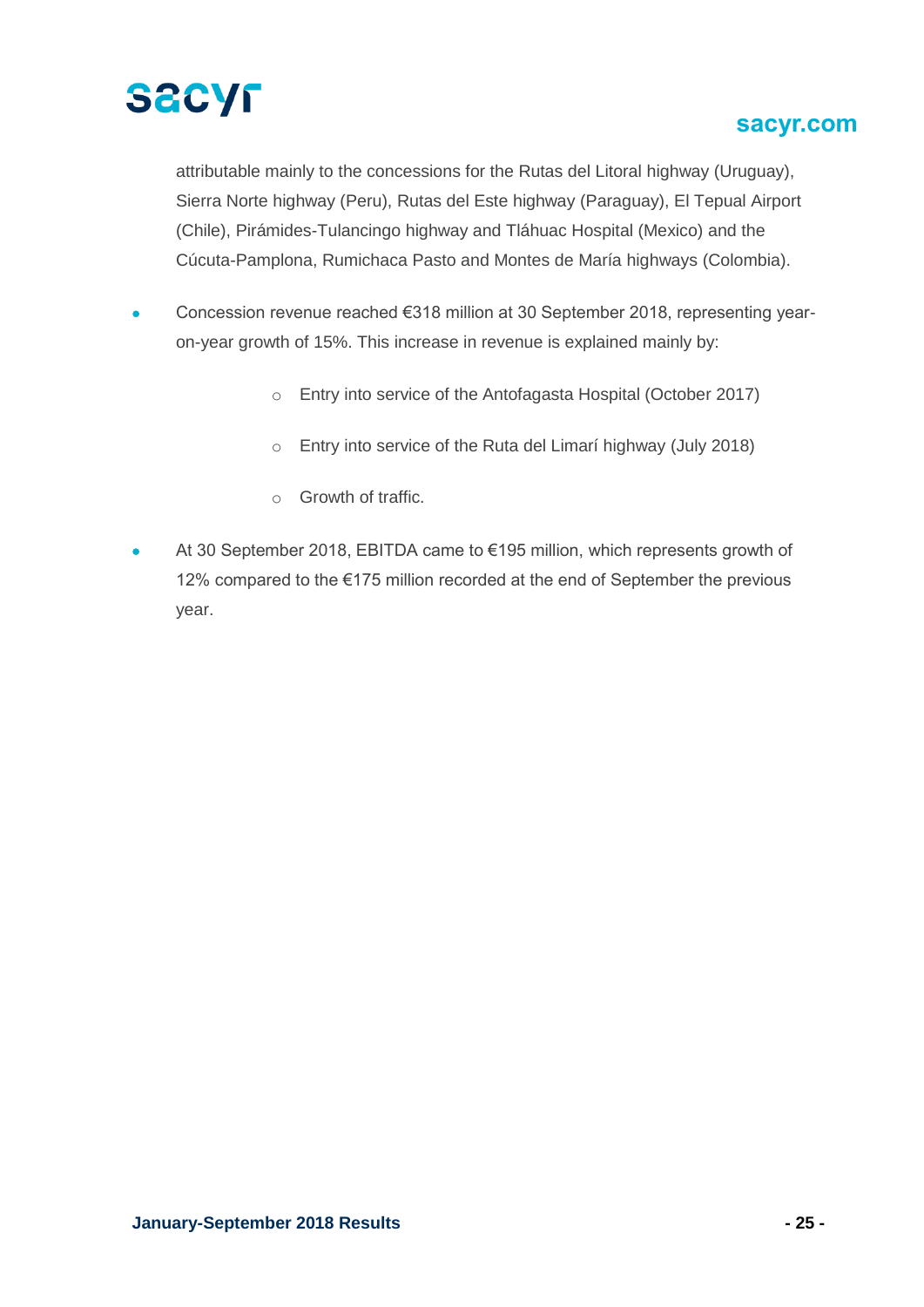

#### **REVENUES BREAKDOWN**

| $\epsilon$ Thousands                          | 9M 2018        | 9M 2017  | Chg. (%)           |
|-----------------------------------------------|----------------|----------|--------------------|
| <b>AUTOVÍA DEL TURIA</b>                      | 10,423         | 10,154   | 2.6%               |
| AUTOVÍA NOROESTE C.A.R.M.                     | 4,877          | 5,347    | $-8.8%$            |
| <b>VIASTUR</b>                                | 5,466          | 5,395    | 1.3%               |
| <b>PALMA MANACOR</b>                          | 8,932          | 8,514    | 4.9%               |
| <b>AUTOVÍA DEL BARBANZA</b>                   | 8,066          | 7,780    | 3.7%               |
| <b>AUTOVÍA DEL ERESMA</b>                     | 5,357          | 5,378    | $-0.4%$            |
| AUTOVÍA DEL ARLANZÓN                          | 24,273         | 27,927   | $-13.1%$           |
| <b>INTERCAMBIADOR DE MONCLOA</b>              | 9,671          | 8,870    | 9.0%               |
| <b>INTERCAMBIADOR DE PLAZA ELÍPTICA</b>       | 5,110          | 4,800    | 6.5%               |
| <b>AUTOPISTA DE GUADALMEDINA</b>              | 13,211         | 12,454   | 6.1%               |
| <b>HOSPITAL DE PARLA</b>                      | 10,016         | 10,171   | $-1.5%$            |
| HOSPITAL DE COSLADA                           | 10,392         | 10,852   | $-4.2%$            |
| <b>HOLDINGS</b>                               | 1,295          | 1,586    | $-18.3%$           |
| <b>SPAIN</b>                                  | 117,089        | 119,229  | $-1.8%$            |
|                                               |                |          |                    |
| <b>SACYR CONCESSIONS - IRLANDA</b>            | 931            | 912      | 2.0%               |
| <b>IRELAND</b>                                | 931            | 912      | 2.0%               |
| <b>HOLDINGS</b>                               | 660            | 664      | -0.6%              |
| <b>PORTUGAL</b>                               | 660            | 664      | $-0.6%$            |
| <b>HOLDINGS</b>                               | 1,168          | 1,178    | $-0.9%$            |
| <b>RUTAS DEL DESIERTO - ACCESOS A IQUIQUE</b> | 14,348         | 15,579   | $-7.9%$            |
| VALLES DEL BIO BIO - CONCEPCIÓN CABRERO       | 27,282         | 26,758   | 2.0%               |
| VALLES DEL DESIERTO - VALLENAR CALDERA        | 14,953         | 18,014   | $-17.0%$           |
| <b>RUTA 43 - LIMARI</b>                       | 5,956          | 2,449    | 143.2%             |
| <b>HOSPITAL ANTOFAGASTA</b>                   | 30,244         | 15,690   | 92.8%              |
| SERENA VALLENAR - RUTAS DEL ALGARROBO         | 20,992         | 22,802   | $-7.9%$            |
| AEROPUERTO DEL SUR S.A. (EL TEPUAL)           | 2,547          |          | n/a                |
| <b>CHILE</b>                                  | 117,489        | 102,471  | 14.7%              |
| <b>CONVIAL SIERRA NORTE</b>                   | 22,669         | 9,670    | 134.4%             |
| <b>PERU</b>                                   | 22,669         | 9,670    | 134.4%             |
| <b>HOLDINGS</b>                               | 587            | 619      | $-5.1%$            |
| <b>MONTES DE MARÍA</b>                        | 13,042         | 13,295   | $-1.9%$            |
| <b>RUMICHACA</b>                              | 22,391         | 15,215   | 47.2%              |
| PAMPLONA-CÚCUTA                               | 14,520         | 13,783   | 5.3%               |
| <b>COLOMBIA</b>                               | 50,540         | 42,911   | 17.8%              |
|                                               |                |          |                    |
| <b>HOLDINGS</b>                               | 31             | 17       | 86.4%              |
| <b>RUTAS DEL LITORAL</b><br><b>URUGUAY</b>    | 2,564<br>2,595 | 59<br>75 | 4279.4%<br>3348.0% |
|                                               |                |          |                    |
| <b>RUTAS DEL ESTE</b>                         | 3,570          | 333      | 972.9%             |
| <b>PARAGUAY</b>                               | 3,570          | 333      | 972.9%             |
| HOSPITAL TLAHUAC                              | 351            |          | n/a                |
| <b>HOLDINGS</b>                               | 182            | 0        | n/a                |
| AUTOVIA PIRÁMIDES TULANCINGO PACHUCA          | 1,966          |          | n/a                |
| <b>MEXICO</b>                                 | 2,499          | $\bf{0}$ | n/a                |
| TOTAL WITHOUT CONSTRUCTION REVENUES           | 318,043        | 276,265  | 15.1%              |
| <b>CONSTRUCTION REVENUES</b>                  | 229,242        | 140,506  | 63.2%              |
| <b>TOTAL</b>                                  | 547,285        | 416,771  | 31.3%              |
|                                               |                |          |                    |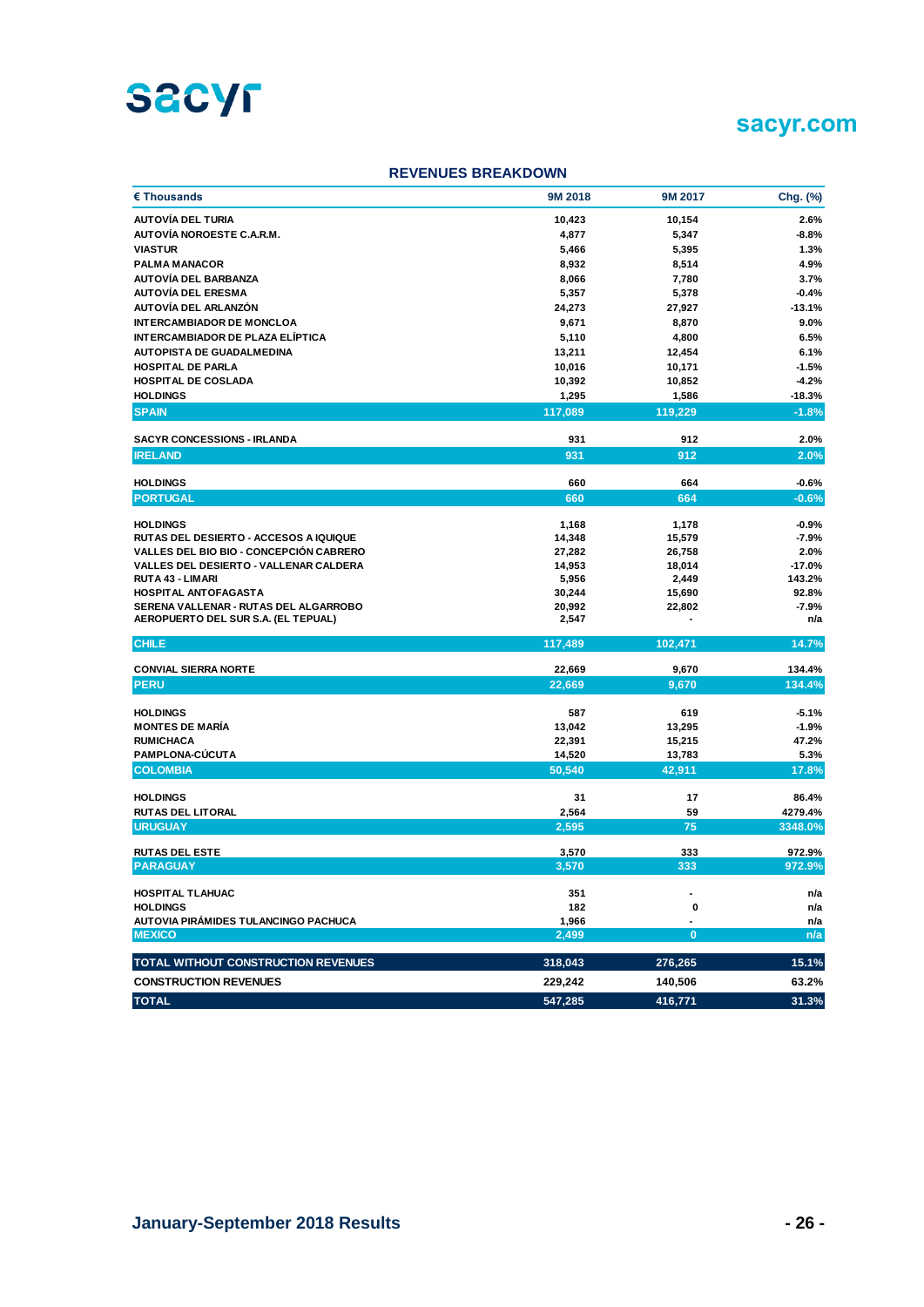

### **Traffic figures**

Traffic figures rose in Spain and abroad. In the international business, the Valles del Bio-Bio highway saw an increase of 8% and the Rutas del Desierto highway an increase of 3%, both in Chile, while the N6 Galway-Ballinasloe motorway saw an increase of 16%. In Spain, traffic on the Malaga-Las Pedrizas motorway grew 4%.

The following table shows traffic data:

|                                     | 9M 2018 | 9M 2017 | <b>CHANGE</b> |
|-------------------------------------|---------|---------|---------------|
| <b>SHADOW TOLL HIGHWAY SPAIN</b>    |         |         |               |
| - AUTOVIA DEL NOROESTE              | 12,596  | 12,376  | 1.8%          |
| - Ma-15 PALMA-MANACOR               | 26,583  | 25,778  | 3.1%          |
| - AS-II OVIEDO-GIJÓN (VIASTUR)      | 23,132  | 23,394  | $-1.1%$       |
| - AUTURSA CV-35                     | 39,431  | 39,088  | 0.9%          |
| - ERESMA                            | 8,050   | 8,193   | $-1.7%$       |
| - BARBANZA                          | 14,218  | 14,010  | 1.5%          |
| - ARLANZON                          | 22,566  | 22,570  | 0.0%          |
|                                     |         |         |               |
| <b>TOLL HIGHWAY SPAIN</b>           |         |         |               |
| - AP-46 MÁLAGA - LAS PEDRIZAS       | 13,492  | 12,922  | 4.4%          |
| <b>TOLL HIGHWAY OTHER COUNTRIES</b> |         |         |               |
|                                     |         |         |               |
| - N6 GALWAY-BALLINASLOE             | 13,520  | 11,666  | 15.9%         |
| - VALLES DEL DESIERTO               | 4,796   | 4,814   | $-0.4%$       |
| - RUTAS DEL DESIERTO                | 6,961   | 6,766   | 2.9%          |
| - RUTAS DEL ALGARROBO               | 4,448   | 4,540   | $-2.0%$       |
| - VALLES DEL BIO-BIO                | 7,249   | 6,705   | 8.1%          |
| - MONTES DE MARÍA                   | 2,956   | 3,064   | $-3.5%$       |
| - UNIÓN VIAL DEL SUR                | 6,207   | 6,012   | 3.2%          |
| - DESARROLLO VIAL AL MAR            | 7,366   | 7,103   | 3.7%          |

## **ACCUMULATED ADT**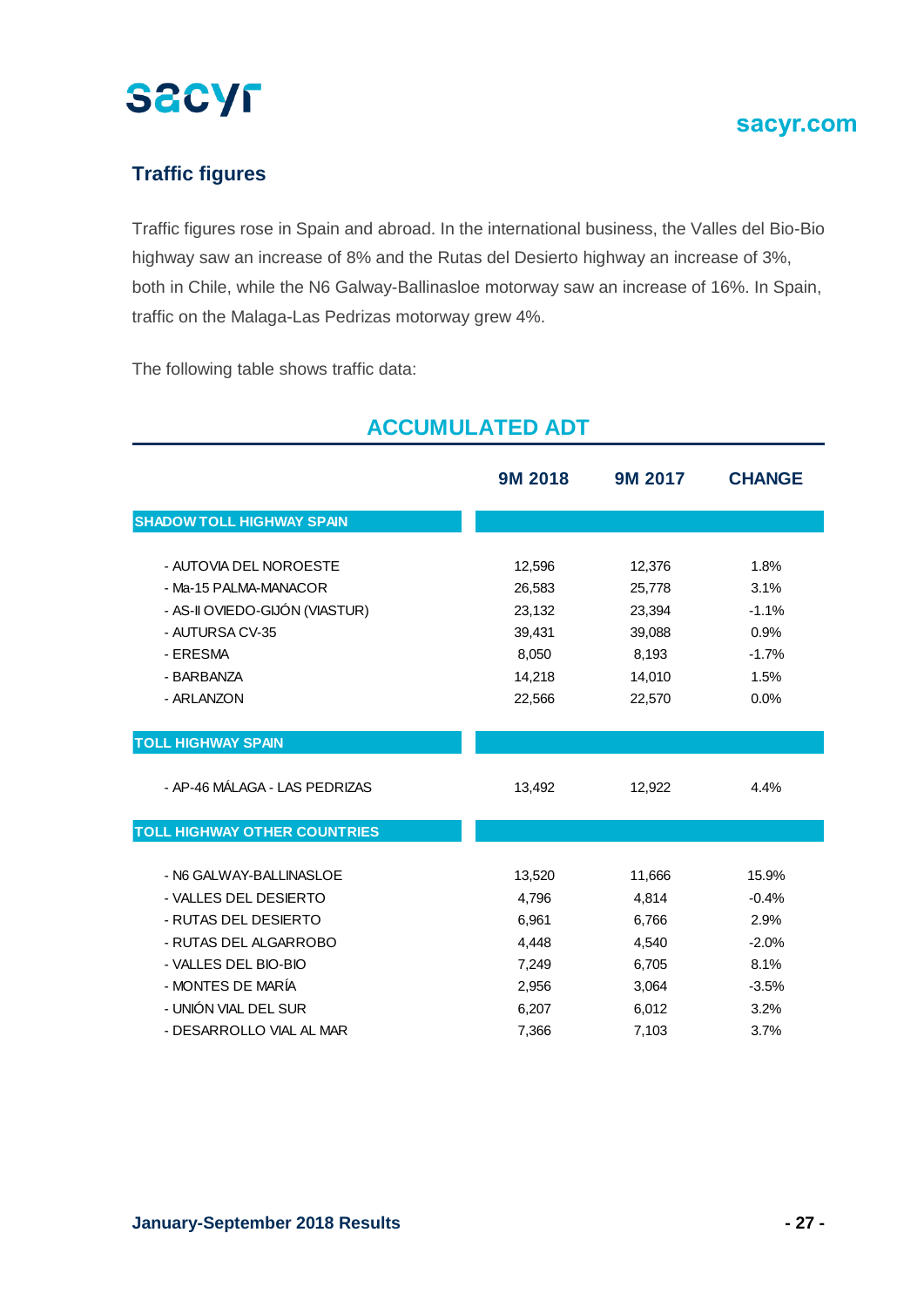### **sacyr.com**

#### **Procurement and backlog**

At 30 September 2018, Sacyr Concessions showed up a backlog of €27,287 million, 82% of which consisted of international projects.

During the first nine months of 2018, Sacyr Concessions won its first airport concession in Chile. The project consists of expanding, financing, building and managing the El Tepual airport in Puerto Montt for a period of 6 years, with future concession revenue totalling €58 million.

#### **After the close:**

Sacyr has been selected as the preferred bidder for the Port of Montevideo – Paso de los Toros railway project in Uruguay, with an investment of approximately €960 million and a concession period of 18 years.

#### **Significant events**

#### • **Sacyr completes the refinancing of the Guadalmedina motorway for €229 million.**

On 2 August, Sacyr Concessions completed the refinancing of the AP-46 toll road (Guadalmedina motorway) through a  $E229$  million bond issue, placed with international institutional investors (MEAG, AEVWL, Kommunalkredit).

This deal marks a milestone in the consolidation of the project, as the terms and conditions of the new financing represent a significant improvement over the existing debt, which translates into a reduction in the finance cost and increased visibility of future financial obligations for the concessionaire.

The refinancing of the AP-46 is part of Sacyr Concessions' strategy of continuously optimising the funding structure of its assets, with the aim of extending the life of the debt, improving the maturity profile and maximizing asset value.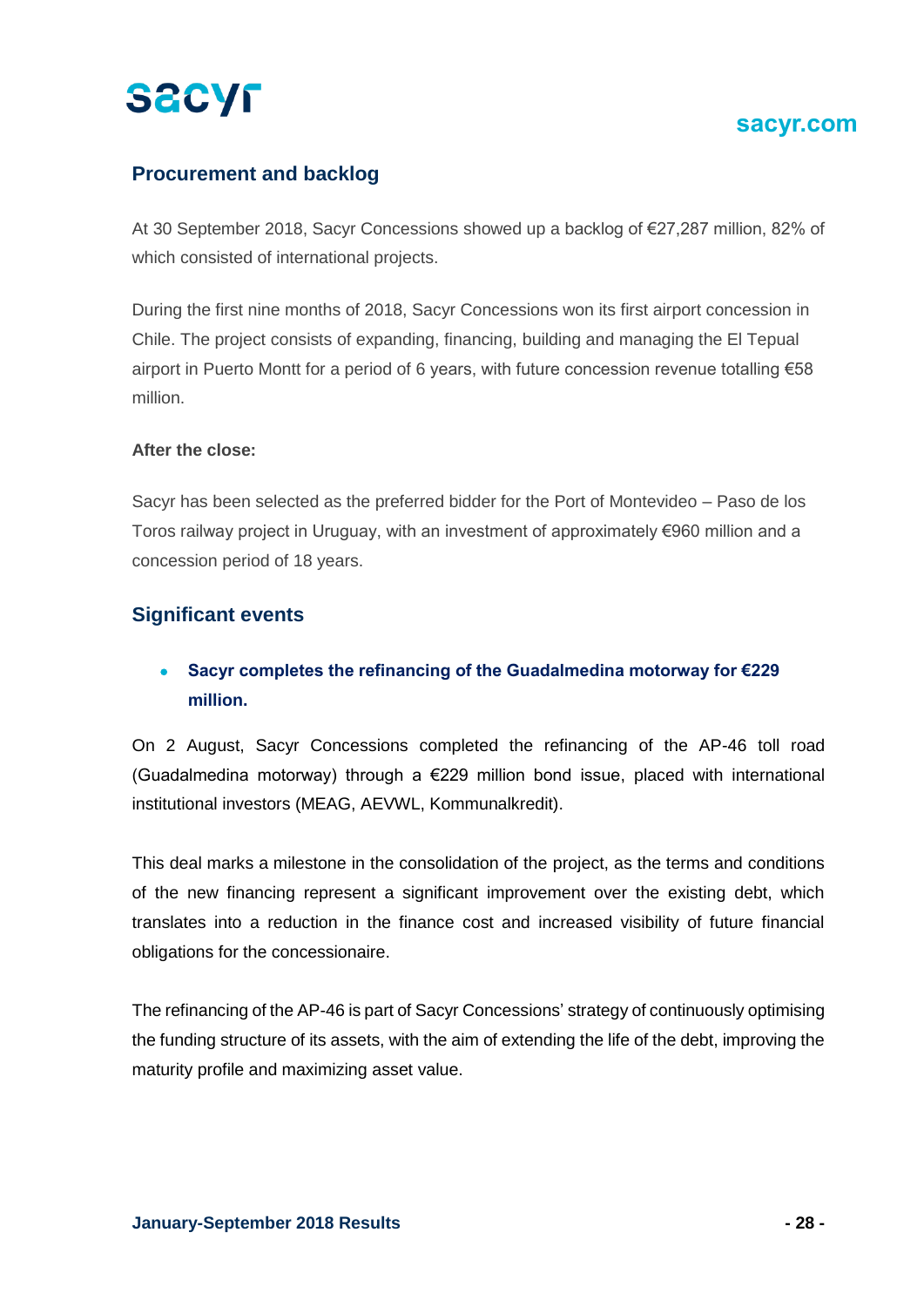#### **sacyr.com**

### • **Sacyr secures part of the financing for two of its Colombian highways (Rumichaca-Pasto and Montes de María).**

The company has finalized two agreements for a total of \$110 million (€100 million) for its fourth-generation Rumichaca-Pasto and Montes de María highways.

- For Montes de María, the concessionaire has taken out a bridge loan for \$50 million (€45 million). The transaction was carried out through loan commitments by Corporación Interamericana para el Financiamiento de Infraestructuras, S.A. (CIFI), Banco Pichincha Panamá, Banco BTG Pactual and Cayman Branch, which acted as MLA in the bridge loan.
- Meanwhile, the concessionaire Vial Unión del Sur has secured a first-round financing of \$60 million (€53 million), which ensures the funds required to execute the work on the stretch between Pedregal and Catambuco in the next few months. For this first phase, the funding was backed by loan commitments from Banco Santander and JP Morgan, two international institutions that have shown their trust in the project.

#### • **Sacyr secures the financing for the Pirámides-Tulancingo-Pachuca highway and the Tláhuac Hospital in Mexico.**

Sacyr Concessions has completed the financing for its first two concession projects in Mexico, thus strengthening its position in that country. The concession assets financed are:

- The Pirámides-Tulancingo-Pachuca highway, for a total of €75 million.
- Tláhuac Hospital, for €88 million.

#### • **Entry into service of the new toll road between La Serena and Ovalle (Ruta del Limarí) in Chile.**

On 11 July 2018, Sacyr started operating its fifth concession toll road, the new highway between La Serena and Ovalle (Ruta del Limarí), in the Coquimbo region in the north of Chile. The total investment exceeds €180 million and the concession period is 30 years. The new 86 kilometres long highway will improve road connections in the area, cutting travel times by between 25% and 30%.

#### **January-September 2018 Results - 29 -**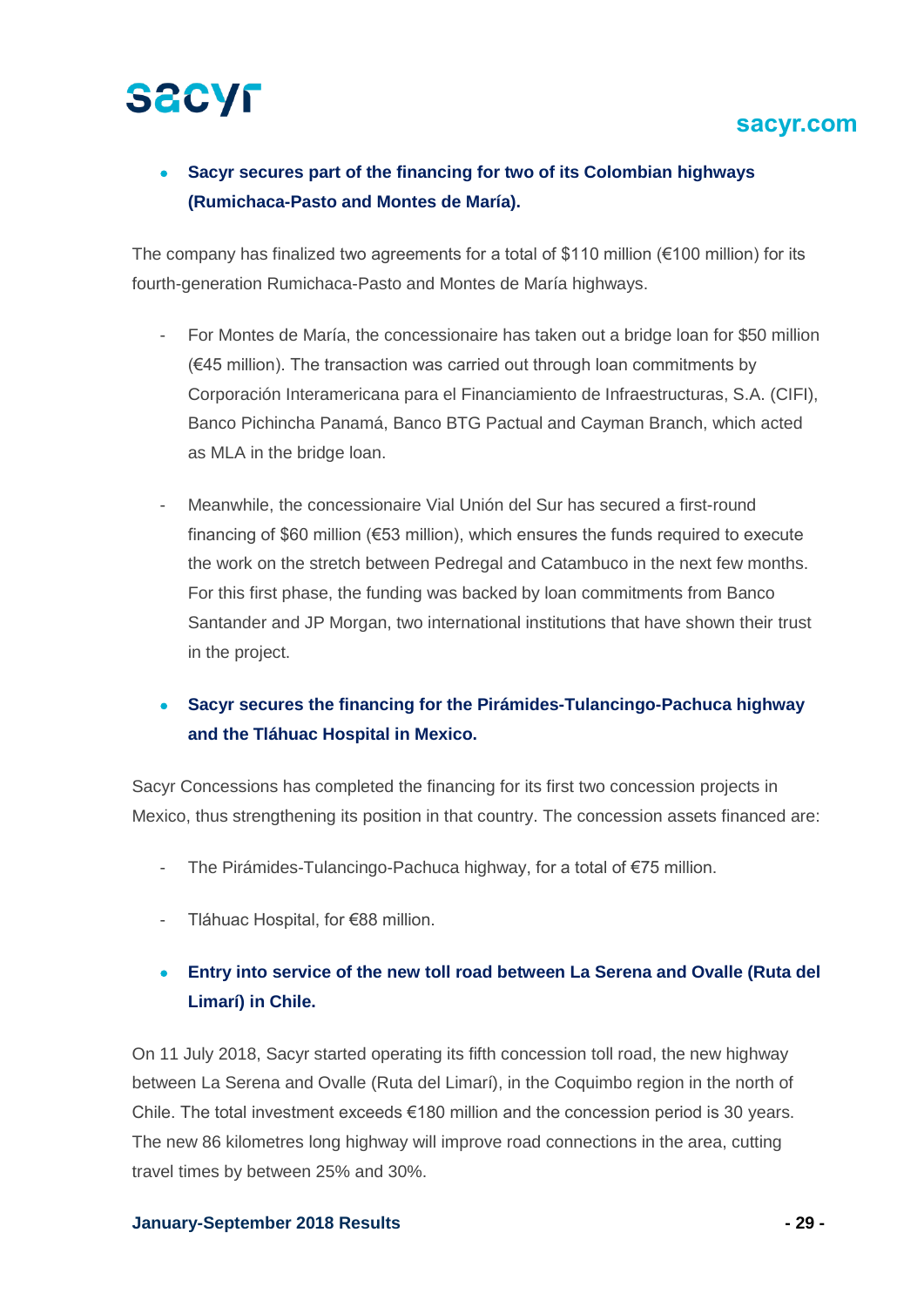

## **SACYR SERVICES**

| (Thousands of Euros) | 9M 2018 | 9M 2017 | % Chg. |
|----------------------|---------|---------|--------|
|                      |         |         |        |
| <b>REVENUE</b>       | 797,771 | 704,007 | 13.3%  |
| <b>Environment</b>   | 322,061 | 292,794 |        |
| <b>Multiservices</b> | 378,868 | 325,105 |        |
| Water                | 94,171  | 83,414  |        |
| Central              | 2,671   | 2,694   |        |
| <b>EBITDA</b>        | 67,718  | 59,238  | 14.3%  |
| <b>Environment</b>   | 37,021  | 33,450  |        |
| <b>Multiservices</b> | 12,954  | 11,649  |        |
| Water                | 16,806  | 14,593  |        |
| Central              | 937     | (454)   |        |
| <b>EBITDA Margin</b> | 8.5%    | 8.4%    |        |

At 30 September 2018, the revenue of Sacyr Services reached €798 million, which represents growth of 13%, thanks to strong performance in its three areas of activity. This growth reflects the solid upward trend of the Group's services activity, increasingly focused on public and private service concessions.

By business unit the growth breakdown shows up as follows:

- There was significant revenue growth of 17% in Multiservices as a result of the contribution from major contracts awarded in previous quarters, such as the Antofagasta Hospital agreement for operation and maintenance service as well as the facility management service agreements.
- Environment revenue grew 10%, thanks, among other things, to urban waste collection contracts, including the waste collection, street cleaning, green area maintenance and waste transport contract in Bogotá, Colombia.
- The Water division posted revenue of  $€94$  million for the first nine months of 2018, which represents growth of 13% compared to the same period of the previous year,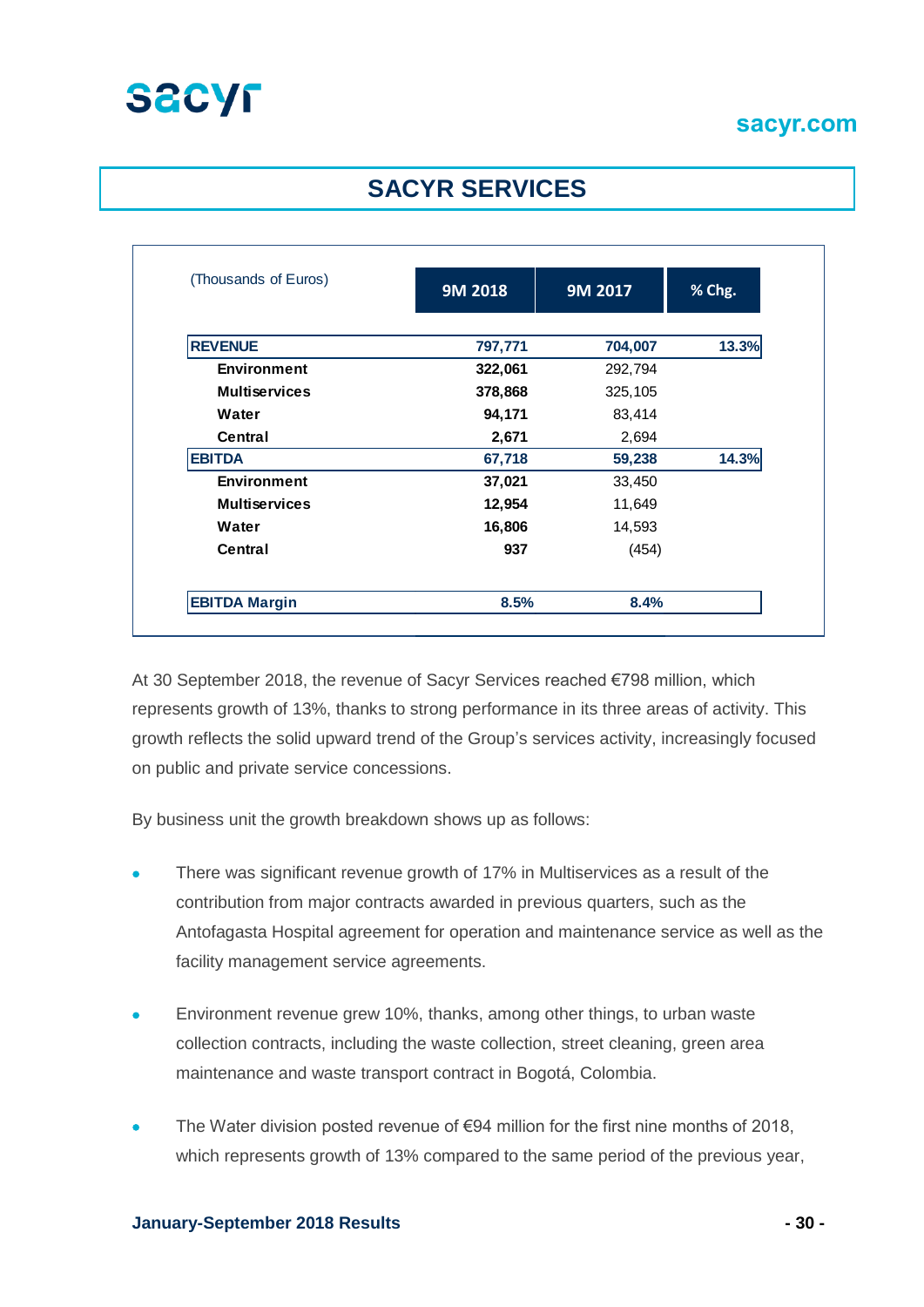

thanks to contracts awarded in previous quarters and the general improvement in contracts.

EBITDA reached €68 million at 30 September 2018, which represents growth of 14%. In fact, EBITDA has grown across all the Group's areas. The EBITDA margin improved, reaching 8.5%.

#### **Procurement and backlog**

At 30 September 2018, Sacyr Services had a backlog totalling €6,019 million. Of that total, 29% is international. Sacyr Services continues to drive sales in Spain and abroad.

The following are some of the most noteworthy contracts achieved:

#### **Environmental Services:**

- Waste collection, street cleaning, gardening and waste transport contract for Special Service Area 5 in Bogotá, Colombia, with a total budget of €170 million and a concession period of 8 years.
- Management of the public urban solid waste (USW) and street cleaning service for the municipality of Arona in Santa Cruz de Tenerife, for a total of €53 million and a concession period of 8 years.
- Street cleaning and waste collection service in the Autonomous City of Melilla for €53 million for a period of 4 years, which may be extended for a further 2 years.
- Urban cleaning, waste collection and transport service in Barakaldo, Vizcaya, for €33 million and a concession period of 4 years.
- Street cleaning and waste collection service in the city of Lérida for a period of 6 years, for €28 million.
- Operation of the south thermal sludge drying plant for Canal de Isabel II in Madrid, for €21 million and a concession period of 4 years.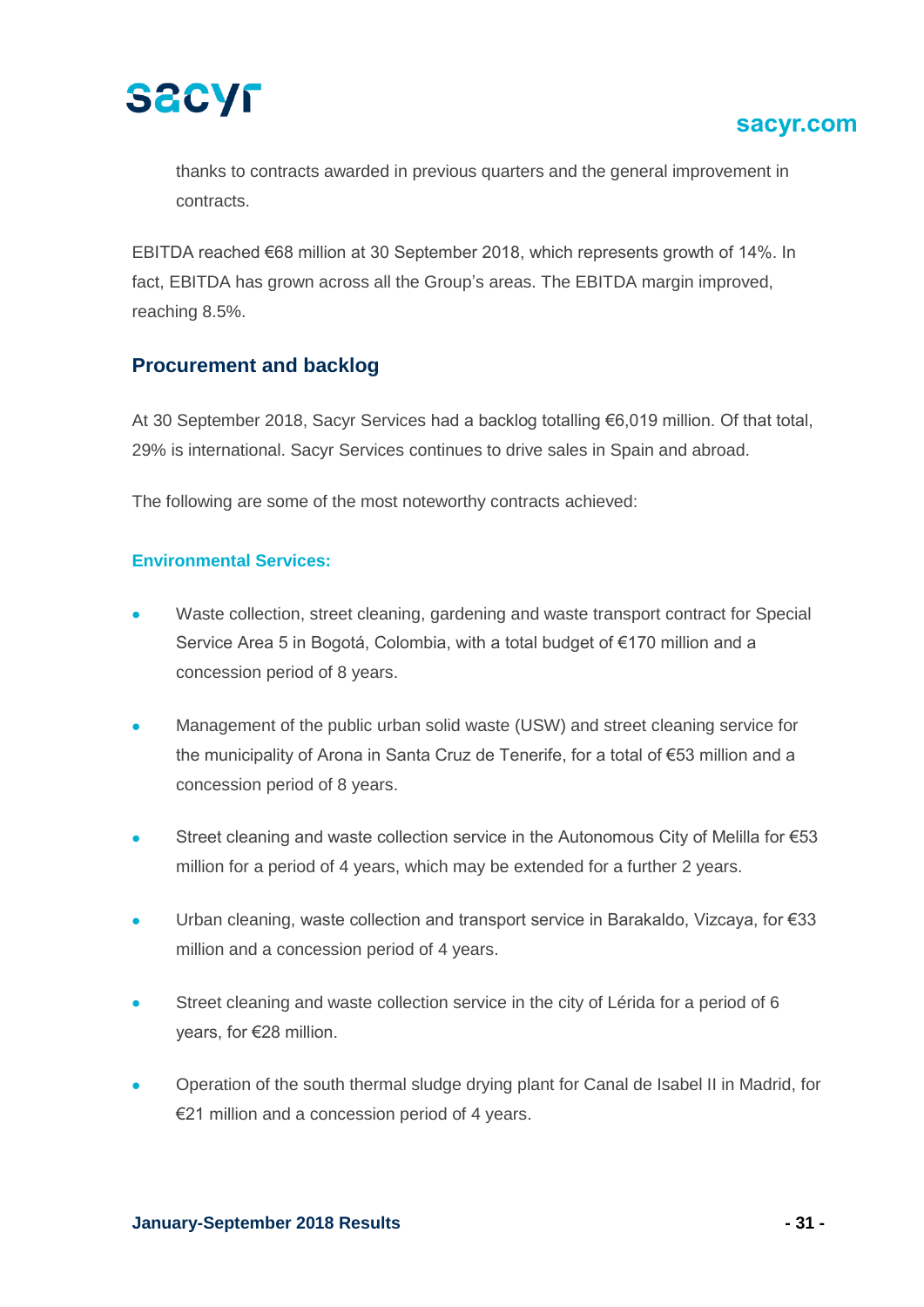### **sacyr.com**

- Upgrading and operation of the urban waste centre in Montoliú, Lerida, for €20 million and a concession period of 10 years, which may be extended for a further 10 years.
- Urban waste collection, street cleaning, public hygiene and beach cleaning service in the municipality of Ovar in Aveiro district, Portugal, for €10 million and a concession period of 8 years.

#### **Multiservices:**

- Home-care services in the Community of Madrid, for €56 million over 2 years.
- Cleaning services at Madrid Metro stations, Lot 3, for €34 million over 4 years.
- Home-care service in the provinces of Valladolid and Ávila, amounting to €30 million over a three- and two-year period, respectively.
- Cleaning and maintenance service for Lines 2 and 6 of the Santiago de Chile Metro, with a total budget of €30 million over a term of 42 months, extendable for a further 12 months.
- Cleaning services at the Valencia Regional Government's Health Department, for €15 million over 2 years.
- Management and conservation of two road corridors in Peru for €14 million over a period of 3 years.
- Conservation and maintenance of the AP-66 for  $€10$  million over a period of 3 years.
- Management of the Nuevo Versalles residential and day care home in Fuenlabrada, Madrid, amounting to €9 million over a 3 year period.
- Overall mixed road upkeep services for the roads in Ranco Province, north sector, stage II, Los Ríos region of Chile, for €8 million over a period of 4 years.
- Catering services in the Parla and Coslada hospitals for  $\epsilon$ 5 million over a period of 3 years.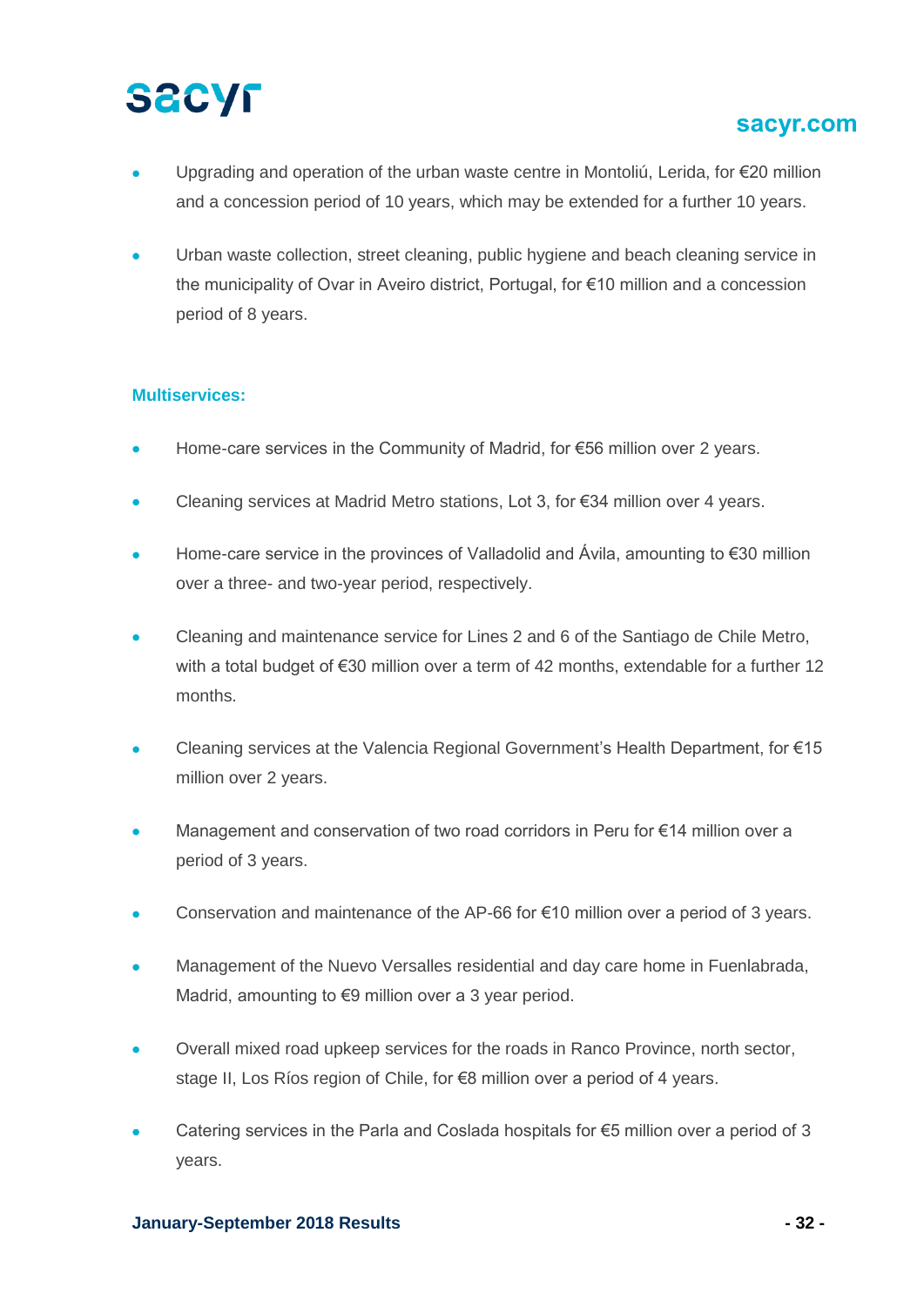

#### **Water:**

- Water management (drinking water supply, sewage and wastewater purification) for the Sotogrande and Pueblo Nuevo de Guadiaro National Tourist Interest Centre in Cádiz, for a total of €400 million over a period of 35 years. The concessionaire will serve a population of 5,000 inhabitants, which in the summer season can rise to more than 25,000.
- Operation and maintenance services for the industrial wastewater treatment plant of the company Helados Alacant, for €11 million over a period of 20 years.
- Improvement and maintenance of the Canal de Isabel II wastewater treatment plant in Madrid for €2 million.

| (Thousands of Euros)         | <b>9M 2018</b> | 9M 2017 | % Chg. |
|------------------------------|----------------|---------|--------|
| <b>Revenue</b>               | 388,462        | 387,214 | 0.3%   |
| Oil and gas                  | 106,484        | 152,116 |        |
| <b>Electricity grid</b>      | 33,086         | 26,494  |        |
| <b>Enviroment and mining</b> | 57,831         | 50,424  |        |
| Water                        | 77,727         | 58,152  |        |
| Generation                   | 112,353        | 98,529  |        |
| Central                      | 981            | 1,499   |        |
| <b>EBITDA</b>                | 27,500         | 26,171  | 5.1%   |
| <b>EBITDA Margin</b>         | 7.1%           | 6.8%    |        |

## **SACYR INDUSTRIAL**

At 30 September 2018, Sacyr Industrial had revenue of €388 million, compared to €387 million in the same period of the previous year.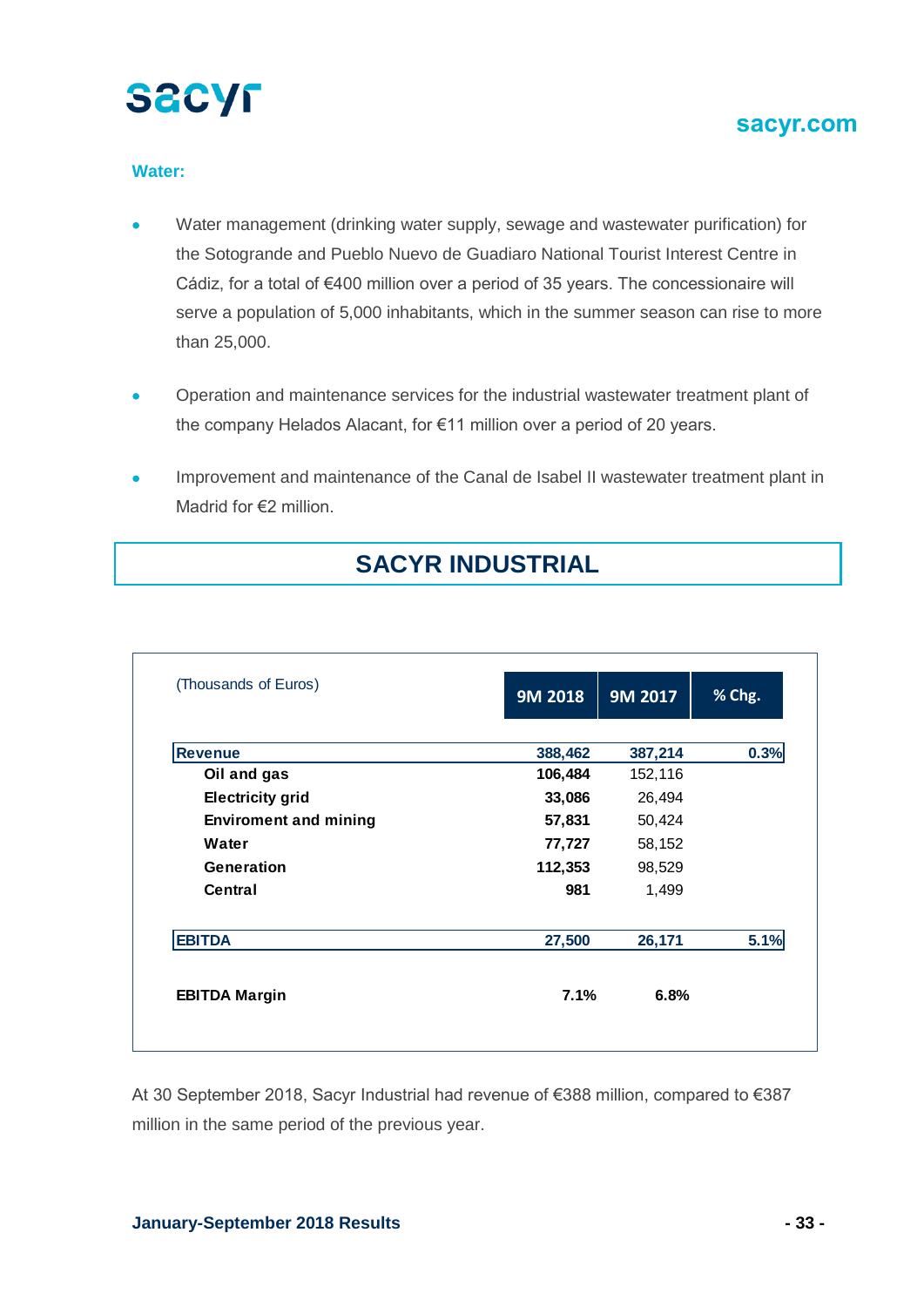

#### **EPC contracts**

- Oil&Gas revenue came to €106 million, a slight decrease compared to the same period of the previous year, due to the completion phase of Nuevo Mundo's projects in Peru and the gasoline module in the La Pampilla refinery.
- The electricity networks and transmission division posted revenue of €33 million, a year-on-year increase of 25%, thanks to a higher rate of revenue generation from the contracts in Chile.
- In the industrial processing plant business, revenue reached €58 million at 30 September 2018, compared to €50 million at the end of September the previous year. This growth is due to the contributions from the Cementera de Potosí project in Bolivia and the MSW treatment plant in Melbourne, Australia.
- The Water business posted revenue of €78 million, compared to €58 million in the same period of the previous year, representing growth of 34%. This growth was due to higher revenue from contracts such as the Sohar desalination plant in Oman, the Adelaide water treatment plant in Australia and projects in Spain, including the Ibiza water treatment plant and the Tenerife desalination plant.

#### **Generation plants**

The power generation plants contributed  $\epsilon$ 112 million of revenue in the first nine months of the year, compared to €99 million in the same period of the previous year. This 14% growth rate is attributable to higher revenue from the biomass plants, the contribution from new contracts such as the solar PV plants in Picón and the rise in the electricity pool price.

The average electricity pool price for the first nine months of 2018 was 55.4  $\epsilon$ /MWh, compared to 50.3€/MWh for the same period of the previous year.

The upward trend in revenue was accompanied by a 5% growth in EBITDA, which at 30 September 2018 reached €28 million, giving an EBITDA margin of 7.1%.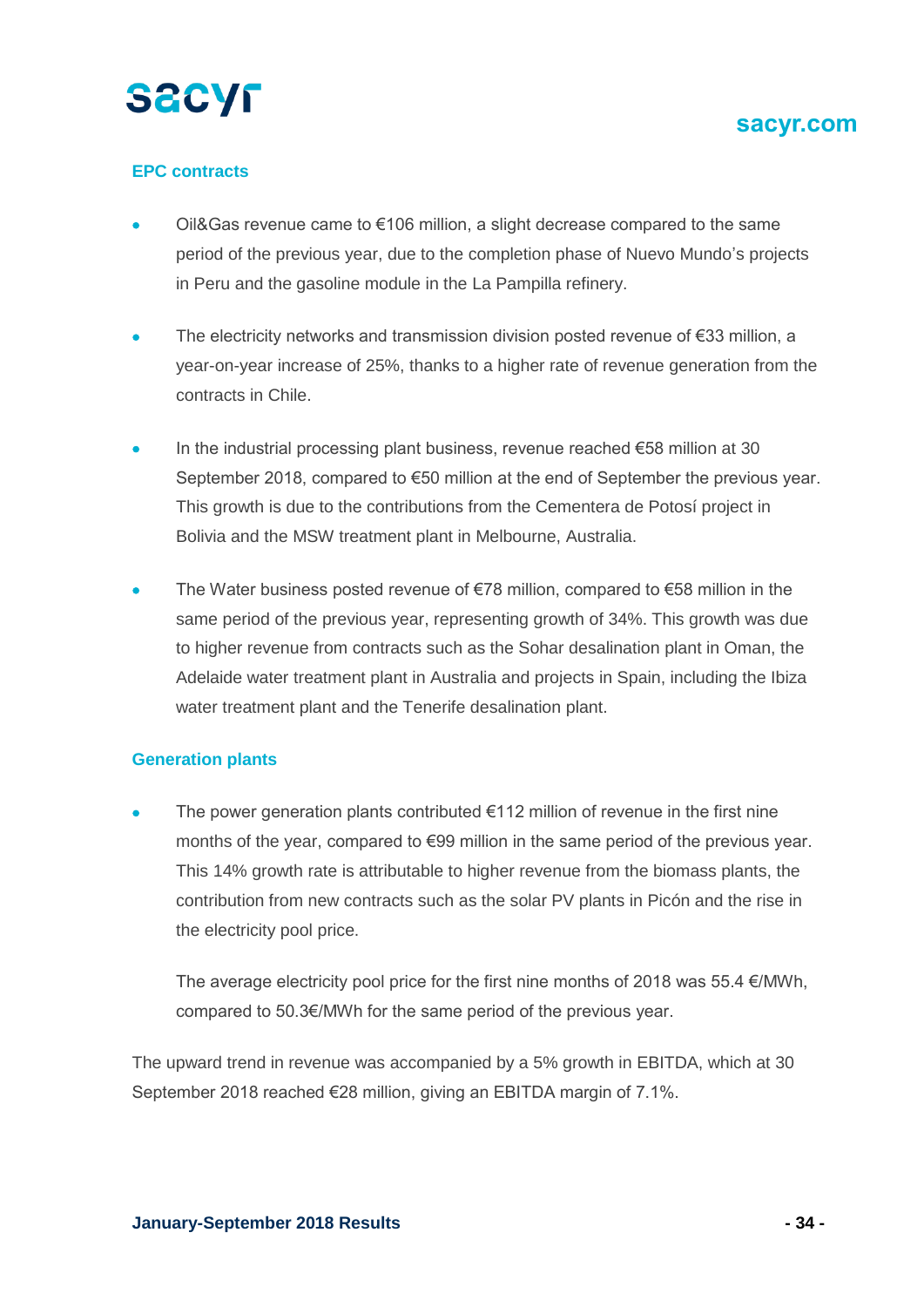# **SACYL**

### **sacyr.com**

### **Procurement and backlog**

At 30 September 2018, the Industrial division backlog stood at €2,628 million. The division has continued expanding internationally and has won the following projects:

- Construction of a fuel storage and distribution depot in the town of Mollendo, Arequipa, Peru, with a total budget of €31 million.
- Design and construction of a farm water treatment plant in Adelaide, Australia, for a total of €85 million.
- Construction of three solar PV plants (Picón I, II and III) in Ciudad Real for a total of €46 million.
- Installation of 13 wind turbines in a wind farm in Lugo for the company Naturgy, for a total of €6 million.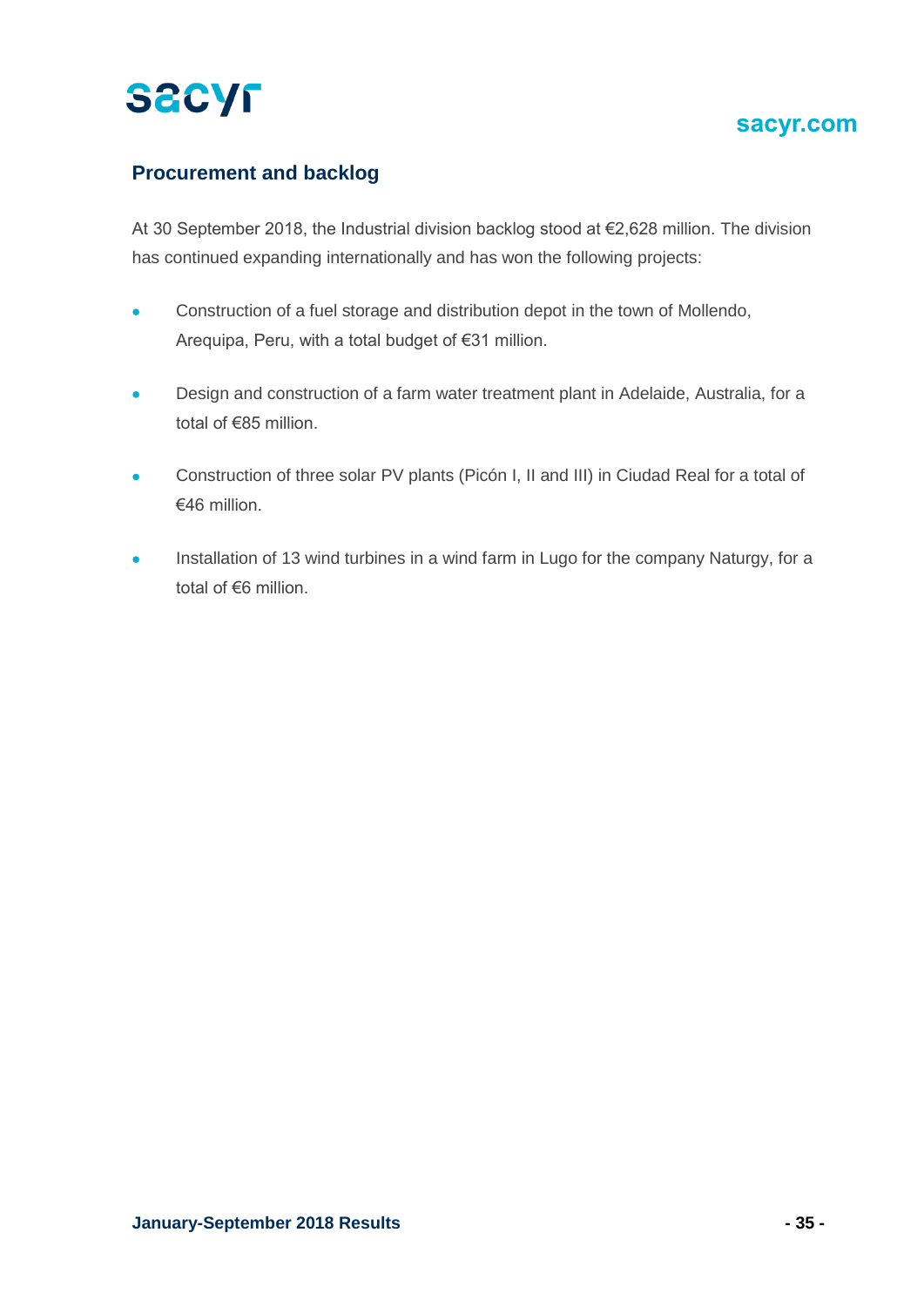

### **VI. Stock market performance**

| <b>SACYR</b>                                           | <b>SEPTEMBER</b> |           | % Chg     |  |
|--------------------------------------------------------|------------------|-----------|-----------|--|
|                                                        | 2018             | 2017      |           |  |
| Market Price at closing (euros per share)              | 2.53             | 2.22      | 13.74%    |  |
| Max. Share price                                       | 2.77             | 2.80      | $-1.07\%$ |  |
| Min. Share price                                       | 2.09             | 2.12      | $-1.46%$  |  |
| Market Capitalization at closing (Thousands of euros)* | 1,397,727        | 1,228,893 | 13.74%    |  |
| Average Trading Volume (Thousands of euros)            | 1,145,224        | 1,576,115 | $-27.34%$ |  |
| Average Daily Trading Volume (Number of shares)        | 2,414,864        | 3,403,410 | $-29.05%$ |  |
| Liquidity (%)                                          | 100              | 100       |           |  |
| Total shares (Thousands)                               | 553,555          | 533,111   | 3.83%     |  |
| Nominal Share Value                                    | 1 EURO           | 1 EURO    |           |  |

\*Adjusted in 2017 pursuant to capital increase in February and July 2018

#### **VII. Significant holdings**

The breakdown of the Group's significant holdings at 30 September 2018, based on the data contained in the register kept by Sociedad de Gestión de los Sistemas de Registro, Compensación y Liquidación de Valores, S.A. (Iberclear), as follows.

|                                    | September-18 |
|------------------------------------|--------------|
| Disa Corporación Petrolifera, S.A. | 12.59%       |
| Grupo Corporativo Fuertes, S.L.    | 6.29%        |
| Beta Asociados, S.L.               | 4.49%        |
| Prilomi, S.L.                      | 4.67%        |
| Prilou, S.L.                       | 3.17%        |
| Otros                              | 68.78%       |
|                                    |              |
| Total                              | 100.00%      |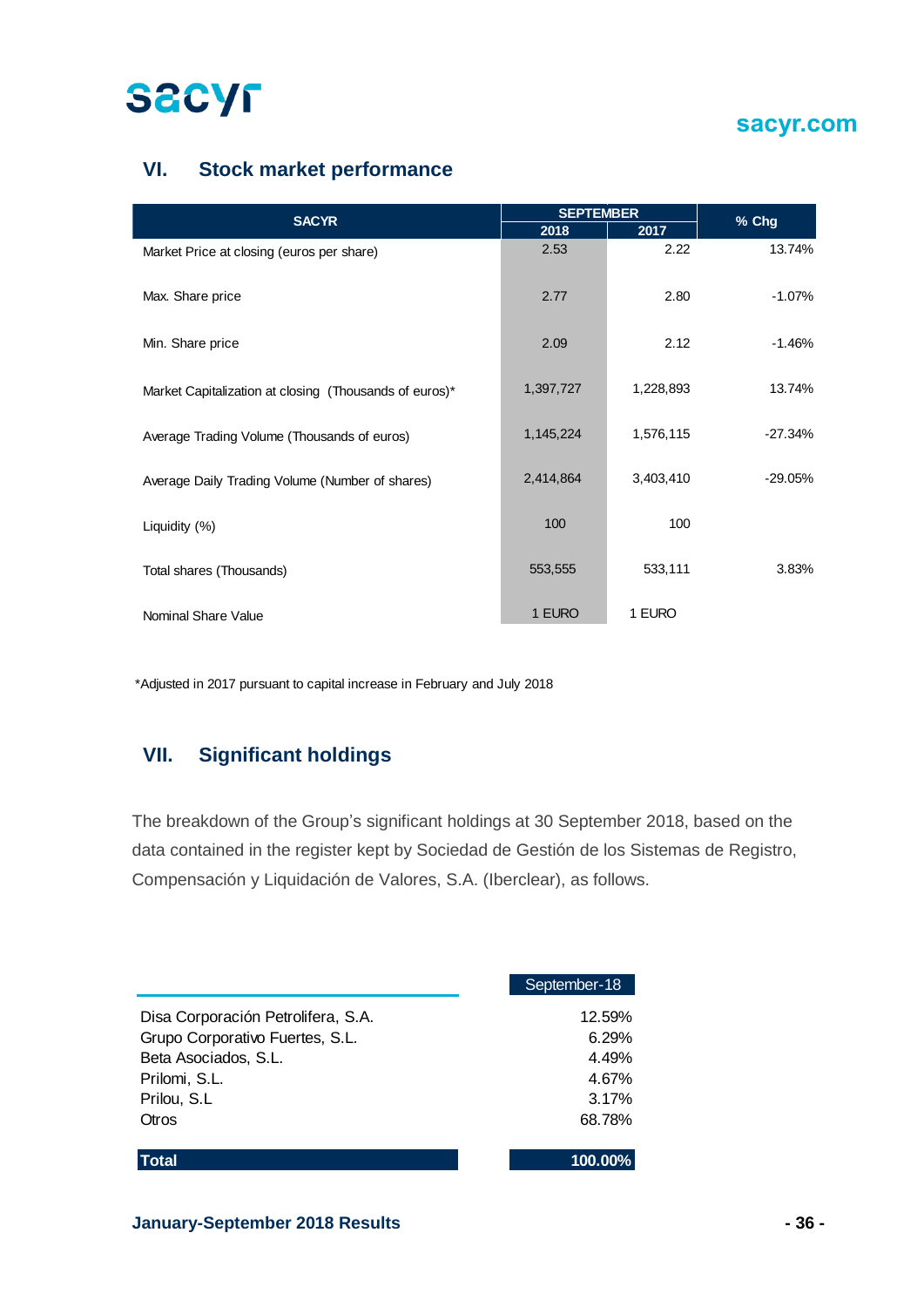

#### **VIII. Appendix: Alternative Performance Measures**

The Sacyr Group presents its earnings in accordance with International Financial Reporting Standards (IFRS). The Group also provides certain additional financial measurements (known as Alternative Performance Measures, or APMs), which are used by management in decision making and in evaluating the Group's financial performance, cash flows and financial position.

In order to comply with the Guidelines on Alternative Performance Measures (2015/1415en) published by the European Securities and Markets Authority (ESMA), the table below gives details of each APM, including its definition, reconciliation, explanation of its use, comparisons and consistency.

The Sacyr Group considers that this additional information improves the comparability, reliability and comprehensibility of its financial information.

#### **Alternative Performance Measures**

**Gross operating profit/(loss) (EBITDA):** This indicator shows operating profit or loss before depreciation and amortisation and any change in provisions, excluding extraordinary/ non-recurring profits and losses.

**Operating profit/(loss) (EBIT):** Calculated as the difference between Operating income (Revenue, Own work capitalised, Other operating income, Government grants released to the income statement) and Operating expenses (Staff costs, Depreciation and amortisation expense, Changes in provisions and Other).

**Gross debt:** Comprises Non-current financial debt and Current financial debt as shown on the liabilities side of the consolidated statement of financial position, which includes bank borrowings and issues in capital markets (bonds).

**Net debt:** Calculated as Gross debt less Other current financial assets and Cash and cash equivalents, from the asset side of the consolidated statement of financial position.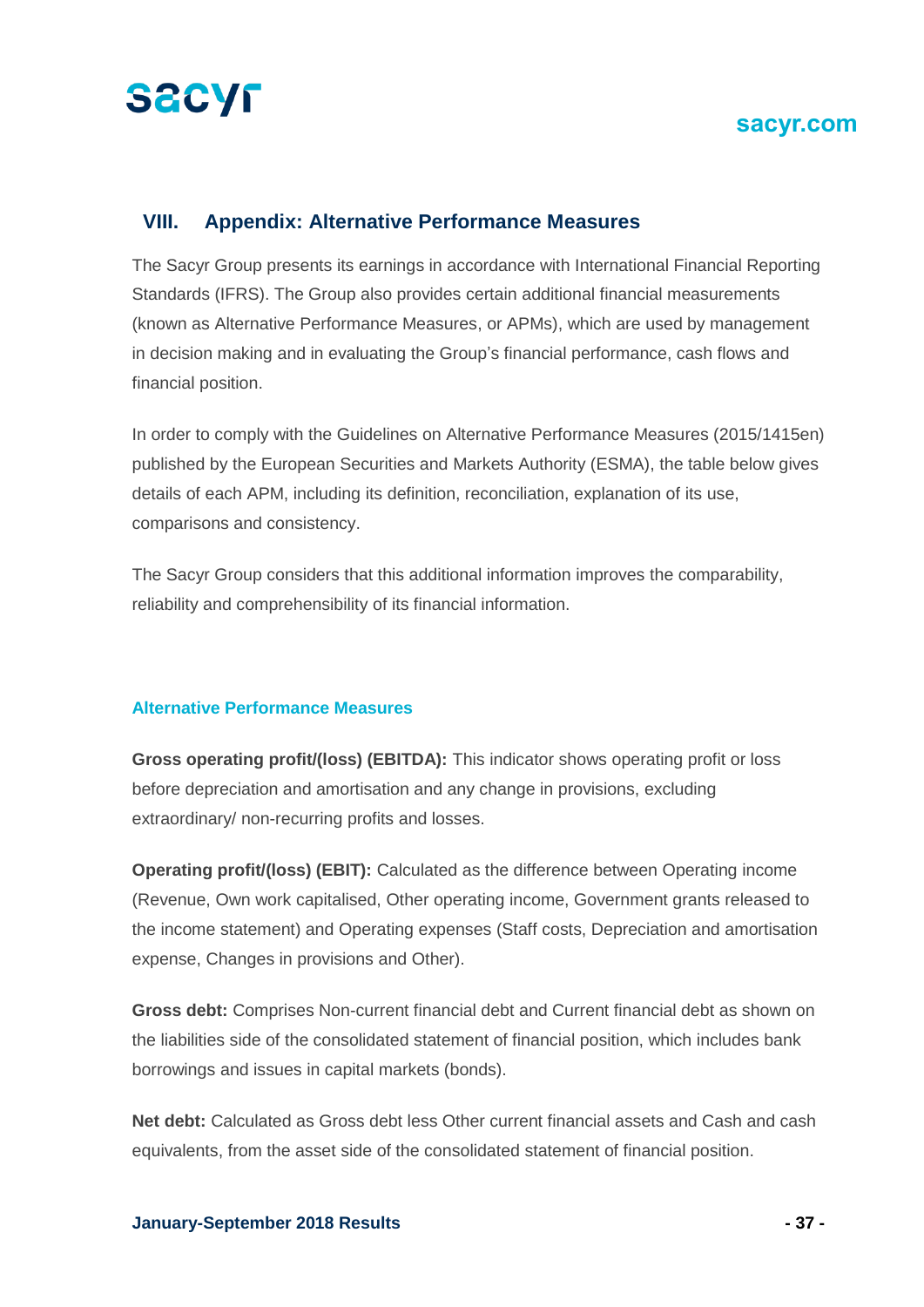### **sacyr.com**

**Project finance debt (gross or net):** This is the financial debt (gross or net) from project companies. In this type of debt, the guarantee received by the lender is limited to the project cash flow and its asset value, with limited recourse to shareholders.

**Corporate debt (gross or net):** Debt held by the Group's Parent, comprising bank borrowings and issues in capital markets.

**Financial result:** The difference between Total finance income and Total finance costs.

**Backlog:** Value of awarded and closed work contracts pending completion. Contract revenue is included in the backlog once a contract has been signed. The backlog is shown as the percentage attributable to the Group, as per the corresponding consolidation method.

Once a contract has been included in the backlog, the value of production pending completion on the contract remains in the backlog until it is completed or cancelled. Nevertheless, valuation adjustments are made to reflect any changes in prices and time periods agreed with the client. Due to a number of factors, all or part of the backlog linked to a contract may not actually become income. The backlog is subject to adjustments and cancellation of projects and cannot be taken as an exact indicator of future earnings.

Given that no comparable financial measure is foreseen under IFRS, a reconciliation with the financial statements is not possible. Sacyr Management considers that the backlog is a useful indicator of the Group's future revenues and a customary indicator used by companies in the sector in which Sacyr operates.

The concessions backlog: represents estimated future revenues on concessions, over the concession period, based on the financial plan for each concession. It includes projected fluctuations in the exchange rate between the euro and other currencies, as well as changes in inflation, prices, tolls and traffic volumes.

**Market capitalisation:** The number of shares at the reporting date, multiplied by the yearend share price.